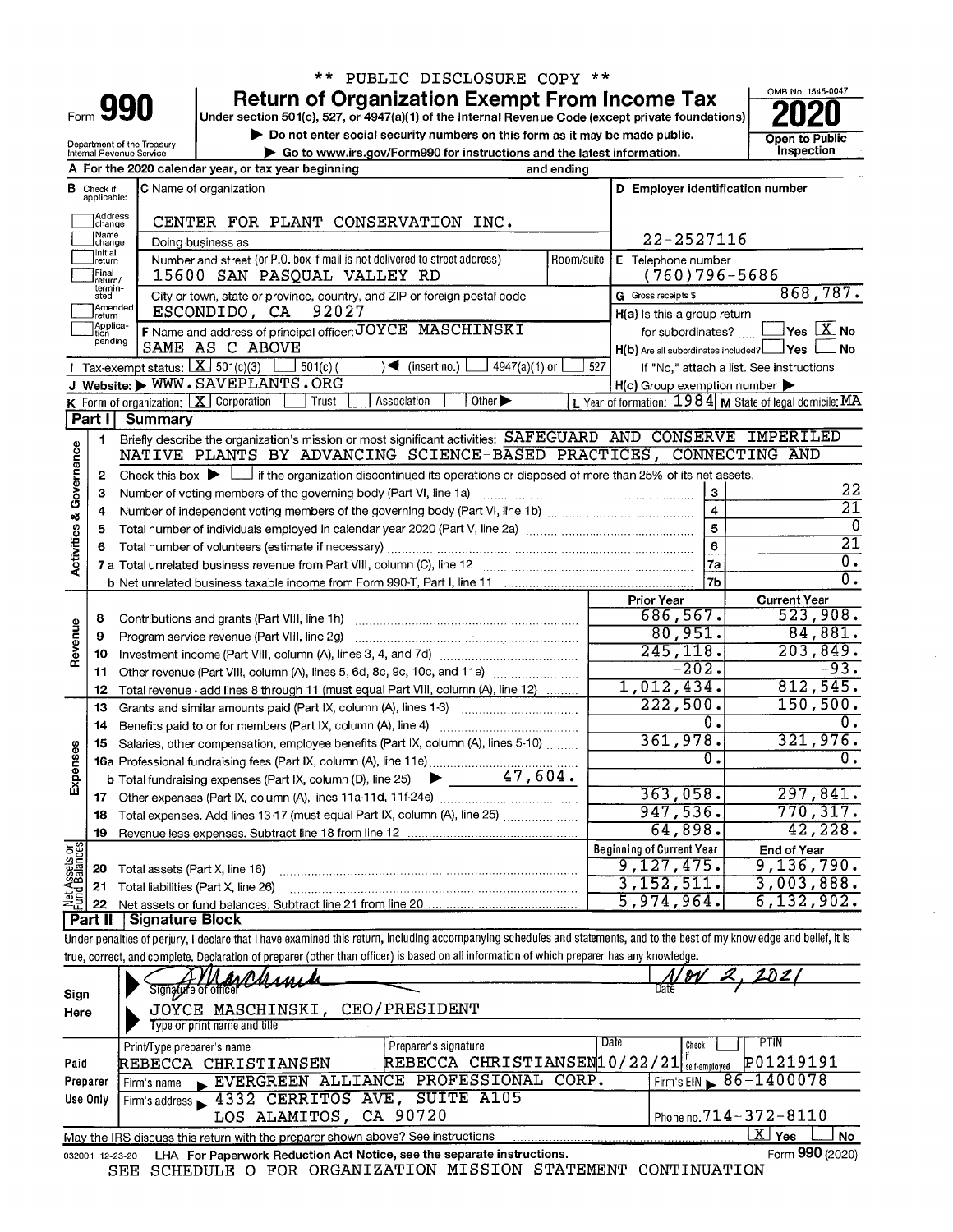| 4с<br>4d       | (Code: ) (Expenses \$<br>Other program services (Describe on Schedule O.)<br>) (Revenue \$<br>(Expenses \$<br>including grants of \$ $538,942.$<br>4e Total program service expenses ><br>Form 990 (2020)                            |
|----------------|--------------------------------------------------------------------------------------------------------------------------------------------------------------------------------------------------------------------------------------|
|                |                                                                                                                                                                                                                                      |
|                |                                                                                                                                                                                                                                      |
|                |                                                                                                                                                                                                                                      |
|                |                                                                                                                                                                                                                                      |
|                |                                                                                                                                                                                                                                      |
|                |                                                                                                                                                                                                                                      |
|                |                                                                                                                                                                                                                                      |
|                | CUTTING-EDGE SCIENCE AND TECHNOLOGY USED TO SAVE RARE AND ENDANGERED<br>THE CONFERENCE CONSISTS OF WORKSHOPS, PRESENTATIONS AND FIELD<br>FLORA.<br>TRIPS.                                                                            |
|                | PROFESSIONALS WORKING AT THE BOTANIC GARDENS AND PLANT CONSERVATION<br>ORGANIZATIONS DEDICATED TO SAVING PLANTS FROM EXTINCTION COME TOGETHER<br>FOR A THREE-DAY CONFERENCE TO SHARE AND LEARN FROM EACH OTHER THE                   |
| 4b<br>(Code:   | 14,050.<br>$\overline{3,590}$ . including grants of \$<br>(Expenses \$<br>) (Revenue \$<br>NATIONAL MEETING: EVERY YEAR, THE CENTER FOR PLANT CONSERVATION<br>CONVENES A MEETING OF ITS PARTICIPATING INSTITUTIONS. THE CONSERVATION |
|                | <b>CONSERVATION.</b>                                                                                                                                                                                                                 |
|                | ENCOURAGED TO CONTRIBUTE TO AND UTILIZE TO EXTEND THE SCIENCE OF                                                                                                                                                                     |
|                | DATABASE AND THE RARE PLANT REINTRODUCTION DATABASE, WHICH MEMBERS ARE                                                                                                                                                               |
|                | DOCUMENTS INCLUDING THE MOST UP TO DATE CPC CONSERVATION PROTOCOLS.<br>ADDITIONAL CPC DATA ASSETS INCLUDE THE POLLINATORS OF RARE PLANTS                                                                                             |
|                | YEAR. THE PI PORTAL ALSO PROVIDES A REPOSITORY OF CRITICAL CONSERVATION                                                                                                                                                              |
|                | MEMBERS CAN DISSEMINATE CONSERVATION KNOWLEDGE ON OUR NATIONAL<br>COLLECTION PLANT PROFILES, WHICH RECEIVE THOUSANDS OF VISITORS EACH                                                                                                |
|                | THROUGH OUR EXCLUSIVE PI-ONLY WEB PORTAL. THROUGH THE PI PORTAL,                                                                                                                                                                     |
| 4a<br>(Code:   | $150, 500.$ (Revenue \$)<br>535, 352.<br>70,831.<br>including grants of \$<br>(Expenses \$<br>PARTNER RESOURCES: ACCESS TO CUTTING EDGE TOOLS, DATA, AND INFORMATION                                                                 |
|                | Section 501(c)(3) and 501(c)(4) organizations are required to report the amount of grants and allocations to others, the total expenses, and<br>revenue, if any, for each program service reported.                                  |
| 4              | If "Yes," describe these changes on Schedule O.<br>Describe the organization's program service accomplishments for each of its three largest program services, as measured by expenses.                                              |
| 3              | If "Yes," describe these new services on Schedule O.<br>$\overline{\ }$ Yes $\overline{\phantom{a}X}$ No<br>Did the organization cease conducting, or make significant changes in how it conducts, any program services?             |
| $\overline{2}$ | Did the organization undertake any significant program services during the year which were not listed on the<br>$\overline{\ }$ Yes $\overline{\ \rm X}$ No                                                                          |
|                | FUTURE GENERATIONS.                                                                                                                                                                                                                  |
|                | SCIENCE-BASED PRACTICES, CONNECTING AND EMPOWERING PLANT<br>CONSERVATIONISTS, AND INSPIRING PEOPLE TO PROTECT BIODIVERSITY FOR                                                                                                       |
| 1              | Briefly describe the organization's mission:<br>SAFEGUARD AND CONSERVE IMPERILED NATIVE PLANTS BY ADVANCING                                                                                                                          |
|                | Part III   Statement of Program Service Accomplishments                                                                                                                                                                              |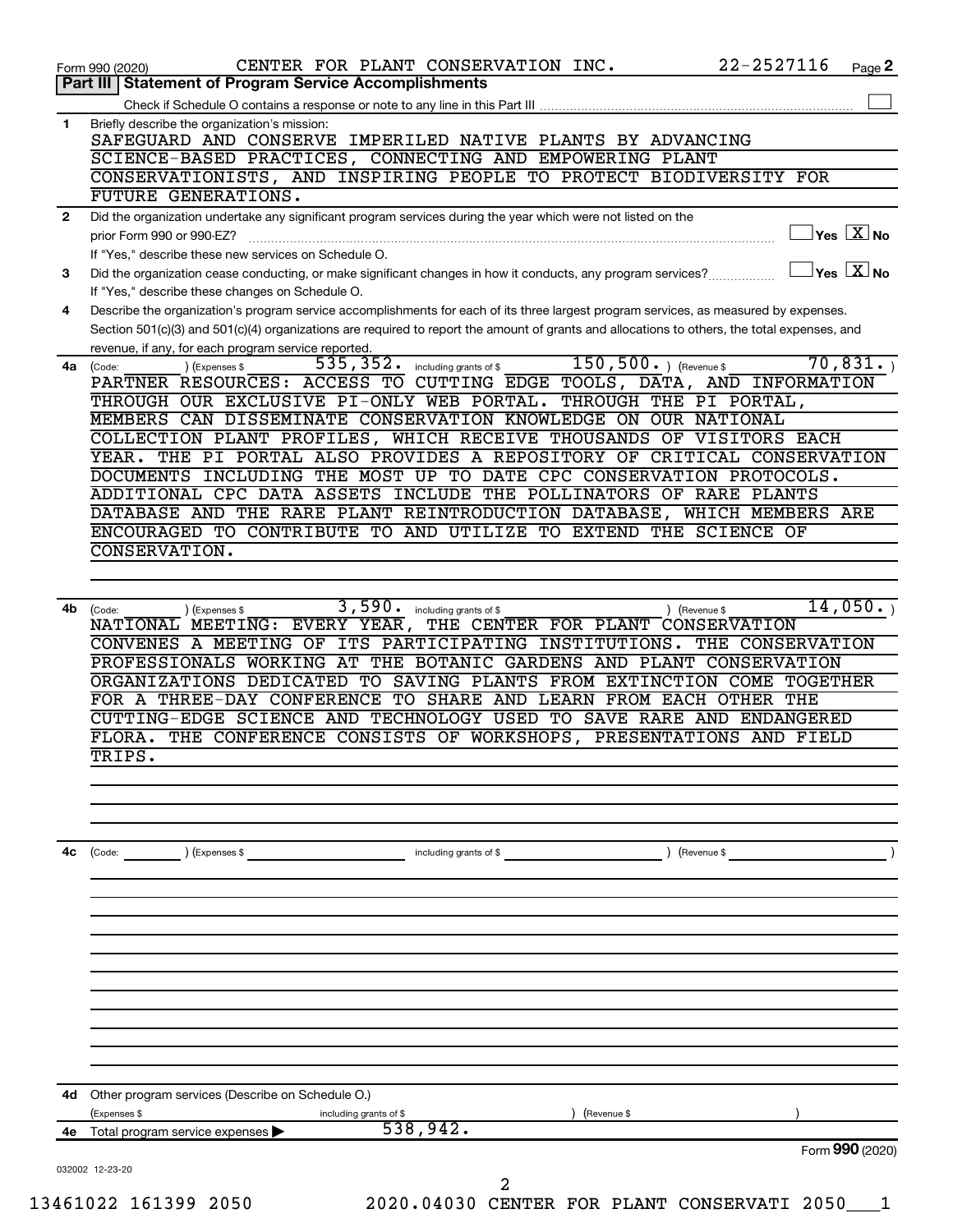| Form 990 (2020) | CENTER FOR PI                                    |  |
|-----------------|--------------------------------------------------|--|
|                 | <b>Part IV   Checklist of Required Schedules</b> |  |

Form 990 (2020)  $\begin{array}{cccc} \text{CENTER} & \text{FOR} & \text{PLANT} & \text{CONSERVATION} & \text{INC.} \end{array}$  22-2527116  $\begin{array}{cccc} \text{Page} & \text{Page} & \text{Page} \end{array}$ 

|     |                                                                                                                                                                                                                                                       |                 | Yes                     | No                           |
|-----|-------------------------------------------------------------------------------------------------------------------------------------------------------------------------------------------------------------------------------------------------------|-----------------|-------------------------|------------------------------|
| 1   | Is the organization described in section $501(c)(3)$ or $4947(a)(1)$ (other than a private foundation)?                                                                                                                                               |                 |                         |                              |
|     | If "Yes," complete Schedule A                                                                                                                                                                                                                         | 1               | х                       |                              |
| 2   | Is the organization required to complete Schedule B, Schedule of Contributors? [111] [12] the organization required to complete Schedule B, Schedule of Contributors?                                                                                 | $\overline{2}$  | $\overline{\textbf{x}}$ |                              |
| З   | Did the organization engage in direct or indirect political campaign activities on behalf of or in opposition to candidates for                                                                                                                       |                 |                         |                              |
|     | public office? If "Yes," complete Schedule C, Part I                                                                                                                                                                                                  | З               |                         | x                            |
| 4   | Section 501(c)(3) organizations. Did the organization engage in lobbying activities, or have a section 501(h) election in effect                                                                                                                      |                 |                         |                              |
|     |                                                                                                                                                                                                                                                       | 4               |                         | х                            |
| 5   | Is the organization a section 501(c)(4), 501(c)(5), or 501(c)(6) organization that receives membership dues, assessments, or                                                                                                                          |                 |                         |                              |
|     |                                                                                                                                                                                                                                                       | 5               |                         | х                            |
| 6   | Did the organization maintain any donor advised funds or any similar funds or accounts for which donors have the right to                                                                                                                             |                 |                         |                              |
|     | provide advice on the distribution or investment of amounts in such funds or accounts? If "Yes," complete Schedule D, Part I                                                                                                                          | 6               |                         | x                            |
| 7   | Did the organization receive or hold a conservation easement, including easements to preserve open space,                                                                                                                                             |                 |                         |                              |
|     |                                                                                                                                                                                                                                                       | $\overline{7}$  |                         | x                            |
| 8   | Did the organization maintain collections of works of art, historical treasures, or other similar assets? If "Yes," complete                                                                                                                          |                 |                         |                              |
|     | Schedule D, Part III <b>Entertainment and Construction Construction</b> and Construction Construction and Construction                                                                                                                                | 8               |                         | x                            |
| 9   | Did the organization report an amount in Part X, line 21, for escrow or custodial account liability, serve as a custodian for                                                                                                                         |                 |                         |                              |
|     | amounts not listed in Part X; or provide credit counseling, debt management, credit repair, or debt negotiation services?                                                                                                                             |                 |                         | x                            |
|     |                                                                                                                                                                                                                                                       | 9               |                         |                              |
| 10  | Did the organization, directly or through a related organization, hold assets in donor-restricted endowments                                                                                                                                          | 10              | х                       |                              |
| 11  | If the organization's answer to any of the following questions is "Yes," then complete Schedule D, Parts VI, VII, VIII, IX, or X                                                                                                                      |                 |                         |                              |
|     | as applicable.                                                                                                                                                                                                                                        |                 |                         |                              |
|     | a Did the organization report an amount for land, buildings, and equipment in Part X, line 10? If "Yes," complete Schedule D,                                                                                                                         |                 |                         |                              |
|     | Part VI                                                                                                                                                                                                                                               | 11a             | х                       |                              |
|     | <b>b</b> Did the organization report an amount for investments - other securities in Part X, line 12, that is 5% or more of its total                                                                                                                 |                 |                         |                              |
|     |                                                                                                                                                                                                                                                       | 11 <sub>b</sub> | х                       |                              |
|     | c Did the organization report an amount for investments - program related in Part X, line 13, that is 5% or more of its total                                                                                                                         |                 |                         |                              |
|     |                                                                                                                                                                                                                                                       | 11c             |                         | x                            |
|     | d Did the organization report an amount for other assets in Part X, line 15, that is 5% or more of its total assets reported in                                                                                                                       |                 |                         |                              |
|     |                                                                                                                                                                                                                                                       | 11d             |                         | x                            |
|     |                                                                                                                                                                                                                                                       | 11e             | X                       |                              |
|     | f Did the organization's separate or consolidated financial statements for the tax year include a footnote that addresses                                                                                                                             |                 |                         |                              |
|     | the organization's liability for uncertain tax positions under FIN 48 (ASC 740)? If "Yes," complete Schedule D, Part X                                                                                                                                | 11f             | x                       |                              |
|     | 12a Did the organization obtain separate, independent audited financial statements for the tax year? If "Yes," complete                                                                                                                               |                 |                         |                              |
|     | Schedule D, Parts XI and XII                                                                                                                                                                                                                          | 12a             | х                       |                              |
|     | <b>b</b> Was the organization included in consolidated, independent audited financial statements for the tax year?                                                                                                                                    |                 |                         |                              |
|     | If "Yes," and if the organization answered "No" to line 12a, then completing Schedule D, Parts XI and XII is optional www.                                                                                                                            | 12 <sub>b</sub> |                         | Χ<br>$\overline{\texttt{x}}$ |
| 13  | Is the organization a school described in section $170(b)(1)(A)(ii)?$ If "Yes," complete Schedule E                                                                                                                                                   | 13              |                         | X                            |
| 14a |                                                                                                                                                                                                                                                       | 14a             |                         |                              |
| b   | Did the organization have aggregate revenues or expenses of more than \$10,000 from grantmaking, fundraising, business,<br>investment, and program service activities outside the United States, or aggregate foreign investments valued at \$100,000 |                 |                         |                              |
|     |                                                                                                                                                                                                                                                       | 14b             |                         | х                            |
| 15  | Did the organization report on Part IX, column (A), line 3, more than \$5,000 of grants or other assistance to or for any                                                                                                                             |                 |                         |                              |
|     |                                                                                                                                                                                                                                                       | 15              |                         | х                            |
| 16  | Did the organization report on Part IX, column (A), line 3, more than \$5,000 of aggregate grants or other assistance to                                                                                                                              |                 |                         |                              |
|     |                                                                                                                                                                                                                                                       | 16              |                         | х                            |
| 17  | Did the organization report a total of more than \$15,000 of expenses for professional fundraising services on Part IX,                                                                                                                               |                 |                         |                              |
|     |                                                                                                                                                                                                                                                       | 17              |                         | х                            |
| 18  | Did the organization report more than \$15,000 total of fundraising event gross income and contributions on Part VIII, lines                                                                                                                          |                 |                         |                              |
|     |                                                                                                                                                                                                                                                       | 18              |                         | х                            |
| 19  | Did the organization report more than \$15,000 of gross income from gaming activities on Part VIII, line 9a? If "Yes,"                                                                                                                                |                 |                         |                              |
|     |                                                                                                                                                                                                                                                       | 19              |                         | x                            |
| 20a |                                                                                                                                                                                                                                                       | 20a             |                         | x                            |
| b   |                                                                                                                                                                                                                                                       | 20 <sub>b</sub> |                         |                              |
| 21  | Did the organization report more than \$5,000 of grants or other assistance to any domestic organization or                                                                                                                                           |                 |                         |                              |
|     |                                                                                                                                                                                                                                                       | 21              | х                       |                              |
|     | 032003 12-23-20                                                                                                                                                                                                                                       |                 |                         | Form 990 (2020)              |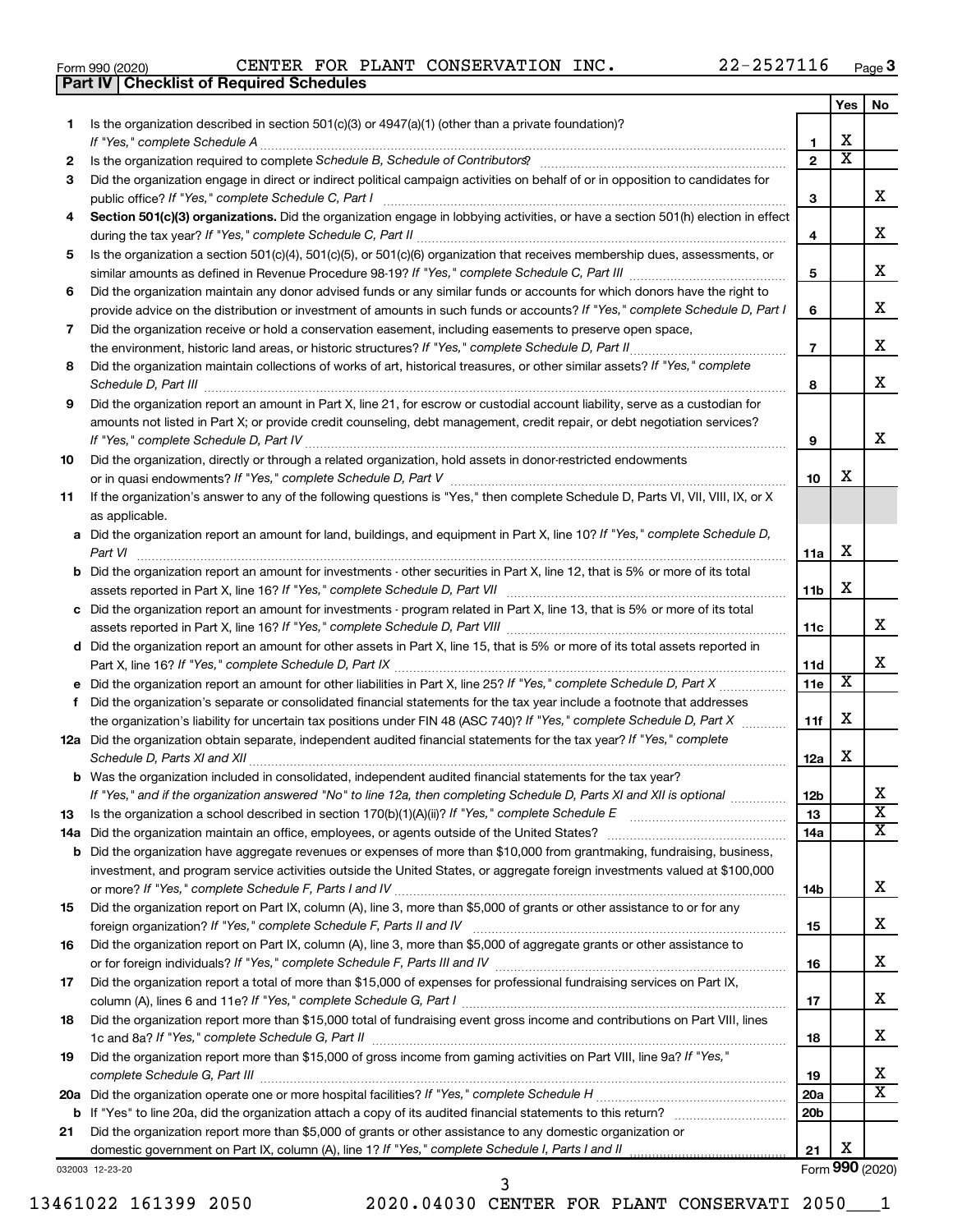|  | Form 990 (2020) |  |
|--|-----------------|--|
|  |                 |  |

*(continued)* **Part IV Checklist of Required Schedules**

|               |                                                                                                                                                                                                   |                        | Yes | No                      |
|---------------|---------------------------------------------------------------------------------------------------------------------------------------------------------------------------------------------------|------------------------|-----|-------------------------|
| 22            | Did the organization report more than \$5,000 of grants or other assistance to or for domestic individuals on                                                                                     |                        |     |                         |
|               |                                                                                                                                                                                                   | 22                     |     | x                       |
| 23            | Did the organization answer "Yes" to Part VII, Section A, line 3, 4, or 5 about compensation of the organization's current                                                                        |                        |     |                         |
|               | and former officers, directors, trustees, key employees, and highest compensated employees? If "Yes," complete                                                                                    |                        |     |                         |
|               | Schedule J <b>Execute Schedule J Execute Schedule J</b>                                                                                                                                           | 23                     | X   |                         |
|               | 24a Did the organization have a tax-exempt bond issue with an outstanding principal amount of more than \$100,000 as of the                                                                       |                        |     |                         |
|               | last day of the year, that was issued after December 31, 2002? If "Yes," answer lines 24b through 24d and complete                                                                                |                        |     | x                       |
|               |                                                                                                                                                                                                   | 24a<br>24 <sub>b</sub> |     |                         |
|               | c Did the organization maintain an escrow account other than a refunding escrow at any time during the year to defease                                                                            |                        |     |                         |
|               |                                                                                                                                                                                                   | 24c                    |     |                         |
|               |                                                                                                                                                                                                   | 24d                    |     |                         |
|               | 25a Section 501(c)(3), 501(c)(4), and 501(c)(29) organizations. Did the organization engage in an excess benefit                                                                                  |                        |     |                         |
|               |                                                                                                                                                                                                   | 25a                    |     | x                       |
|               | <b>b</b> Is the organization aware that it engaged in an excess benefit transaction with a disqualified person in a prior year, and                                                               |                        |     |                         |
|               | that the transaction has not been reported on any of the organization's prior Forms 990 or 990-EZ? If "Yes," complete                                                                             |                        |     |                         |
|               | Schedule L, Part I                                                                                                                                                                                | 25b                    |     | x                       |
| 26            | Did the organization report any amount on Part X, line 5 or 22, for receivables from or payables to any current                                                                                   |                        |     |                         |
|               | or former officer, director, trustee, key employee, creator or founder, substantial contributor, or 35%                                                                                           |                        |     |                         |
|               |                                                                                                                                                                                                   | 26                     |     | x                       |
| 27            | Did the organization provide a grant or other assistance to any current or former officer, director, trustee, key employee,                                                                       |                        |     |                         |
|               | creator or founder, substantial contributor or employee thereof, a grant selection committee member, or to a 35% controlled                                                                       |                        |     | x                       |
|               | entity (including an employee thereof) or family member of any of these persons? If "Yes," complete Schedule L, Part III                                                                          | 27                     |     |                         |
| 28            | Was the organization a party to a business transaction with one of the following parties (see Schedule L, Part IV<br>instructions, for applicable filing thresholds, conditions, and exceptions): |                        |     |                         |
| а             | A current or former officer, director, trustee, key employee, creator or founder, or substantial contributor? If                                                                                  |                        |     |                         |
|               | "Yes," complete Schedule L, Part IV [111] [12] www.marrows.communications.communications.com/                                                                                                     | 28a                    |     | x                       |
|               |                                                                                                                                                                                                   | 28b                    |     | $\overline{\mathtt{x}}$ |
|               | c A 35% controlled entity of one or more individuals and/or organizations described in lines 28a or 28b?If                                                                                        |                        |     |                         |
|               |                                                                                                                                                                                                   | 28c                    |     | х                       |
| 29            |                                                                                                                                                                                                   | 29                     |     | $\overline{\mathtt{x}}$ |
| 30            | Did the organization receive contributions of art, historical treasures, or other similar assets, or qualified conservation                                                                       |                        |     |                         |
|               |                                                                                                                                                                                                   | 30                     |     | x                       |
| 31            | Did the organization liquidate, terminate, or dissolve and cease operations? If "Yes," complete Schedule N, Part I                                                                                | 31                     |     | $\overline{\mathtt{x}}$ |
| 32            | Did the organization sell, exchange, dispose of, or transfer more than 25% of its net assets? If "Yes," complete                                                                                  |                        |     |                         |
|               |                                                                                                                                                                                                   | 32                     |     | X                       |
| 33            | Did the organization own 100% of an entity disregarded as separate from the organization under Regulations                                                                                        |                        |     | x                       |
|               | Was the organization related to any tax-exempt or taxable entity? If "Yes," complete Schedule R, Part II, III, or IV, and                                                                         | 33                     |     |                         |
| 34            | Part V, line 1                                                                                                                                                                                    | 34                     |     | x                       |
|               |                                                                                                                                                                                                   | 35a                    |     | $\overline{\mathtt{x}}$ |
|               | b If "Yes" to line 35a, did the organization receive any payment from or engage in any transaction with a controlled entity                                                                       |                        |     |                         |
|               |                                                                                                                                                                                                   | 35b                    |     |                         |
| 36            | Section 501(c)(3) organizations. Did the organization make any transfers to an exempt non-charitable related organization?                                                                        |                        |     |                         |
|               |                                                                                                                                                                                                   | 36                     |     | x                       |
| 37            | Did the organization conduct more than 5% of its activities through an entity that is not a related organization                                                                                  |                        |     |                         |
|               |                                                                                                                                                                                                   | 37                     |     | x                       |
| 38            | Did the organization complete Schedule O and provide explanations in Schedule O for Part VI, lines 11b and 19?                                                                                    |                        |     |                         |
| <b>Part V</b> |                                                                                                                                                                                                   | 38                     | х   |                         |
|               |                                                                                                                                                                                                   |                        |     |                         |
|               |                                                                                                                                                                                                   |                        | Yes | No                      |
|               | 1a                                                                                                                                                                                                |                        |     |                         |
|               | 0<br><b>b</b> Enter the number of Forms W-2G included in line 1a. Enter -0- if not applicable<br>1b                                                                                               |                        |     |                         |
|               | c Did the organization comply with backup withholding rules for reportable payments to vendors and reportable gaming                                                                              |                        |     |                         |
|               |                                                                                                                                                                                                   | 1c                     | X   |                         |
|               | 032004 12-23-20                                                                                                                                                                                   |                        |     | Form 990 (2020)         |
|               | 4                                                                                                                                                                                                 |                        |     |                         |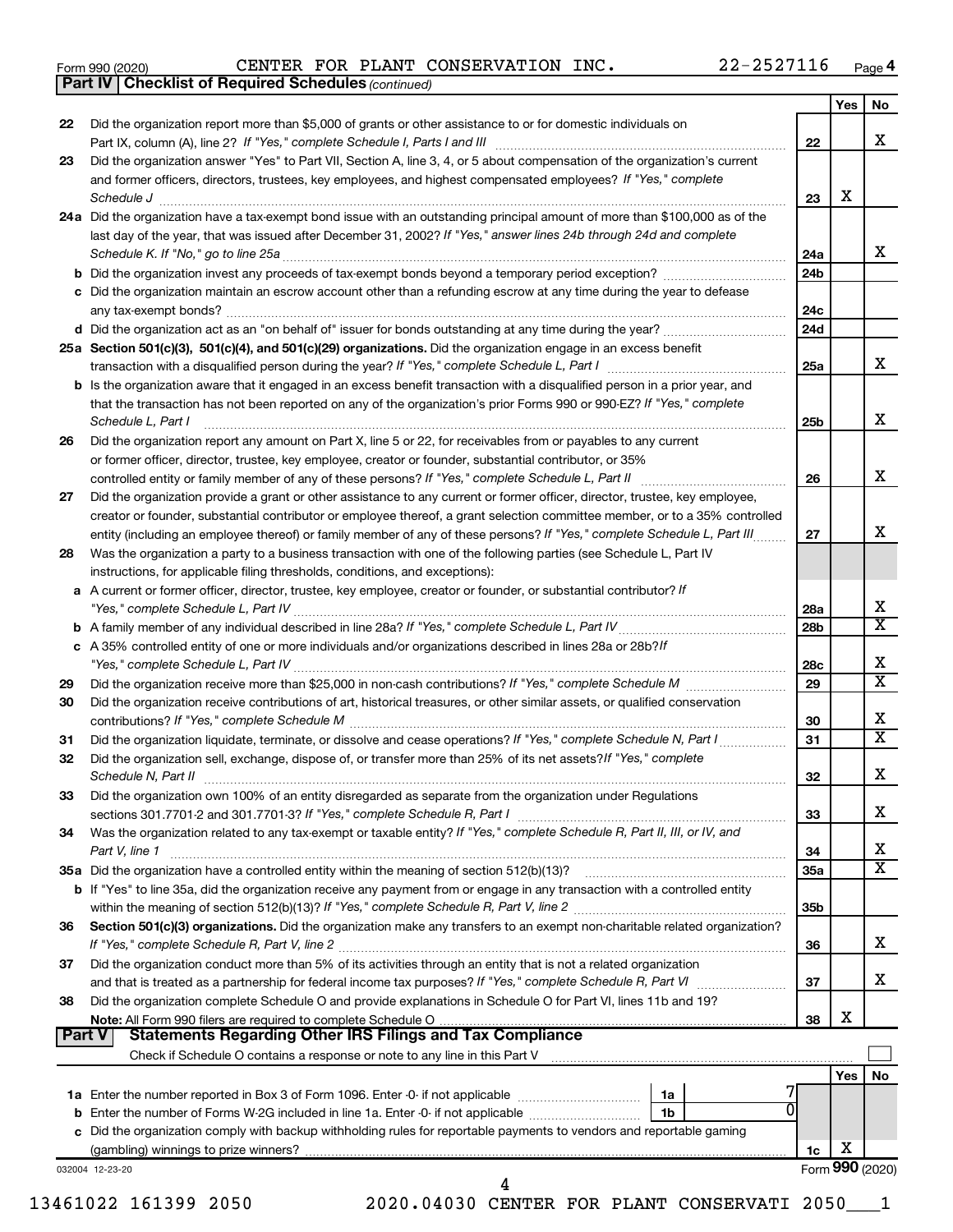| Form 990 (2020) |  |  |  |  | CENTER FOR PLANT CONSERVATION INC. |  | 22-2527116 | Page |  |
|-----------------|--|--|--|--|------------------------------------|--|------------|------|--|
|-----------------|--|--|--|--|------------------------------------|--|------------|------|--|

**Part V Statements Regarding Other IRS Filings and Tax Compliance**

*(continued)*

|    |                                                                                                                                                                                                                                  |                 | Yes | No     |  |  |  |  |  |
|----|----------------------------------------------------------------------------------------------------------------------------------------------------------------------------------------------------------------------------------|-----------------|-----|--------|--|--|--|--|--|
|    | 2a Enter the number of employees reported on Form W-3, Transmittal of Wage and Tax Statements,                                                                                                                                   |                 |     |        |  |  |  |  |  |
|    | 0<br>filed for the calendar year ending with or within the year covered by this return<br>2a                                                                                                                                     |                 |     |        |  |  |  |  |  |
|    |                                                                                                                                                                                                                                  | 2 <sub>b</sub>  |     |        |  |  |  |  |  |
|    |                                                                                                                                                                                                                                  |                 |     |        |  |  |  |  |  |
|    | 3a Did the organization have unrelated business gross income of \$1,000 or more during the year?                                                                                                                                 |                 |     |        |  |  |  |  |  |
|    |                                                                                                                                                                                                                                  |                 |     |        |  |  |  |  |  |
|    | 4a At any time during the calendar year, did the organization have an interest in, or a signature or other authority over, a                                                                                                     |                 |     |        |  |  |  |  |  |
|    | financial account in a foreign country (such as a bank account, securities account, or other financial account)?                                                                                                                 | 4a              |     | х      |  |  |  |  |  |
|    | <b>b</b> If "Yes," enter the name of the foreign country $\blacktriangleright$                                                                                                                                                   |                 |     |        |  |  |  |  |  |
|    | See instructions for filing requirements for FinCEN Form 114, Report of Foreign Bank and Financial Accounts (FBAR).                                                                                                              |                 |     |        |  |  |  |  |  |
| 5а |                                                                                                                                                                                                                                  | 5a              |     | x<br>X |  |  |  |  |  |
| b  |                                                                                                                                                                                                                                  | 5 <sub>b</sub>  |     |        |  |  |  |  |  |
|    |                                                                                                                                                                                                                                  | 5c              |     |        |  |  |  |  |  |
|    | 6a Does the organization have annual gross receipts that are normally greater than \$100,000, and did the organization solicit                                                                                                   |                 |     | x      |  |  |  |  |  |
|    |                                                                                                                                                                                                                                  | 6a              |     |        |  |  |  |  |  |
|    | b If "Yes," did the organization include with every solicitation an express statement that such contributions or gifts                                                                                                           |                 |     |        |  |  |  |  |  |
|    | were not tax deductible?                                                                                                                                                                                                         | 6b              |     |        |  |  |  |  |  |
| 7  | Organizations that may receive deductible contributions under section 170(c).<br>Did the organization receive a payment in excess of \$75 made partly as a contribution and partly for goods and services provided to the payor? | 7a              |     | x.     |  |  |  |  |  |
|    | If "Yes," did the organization notify the donor of the value of the goods or services provided?                                                                                                                                  | 7b              |     |        |  |  |  |  |  |
|    | Did the organization sell, exchange, or otherwise dispose of tangible personal property for which it was required                                                                                                                |                 |     |        |  |  |  |  |  |
|    |                                                                                                                                                                                                                                  | 7c              |     | x.     |  |  |  |  |  |
|    | 7d                                                                                                                                                                                                                               |                 |     |        |  |  |  |  |  |
|    | Did the organization receive any funds, directly or indirectly, to pay premiums on a personal benefit contract?                                                                                                                  |                 |     |        |  |  |  |  |  |
| Ť. | Did the organization, during the year, pay premiums, directly or indirectly, on a personal benefit contract?                                                                                                                     |                 |     |        |  |  |  |  |  |
|    | If the organization received a contribution of qualified intellectual property, did the organization file Form 8899 as required?                                                                                                 |                 |     |        |  |  |  |  |  |
| h  | If the organization received a contribution of cars, boats, airplanes, or other vehicles, did the organization file a Form 1098-C?                                                                                               |                 |     |        |  |  |  |  |  |
| 8  | Sponsoring organizations maintaining donor advised funds. Did a donor advised fund maintained by the                                                                                                                             |                 |     |        |  |  |  |  |  |
|    |                                                                                                                                                                                                                                  |                 |     |        |  |  |  |  |  |
| 9  | Sponsoring organizations maintaining donor advised funds.                                                                                                                                                                        |                 |     |        |  |  |  |  |  |
| а  | Did the sponsoring organization make any taxable distributions under section 4966?                                                                                                                                               | 9а              |     |        |  |  |  |  |  |
| b  |                                                                                                                                                                                                                                  | 9b              |     |        |  |  |  |  |  |
| 10 | Section 501(c)(7) organizations. Enter:                                                                                                                                                                                          |                 |     |        |  |  |  |  |  |
| а  | 10a                                                                                                                                                                                                                              |                 |     |        |  |  |  |  |  |
|    | 10 <sub>b</sub><br>b Gross receipts, included on Form 990, Part VIII, line 12, for public use of club facilities                                                                                                                 |                 |     |        |  |  |  |  |  |
| 11 | Section 501(c)(12) organizations. Enter:                                                                                                                                                                                         |                 |     |        |  |  |  |  |  |
|    | 11a                                                                                                                                                                                                                              |                 |     |        |  |  |  |  |  |
|    | b Gross income from other sources (Do not net amounts due or paid to other sources against                                                                                                                                       |                 |     |        |  |  |  |  |  |
|    | 11 <sub>b</sub>                                                                                                                                                                                                                  |                 |     |        |  |  |  |  |  |
|    | 12a Section 4947(a)(1) non-exempt charitable trusts. Is the organization filing Form 990 in lieu of Form 1041?                                                                                                                   | 12a             |     |        |  |  |  |  |  |
|    | b If "Yes," enter the amount of tax-exempt interest received or accrued during the year<br>12b                                                                                                                                   |                 |     |        |  |  |  |  |  |
| 13 | Section 501(c)(29) qualified nonprofit health insurance issuers.                                                                                                                                                                 |                 |     |        |  |  |  |  |  |
|    | <b>a</b> Is the organization licensed to issue qualified health plans in more than one state?                                                                                                                                    | <b>13a</b>      |     |        |  |  |  |  |  |
|    | Note: See the instructions for additional information the organization must report on Schedule O.                                                                                                                                |                 |     |        |  |  |  |  |  |
|    | <b>b</b> Enter the amount of reserves the organization is required to maintain by the states in which the                                                                                                                        |                 |     |        |  |  |  |  |  |
|    | 13 <sub>b</sub><br>13 <sub>c</sub>                                                                                                                                                                                               |                 |     |        |  |  |  |  |  |
|    | 14a Did the organization receive any payments for indoor tanning services during the tax year?                                                                                                                                   |                 |     |        |  |  |  |  |  |
|    | <b>b</b> If "Yes," has it filed a Form 720 to report these payments? If "No," provide an explanation on Schedule O                                                                                                               |                 |     |        |  |  |  |  |  |
| 15 | Is the organization subject to the section 4960 tax on payment(s) of more than \$1,000,000 in remuneration or                                                                                                                    | 14 <sub>b</sub> |     |        |  |  |  |  |  |
|    |                                                                                                                                                                                                                                  | 15              |     | x.     |  |  |  |  |  |
|    | If "Yes," see instructions and file Form 4720, Schedule N.                                                                                                                                                                       |                 |     |        |  |  |  |  |  |
| 16 | Is the organization an educational institution subject to the section 4968 excise tax on net investment income?                                                                                                                  | 16              |     | x      |  |  |  |  |  |
|    | If "Yes," complete Form 4720, Schedule O.                                                                                                                                                                                        |                 |     |        |  |  |  |  |  |
|    |                                                                                                                                                                                                                                  |                 |     |        |  |  |  |  |  |

Form (2020) **990**

032005 12-23-20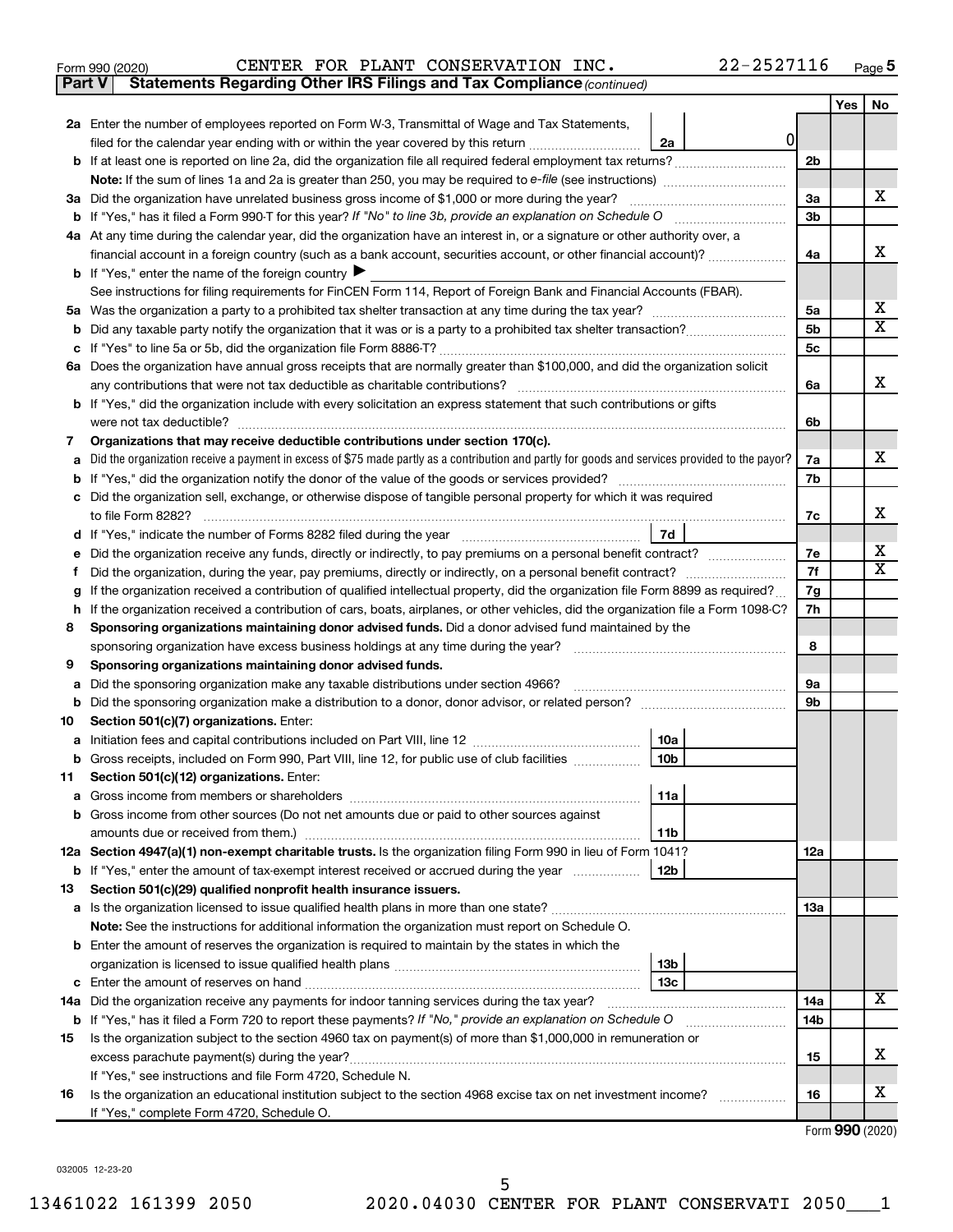**Part VI** Governance, Management, and Disclosure For each "Yes" response to lines 2 through 7b below, and for a "No" response *to line 8a, 8b, or 10b below, describe the circumstances, processes, or changes on Schedule O. See instructions.*

|     | Check if Schedule O contains a response or note to any line in this Part VI [11] [12] [12] Check if Schedule O contains a response or note to any line in this Part VI                                                        |                               |                 |                         | $\mathbf{X}$ |
|-----|-------------------------------------------------------------------------------------------------------------------------------------------------------------------------------------------------------------------------------|-------------------------------|-----------------|-------------------------|--------------|
|     | <b>Section A. Governing Body and Management</b>                                                                                                                                                                               |                               |                 |                         |              |
|     |                                                                                                                                                                                                                               |                               |                 | Yes                     | No           |
|     | 1a Enter the number of voting members of the governing body at the end of the tax year                                                                                                                                        | 22<br>1a                      |                 |                         |              |
|     | If there are material differences in voting rights among members of the governing body, or if the governing                                                                                                                   |                               |                 |                         |              |
|     | body delegated broad authority to an executive committee or similar committee, explain on Schedule O.                                                                                                                         |                               |                 |                         |              |
| b   | Enter the number of voting members included on line 1a, above, who are independent                                                                                                                                            | 21<br>1b                      |                 |                         |              |
| 2   | Did any officer, director, trustee, or key employee have a family relationship or a business relationship with any other                                                                                                      |                               |                 |                         |              |
|     | officer, director, trustee, or key employee?                                                                                                                                                                                  |                               | 2               |                         |              |
| 3   | Did the organization delegate control over management duties customarily performed by or under the direct supervision                                                                                                         |                               |                 |                         |              |
|     |                                                                                                                                                                                                                               |                               | 3               |                         |              |
| 4   | Did the organization make any significant changes to its governing documents since the prior Form 990 was filed?                                                                                                              |                               | 4               |                         |              |
| 5   |                                                                                                                                                                                                                               |                               | 5               |                         |              |
| 6   |                                                                                                                                                                                                                               |                               | 6               |                         |              |
| 7a  | Did the organization have members, stockholders, or other persons who had the power to elect or appoint one or                                                                                                                |                               |                 |                         |              |
|     |                                                                                                                                                                                                                               |                               | 7a              |                         |              |
| b   | Are any governance decisions of the organization reserved to (or subject to approval by) members, stockholders, or                                                                                                            |                               |                 |                         |              |
|     |                                                                                                                                                                                                                               |                               | 7b              |                         |              |
| 8   | Did the organization contemporaneously document the meetings held or written actions undertaken during the year by the following:                                                                                             |                               |                 |                         |              |
| а   |                                                                                                                                                                                                                               |                               | 8a              | х                       |              |
|     |                                                                                                                                                                                                                               |                               | 8b              | $\overline{\mathbf{x}}$ |              |
| 9   | Is there any officer, director, trustee, or key employee listed in Part VII, Section A, who cannot be reached at the                                                                                                          |                               |                 |                         |              |
|     |                                                                                                                                                                                                                               |                               | 9               |                         |              |
|     | <b>Section B. Policies</b> (This Section B requests information about policies not required by the Internal Revenue Code.)                                                                                                    |                               |                 |                         |              |
|     |                                                                                                                                                                                                                               |                               |                 | Yes                     |              |
|     |                                                                                                                                                                                                                               |                               | 10a             |                         |              |
|     | <b>b</b> If "Yes," did the organization have written policies and procedures governing the activities of such chapters, affiliates,                                                                                           |                               |                 |                         |              |
|     |                                                                                                                                                                                                                               |                               | 10b             |                         |              |
|     | 11a Has the organization provided a complete copy of this Form 990 to all members of its governing body before filing the form?                                                                                               |                               | 11a             | X                       |              |
|     | Describe in Schedule O the process, if any, used by the organization to review this Form 990.                                                                                                                                 |                               |                 |                         |              |
| 12a |                                                                                                                                                                                                                               |                               | 12a             | х                       |              |
|     | Were officers, directors, or trustees, and key employees required to disclose annually interests that could give rise to conflicts?                                                                                           |                               | 12 <sub>b</sub> | X                       |              |
| с   | Did the organization regularly and consistently monitor and enforce compliance with the policy? If "Yes," describe                                                                                                            |                               |                 |                         |              |
|     | in Schedule O how this was done manufactured and continuum and contact the was done manufactured and contact t                                                                                                                |                               | 12c             | X                       |              |
| 13  |                                                                                                                                                                                                                               |                               | 13              | X                       |              |
| 14  |                                                                                                                                                                                                                               |                               | 14              | X                       |              |
| 15  | Did the process for determining compensation of the following persons include a review and approval by independent                                                                                                            |                               |                 |                         |              |
|     | persons, comparability data, and contemporaneous substantiation of the deliberation and decision?                                                                                                                             |                               |                 |                         |              |
|     |                                                                                                                                                                                                                               |                               |                 | х                       |              |
| а   | The organization's CEO, Executive Director, or top management official [111] [11] manument content of the organization's CEO, Executive Director, or top management official [11] manument content of the organization of the |                               | 15a             | х                       |              |
|     |                                                                                                                                                                                                                               |                               | 15b             |                         |              |
|     | If "Yes" to line 15a or 15b, describe the process in Schedule O (see instructions).                                                                                                                                           |                               |                 |                         |              |
|     | 16a Did the organization invest in, contribute assets to, or participate in a joint venture or similar arrangement with a                                                                                                     |                               |                 |                         |              |
|     | taxable entity during the year?                                                                                                                                                                                               |                               | 16a             |                         |              |
|     | b If "Yes," did the organization follow a written policy or procedure requiring the organization to evaluate its participation                                                                                                |                               |                 |                         |              |
|     | in joint venture arrangements under applicable federal tax law, and take steps to safequard the organization's                                                                                                                |                               |                 |                         |              |
|     | exempt status with respect to such arrangements?                                                                                                                                                                              |                               | 16b             |                         |              |
|     | <b>Section C. Disclosure</b>                                                                                                                                                                                                  |                               |                 |                         |              |
| 17  | List the states with which a copy of this Form 990 is required to be filed $\blacktriangleright$ AK, AL, AR, CA, CO, CT, FL, GA, HI, IL, KS, KY                                                                               |                               |                 |                         |              |
| 18  | Section 6104 requires an organization to make its Forms 1023 (1024 or 1024-A, if applicable), 990, and 990-T (Section 501(c)(3)s only) available                                                                              |                               |                 |                         |              |
|     | for public inspection. Indicate how you made these available. Check all that apply.                                                                                                                                           |                               |                 |                         |              |
|     | $\lfloor x \rfloor$ Upon request<br>  X   Own website<br>Another's website                                                                                                                                                    | Other (explain on Schedule O) |                 |                         |              |
| 19  | Describe on Schedule O whether (and if so, how) the organization made its governing documents, conflict of interest policy, and financial                                                                                     |                               |                 |                         |              |
|     | statements available to the public during the tax year.                                                                                                                                                                       |                               |                 |                         |              |
| 20  | State the name, address, and telephone number of the person who possesses the organization's books and records                                                                                                                |                               |                 |                         |              |
|     | THE ORGANIZATION - (760)796-5686                                                                                                                                                                                              |                               |                 |                         |              |
|     | 92027<br>15600 SAN PASQUAL VALLEY RD, ESCONDIDO, CA                                                                                                                                                                           |                               |                 |                         |              |
|     | SEE SCHEDULE O FOR FULL LIST OF STATES<br>032006 12-23-20                                                                                                                                                                     |                               |                 | Form 990 (2020)         |              |
|     | 6                                                                                                                                                                                                                             |                               |                 |                         |              |
|     | 13461022 161399 2050<br>2020.04030 CENTER FOR PLANT CONSERVATI 2050                                                                                                                                                           |                               |                 |                         |              |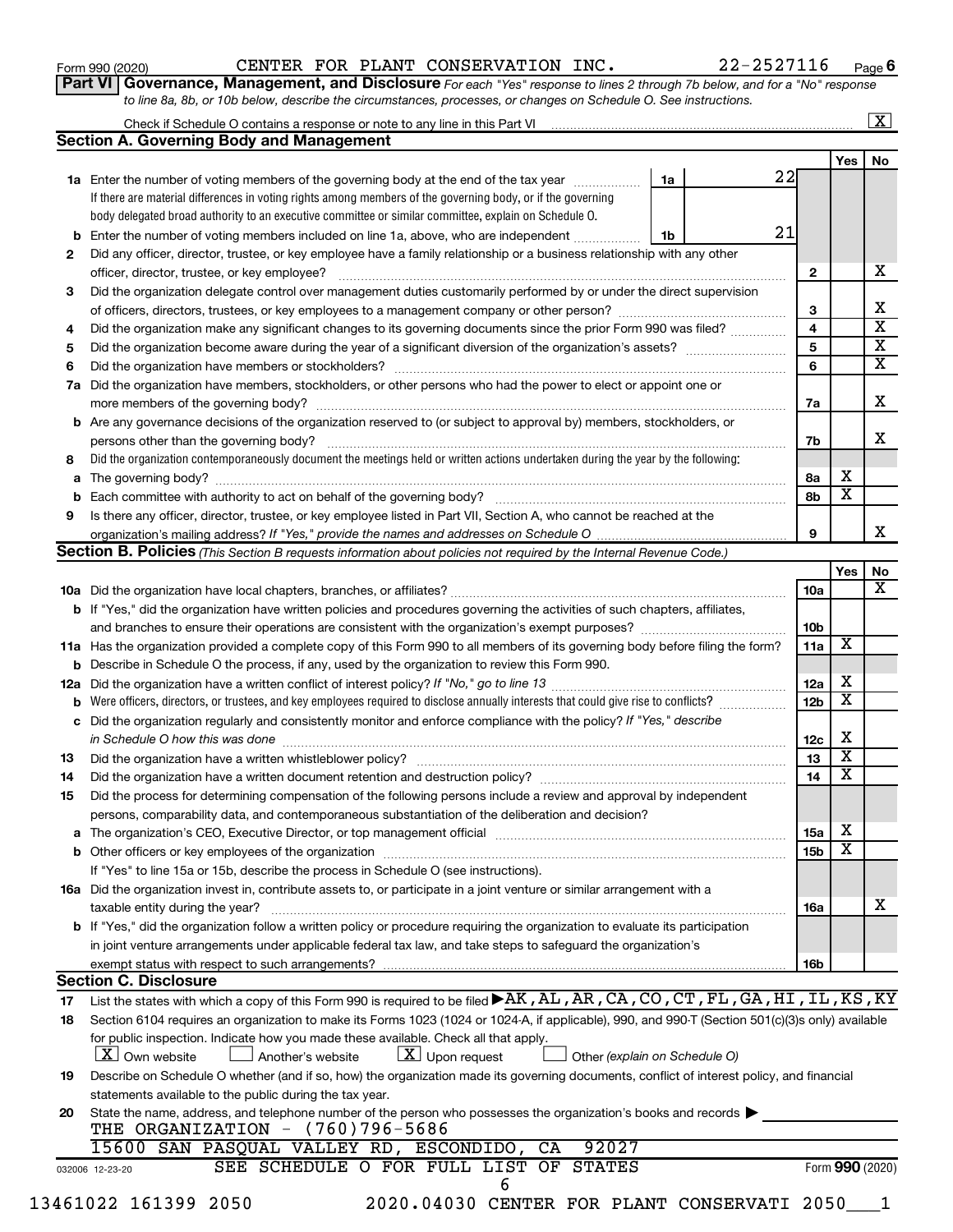$\Box$ 

| Part VII Compensation of Officers, Directors, Trustees, Key Employees, Highest Compensated |  |  |
|--------------------------------------------------------------------------------------------|--|--|
| <b>Employees, and Independent Contractors</b>                                              |  |  |

Check if Schedule O contains a response or note to any line in this Part VII

**Section A. Officers, Directors, Trustees, Key Employees, and Highest Compensated Employees**

**1a**  Complete this table for all persons required to be listed. Report compensation for the calendar year ending with or within the organization's tax year.  $\bullet$  List all of the organization's current officers, directors, trustees (whether individuals or organizations), regardless of amount of compensation.

Enter -0- in columns (D), (E), and (F) if no compensation was paid.

**•** List all of the organization's current key employees, if any. See instructions for definition of "key employee."

• List the organization's five *current* highest compensated employees (other than an officer, director, trustee, or key employee) who received reportable compensation (Box 5 of Form W-2 and/or Box 7 of Form 1099-MISC) of more than \$100,000 from the organization and any related organizations.

 $\bullet$  List all of the organization's former officers, key employees, and highest compensated employees who received more than \$100,000 of reportable compensation from the organization and any related organizations.

**•** List all of the organization's former directors or trustees that received, in the capacity as a former director or trustee of the organization, more than \$10,000 of reportable compensation from the organization and any related organizations.

See instructions for the order in which to list the persons above.

Check this box if neither the organization nor any related organization compensated any current officer, director, or trustee.  $\Box$ 

| (A)                             | (B)                    |                                         |                 | (C)         |                                                                  |                                 |        | (D)             | (E)             | (F)                          |
|---------------------------------|------------------------|-----------------------------------------|-----------------|-------------|------------------------------------------------------------------|---------------------------------|--------|-----------------|-----------------|------------------------------|
| Name and title                  | Average                | Position<br>(do not check more than one |                 |             |                                                                  |                                 |        | Reportable      | Reportable      | Estimated                    |
|                                 | hours per              |                                         |                 |             | box, unless person is both an<br>officer and a director/trustee) |                                 |        | compensation    | compensation    | amount of                    |
|                                 | week                   |                                         |                 |             |                                                                  |                                 |        | from            | from related    | other                        |
|                                 | (list any              |                                         |                 |             |                                                                  |                                 |        | the             | organizations   | compensation                 |
|                                 | hours for              |                                         |                 |             |                                                                  |                                 |        | organization    | (W-2/1099-MISC) | from the                     |
|                                 | related                |                                         | trustee         |             |                                                                  |                                 |        | (W-2/1099-MISC) |                 | organization                 |
|                                 | organizations<br>below |                                         |                 |             |                                                                  |                                 |        |                 |                 | and related<br>organizations |
|                                 | line)                  | ndividual trustee or director           | Institutional t | Officer     | Key employee                                                     | Highest compensated<br>employee | Former |                 |                 |                              |
| JOYCE MASCHINSKI<br>(1)         | 40.00                  |                                         |                 |             |                                                                  |                                 |        |                 |                 |                              |
| CEO/PRESIDENT                   |                        | $\mathbf X$                             |                 | $\mathbf X$ |                                                                  |                                 |        | 179,369.        | $\mathbf 0$ .   | 24,201.                      |
| MAUREEN WILMOT<br>(2)           | 40.00                  |                                         |                 |             |                                                                  |                                 |        |                 |                 |                              |
| VP OPERATIONS/ADVANCEMENT       |                        |                                         |                 | $\mathbf X$ |                                                                  |                                 |        | 123,826.        | $\mathbf 0$ .   | 25,982.                      |
| BARBARA MILLEN<br>(3)           | 2.00                   |                                         |                 |             |                                                                  |                                 |        |                 |                 |                              |
| CHAIR (AS OF 10/2020)           |                        | $\mathbf X$                             |                 | X           |                                                                  |                                 |        | $\mathbf 0$ .   | $\mathbf 0$ .   | 0.                           |
| LUCINDA MCDADE<br>(4)           | 2.00                   |                                         |                 |             |                                                                  |                                 |        |                 |                 |                              |
| <b>TREASURER</b>                |                        | $\mathbf X$                             |                 | $\mathbf X$ |                                                                  |                                 |        | 0.              | $\mathbf 0$ .   | $\mathbf 0$ .                |
| (5)<br>GERALDINE (BEAN) CARROLL | 2.00                   |                                         |                 |             |                                                                  |                                 |        |                 |                 |                              |
| SECRETARY                       |                        | X                                       |                 | X           |                                                                  |                                 |        | 0.              | $\mathbf 0$ .   | $\mathbf 0$ .                |
| LYNDE UIHLEIN<br>(6)            | 2.00                   |                                         |                 |             |                                                                  |                                 |        |                 |                 |                              |
| <b>TRUSTEE</b>                  |                        | X                                       |                 |             |                                                                  |                                 |        | $\mathbf 0$     | $\mathbf 0$     | $\mathbf 0$ .                |
| NANCY DOYLE<br>(7)              | 2.00                   |                                         |                 |             |                                                                  |                                 |        |                 |                 |                              |
| TRUSTEE                         |                        | $\mathbf X$                             |                 |             |                                                                  |                                 |        | 0.              | $\mathbf 0$ .   | $\mathbf 0$ .                |
| (8)<br>SPENCER CREWS            | 2.00                   |                                         |                 |             |                                                                  |                                 |        |                 |                 |                              |
| TRUSTEE                         |                        | $\mathbf X$                             |                 |             |                                                                  |                                 |        | $\mathbf 0$ .   | $\mathbf 0$ .   | $\mathbf 0$ .                |
| (9)<br>MARY RANDOLPH BALLINGER  | 2.00                   |                                         |                 |             |                                                                  |                                 |        |                 |                 |                              |
| TRUSTEE                         |                        | $\mathbf X$                             |                 |             |                                                                  |                                 |        | $\mathbf 0$ .   | $\mathbf 0$ .   | $\mathbf 0$ .                |
| (10) DANA DIRICKSON             | 2.00                   |                                         |                 |             |                                                                  |                                 |        |                 |                 |                              |
| <b>TRUSTEE</b>                  |                        | $\mathbf X$                             |                 |             |                                                                  |                                 |        | 0.              | $\mathbf 0$ .   | $\mathbf 0$ .                |
| (11) CHRISTOPHER DUNN           | 2.00                   |                                         |                 |             |                                                                  |                                 |        |                 |                 |                              |
| TRUSTEE                         |                        | $\overline{\mathbf{X}}$                 |                 |             |                                                                  |                                 |        | $\mathbf 0$ .   | $\mathbf 0$ .   | $\mathbf 0$ .                |
| (12) RUTH EVANS                 | 2.00                   |                                         |                 |             |                                                                  |                                 |        |                 |                 |                              |
| TRUSTEE                         |                        | $\mathbf X$                             |                 |             |                                                                  |                                 |        | $\mathbf 0$ .   | $\mathbf 0$ .   | $\mathbf 0$ .                |
| (13) DIANA FISH                 | 2.00                   |                                         |                 |             |                                                                  |                                 |        |                 |                 |                              |
| <b>TRUSTEE</b>                  |                        | $\mathbf X$                             |                 |             |                                                                  |                                 |        | 0.              | $\mathbf 0$ .   | $\mathbf 0$ .                |
| (14) ANDREW LOVE                | 2.00                   |                                         |                 |             |                                                                  |                                 |        |                 |                 |                              |
| <b>TRUSTEE</b>                  |                        | X                                       |                 |             |                                                                  |                                 |        | $\mathbf 0$ .   | $\mathbf 0$ .   | 0.                           |
| (15) JANINE LUKE                | 2.00                   |                                         |                 |             |                                                                  |                                 |        |                 |                 |                              |
| TRUSTEE                         |                        | $\mathbf x$                             |                 |             |                                                                  |                                 |        | $\mathbf 0$ .   | $\mathbf 0$ .   | $\mathbf 0$ .                |
| (16) LINDSAY MARSHALL           | 2.00                   |                                         |                 |             |                                                                  |                                 |        |                 |                 |                              |
| TRUSTEE                         |                        | X                                       |                 |             |                                                                  |                                 |        | $\mathbf 0$     | $\mathbf 0$     | $\boldsymbol{0}$ .           |
| (17) SCOT MEDBURY               | 2.00                   |                                         |                 |             |                                                                  |                                 |        |                 |                 |                              |
| TRUSTEE                         |                        | $\mathbf X$                             |                 |             |                                                                  |                                 |        | 0.              | $\mathbf 0$ .   | $\mathbf 0$ .                |
| 032007 12-23-20                 |                        |                                         |                 |             |                                                                  |                                 |        |                 |                 | Form 990 (2020)              |

7

Form (2020) **990**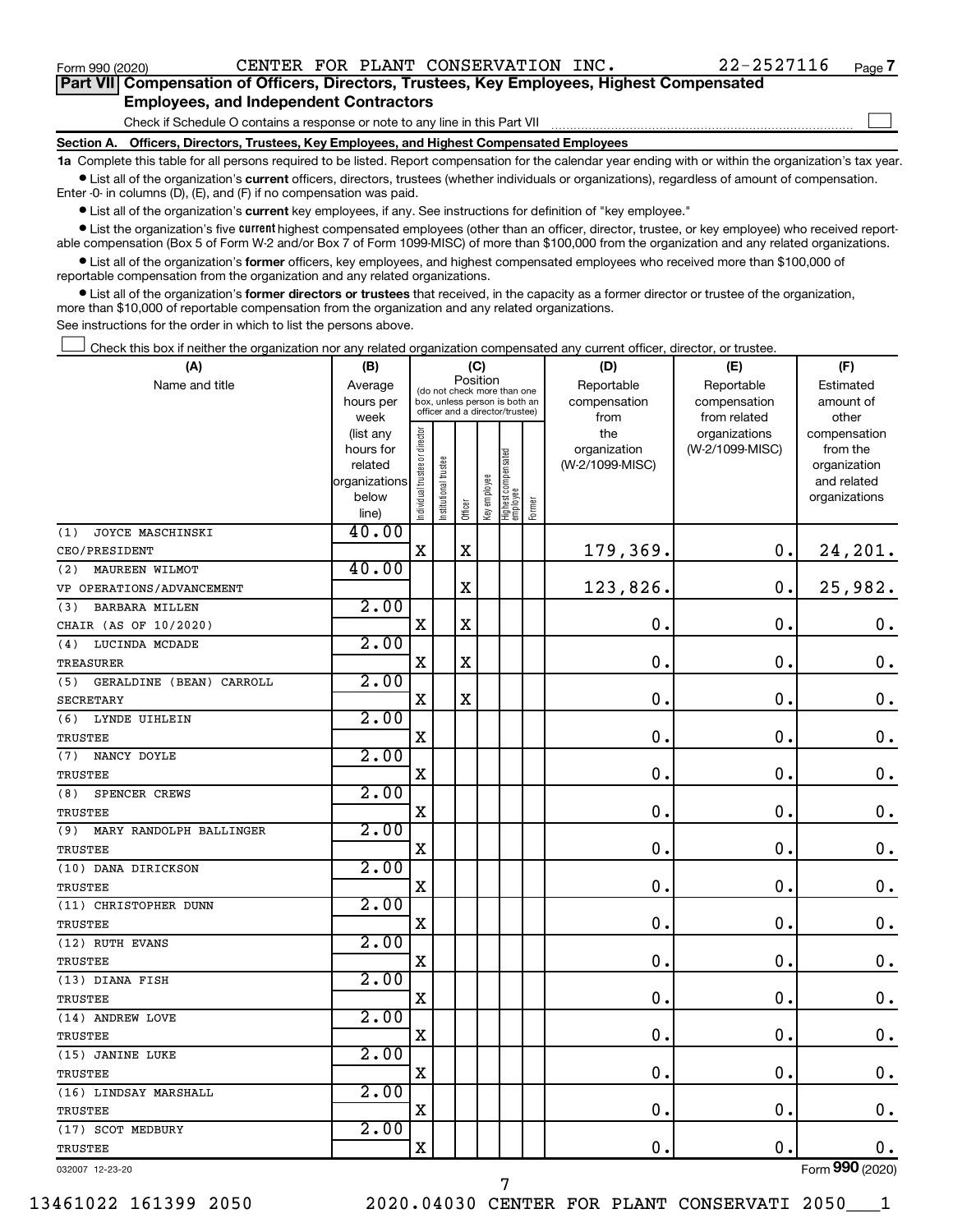| Form 990 (2020)                                                                                                                                             |     |                        |                    |                                 |          |              |                                  |        | CENTER FOR PLANT CONSERVATION INC. | 22-2527116                  |   |                             | Page 8          |
|-------------------------------------------------------------------------------------------------------------------------------------------------------------|-----|------------------------|--------------------|---------------------------------|----------|--------------|----------------------------------|--------|------------------------------------|-----------------------------|---|-----------------------------|-----------------|
| <b>Part VII</b><br>Section A. Officers, Directors, Trustees, Key Employees, and Highest Compensated Employees (continued)                                   |     |                        |                    |                                 |          |              |                                  |        |                                    |                             |   |                             |                 |
| (A)                                                                                                                                                         |     | (B)                    |                    |                                 | (C)      |              |                                  |        | (D)                                | (E)                         |   | (F)                         |                 |
| Name and title                                                                                                                                              |     | Average                |                    | (do not check more than one     | Position |              |                                  |        | Reportable                         | Reportable                  |   | Estimated                   |                 |
|                                                                                                                                                             |     | hours per              |                    | box, unless person is both an   |          |              |                                  |        | compensation                       | compensation                |   | amount of                   |                 |
|                                                                                                                                                             |     | week                   |                    | officer and a director/trustee) |          |              |                                  |        | from                               | from related                |   | other                       |                 |
|                                                                                                                                                             |     | (list any<br>hours for | director           |                                 |          |              |                                  |        | the                                | organizations               |   |                             | compensation    |
|                                                                                                                                                             |     | related                | ă                  |                                 |          |              |                                  |        | organization                       | (W-2/1099-MISC)             |   | from the                    |                 |
|                                                                                                                                                             |     | organizations          |                    |                                 |          |              |                                  |        | (W-2/1099-MISC)                    |                             |   | organization<br>and related |                 |
|                                                                                                                                                             |     | below                  |                    |                                 |          |              |                                  |        |                                    |                             |   |                             | organizations   |
|                                                                                                                                                             |     | line)                  | Individual trustee | Institutional trustee           | Officer  | Key employee | Highest compensated<br> employee | Former |                                    |                             |   |                             |                 |
| (18) CLARK MITCHELL                                                                                                                                         |     | 2.00                   |                    |                                 |          |              |                                  |        |                                    |                             |   |                             |                 |
| TRUSTEE                                                                                                                                                     |     |                        | X                  |                                 |          |              |                                  |        | 0.                                 | 0.                          |   |                             | 0.              |
| (19) JOSEPH WOOLSTON                                                                                                                                        |     | 2.00                   |                    |                                 |          |              |                                  |        |                                    |                             |   |                             |                 |
| TRUSTEE                                                                                                                                                     |     |                        | X                  |                                 |          |              |                                  |        | 0.                                 | $\mathbf 0$ .               |   |                             | $\mathbf 0$ .   |
| (20) ALLISON ALBERTS                                                                                                                                        |     | 2.00                   |                    |                                 |          |              |                                  |        |                                    |                             |   |                             |                 |
| <b>TRUSTEE</b>                                                                                                                                              |     |                        | X                  |                                 |          |              |                                  |        | 0.                                 | 0.                          |   |                             | $\mathbf 0$ .   |
| (21) ALISON LUCKMAN                                                                                                                                         |     | 2.00                   |                    |                                 |          |              |                                  |        |                                    |                             |   |                             |                 |
| TRUSTEE                                                                                                                                                     |     |                        | X                  |                                 |          |              |                                  |        | 0.                                 | 0.                          |   |                             | $\mathbf 0$ .   |
| (22) DAMON WAITT                                                                                                                                            |     | 2.00                   |                    |                                 |          |              |                                  |        | 0.                                 |                             |   |                             |                 |
| <b>TRUSTEE</b>                                                                                                                                              |     | 2.00                   | X                  |                                 |          |              |                                  |        |                                    | 0.                          |   |                             | $\mathbf 0$ .   |
| (23) NANCY YLVISAKE<br><b>TRUSTEE</b>                                                                                                                       |     |                        | X                  |                                 |          |              |                                  |        | 0.                                 | 0.                          |   |                             | 0.              |
| (24) TOM OTT                                                                                                                                                |     | 2.00                   |                    |                                 |          |              |                                  |        |                                    |                             |   |                             |                 |
| TRUSTEE (THROUGH 1/2020)                                                                                                                                    |     |                        | X                  |                                 |          |              |                                  |        | 0.                                 | 0.                          |   |                             | 0.              |
| (25) SHAREON BLACKBURN                                                                                                                                      |     | 2.00                   |                    |                                 |          |              |                                  |        |                                    |                             |   |                             |                 |
| TRUSTEE (THROUGH 10/2020)                                                                                                                                   |     |                        | X                  |                                 |          |              |                                  |        | 0.                                 | $\mathbf 0$ .               |   |                             | 0.              |
| (26) JODY BUSH                                                                                                                                              |     | 2.00                   |                    |                                 |          |              |                                  |        |                                    |                             |   |                             |                 |
| TRUSTEE (THROUGH 10/2020)                                                                                                                                   |     |                        | X                  |                                 |          |              |                                  |        | 0.                                 | 0.                          |   |                             | $0$ .           |
| 1b Subtotal                                                                                                                                                 |     |                        |                    |                                 |          |              |                                  |        | 303, 195.                          | $\overline{\mathfrak{o}}$ . |   |                             | 50, 183.        |
|                                                                                                                                                             |     |                        |                    |                                 |          |              |                                  |        | 0.                                 | $\overline{\mathfrak{o}}$ . |   |                             |                 |
|                                                                                                                                                             |     |                        |                    |                                 |          |              |                                  |        | 303, 195.                          | σ.                          |   |                             | 50, 183.        |
| Total number of individuals (including but not limited to those listed above) who received more than \$100,000 of reportable<br>2                           |     |                        |                    |                                 |          |              |                                  |        |                                    |                             |   |                             |                 |
| compensation from the organization                                                                                                                          |     |                        |                    |                                 |          |              |                                  |        |                                    |                             |   |                             | 2               |
|                                                                                                                                                             |     |                        |                    |                                 |          |              |                                  |        |                                    |                             |   | Yes                         | <b>No</b>       |
| З<br>Did the organization list any former officer, director, trustee, key employee, or highest compensated employee on                                      |     |                        |                    |                                 |          |              |                                  |        |                                    |                             |   |                             |                 |
| line 1a? If "Yes," complete Schedule J for such individual manufacture content to the settlement of the schedu                                              |     |                        |                    |                                 |          |              |                                  |        |                                    |                             | 3 |                             | X               |
| For any individual listed on line 1a, is the sum of reportable compensation and other compensation from the organization                                    |     |                        |                    |                                 |          |              |                                  |        |                                    |                             |   |                             | х               |
| and related organizations greater than \$150,000? If "Yes," complete Schedule J for such individual                                                         |     |                        |                    |                                 |          |              |                                  |        |                                    |                             | 4 |                             |                 |
| Did any person listed on line 1a receive or accrue compensation from any unrelated organization or individual for services<br>5                             |     |                        |                    |                                 |          |              |                                  |        |                                    |                             | 5 | х                           |                 |
| rendered to the organization? If "Yes," complete Schedule J for such person manufaction contains and contained<br><b>Section B. Independent Contractors</b> |     |                        |                    |                                 |          |              |                                  |        |                                    |                             |   |                             |                 |
| Complete this table for your five highest compensated independent contractors that received more than \$100,000 of compensation from<br>1                   |     |                        |                    |                                 |          |              |                                  |        |                                    |                             |   |                             |                 |
| the organization. Report compensation for the calendar year ending with or within the organization's tax year.                                              |     |                        |                    |                                 |          |              |                                  |        |                                    |                             |   |                             |                 |
|                                                                                                                                                             | (A) |                        |                    |                                 |          |              |                                  |        | (B)                                |                             |   | (C)                         |                 |
| Name and business address                                                                                                                                   |     |                        |                    | <b>NONE</b>                     |          |              |                                  |        | Description of services            |                             |   | Compensation                |                 |
|                                                                                                                                                             |     |                        |                    |                                 |          |              |                                  |        |                                    |                             |   |                             |                 |
|                                                                                                                                                             |     |                        |                    |                                 |          |              |                                  |        |                                    |                             |   |                             |                 |
|                                                                                                                                                             |     |                        |                    |                                 |          |              |                                  |        |                                    |                             |   |                             |                 |
|                                                                                                                                                             |     |                        |                    |                                 |          |              |                                  |        |                                    |                             |   |                             |                 |
|                                                                                                                                                             |     |                        |                    |                                 |          |              |                                  |        |                                    |                             |   |                             |                 |
|                                                                                                                                                             |     |                        |                    |                                 |          |              |                                  |        |                                    |                             |   |                             |                 |
|                                                                                                                                                             |     |                        |                    |                                 |          |              |                                  |        |                                    |                             |   |                             |                 |
|                                                                                                                                                             |     |                        |                    |                                 |          |              |                                  |        |                                    |                             |   |                             |                 |
| Total number of independent contractors (including but not limited to those listed above) who received more than                                            |     |                        |                    |                                 |          |              |                                  |        |                                    |                             |   |                             |                 |
| 2<br>\$100,000 of compensation from the organization                                                                                                        |     |                        |                    |                                 |          |              | 0                                |        |                                    |                             |   |                             |                 |
| SEE PART VII, SECTION A CONTINUATION SHEETS                                                                                                                 |     |                        |                    |                                 |          |              |                                  |        |                                    |                             |   |                             | Form 990 (2020) |
|                                                                                                                                                             |     |                        |                    |                                 |          |              |                                  |        |                                    |                             |   |                             |                 |

| 032008 12-23-20 |
|-----------------|
|                 |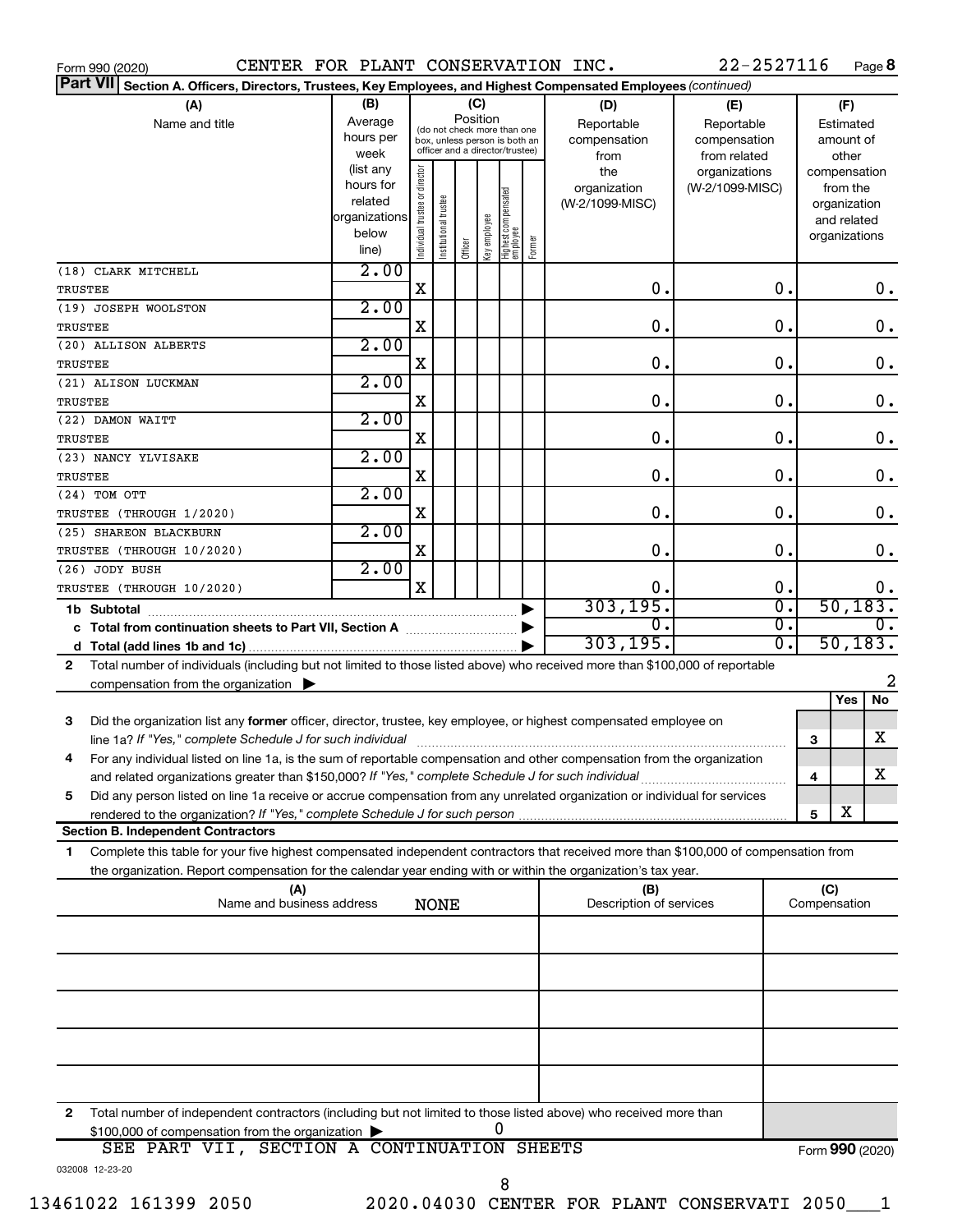| CENTER FOR PLANT CONSERVATION INC.<br>Form 990                                                                  |                |                                |                       |         |                        |                              |        |                 | 22-2527116                    |                       |
|-----------------------------------------------------------------------------------------------------------------|----------------|--------------------------------|-----------------------|---------|------------------------|------------------------------|--------|-----------------|-------------------------------|-----------------------|
| Part VII Section A. Officers, Directors, Trustees, Key Employees, and Highest Compensated Employees (continued) |                |                                |                       |         |                        |                              |        |                 |                               |                       |
| (A)                                                                                                             | (B)            |                                |                       |         | (C)                    |                              |        | (D)             | (E)                           | (F)                   |
| Name and title                                                                                                  | Average        |                                |                       |         | Position               |                              |        | Reportable      | Reportable                    | Estimated             |
|                                                                                                                 | hours          |                                |                       |         | (check all that apply) |                              |        | compensation    | compensation                  | amount of             |
|                                                                                                                 | per<br>week    |                                |                       |         |                        |                              |        | from<br>the     | from related<br>organizations | other<br>compensation |
|                                                                                                                 | (list any      |                                |                       |         |                        |                              |        | organization    | (W-2/1099-MISC)               | from the              |
|                                                                                                                 | hours for      |                                |                       |         |                        |                              |        | (W-2/1099-MISC) |                               | organization          |
|                                                                                                                 | related        |                                |                       |         |                        |                              |        |                 |                               | and related           |
|                                                                                                                 | organizations  |                                |                       |         |                        |                              |        |                 |                               | organizations         |
|                                                                                                                 | below<br>line) | Individual trustee or director | Institutional trustee | Officer | Key employee           | Highest compensated employee | Former |                 |                               |                       |
| (27) MARY ANN STREETER                                                                                          | 2.00           |                                |                       |         |                        |                              |        |                 |                               |                       |
| TRUSTEE (THROUGH 10/2020)                                                                                       |                | $\mathbf X$                    |                       |         |                        |                              |        | 0.              | 0.                            | 0.                    |
|                                                                                                                 |                |                                |                       |         |                        |                              |        |                 |                               |                       |
|                                                                                                                 |                |                                |                       |         |                        |                              |        |                 |                               |                       |
|                                                                                                                 |                |                                |                       |         |                        |                              |        |                 |                               |                       |
|                                                                                                                 |                |                                |                       |         |                        |                              |        |                 |                               |                       |
|                                                                                                                 |                |                                |                       |         |                        |                              |        |                 |                               |                       |
|                                                                                                                 |                |                                |                       |         |                        |                              |        |                 |                               |                       |
|                                                                                                                 |                |                                |                       |         |                        |                              |        |                 |                               |                       |
|                                                                                                                 |                |                                |                       |         |                        |                              |        |                 |                               |                       |
|                                                                                                                 |                |                                |                       |         |                        |                              |        |                 |                               |                       |
|                                                                                                                 |                |                                |                       |         |                        |                              |        |                 |                               |                       |
|                                                                                                                 |                |                                |                       |         |                        |                              |        |                 |                               |                       |
|                                                                                                                 |                |                                |                       |         |                        |                              |        |                 |                               |                       |
|                                                                                                                 |                |                                |                       |         |                        |                              |        |                 |                               |                       |
|                                                                                                                 |                |                                |                       |         |                        |                              |        |                 |                               |                       |
|                                                                                                                 |                |                                |                       |         |                        |                              |        |                 |                               |                       |
|                                                                                                                 |                |                                |                       |         |                        |                              |        |                 |                               |                       |
|                                                                                                                 |                |                                |                       |         |                        |                              |        |                 |                               |                       |
|                                                                                                                 |                |                                |                       |         |                        |                              |        |                 |                               |                       |
|                                                                                                                 |                |                                |                       |         |                        |                              |        |                 |                               |                       |
|                                                                                                                 |                |                                |                       |         |                        |                              |        |                 |                               |                       |
|                                                                                                                 |                |                                |                       |         |                        |                              |        |                 |                               |                       |
|                                                                                                                 |                |                                |                       |         |                        |                              |        |                 |                               |                       |
|                                                                                                                 |                |                                |                       |         |                        |                              |        |                 |                               |                       |
|                                                                                                                 |                |                                |                       |         |                        |                              |        |                 |                               |                       |
|                                                                                                                 |                |                                |                       |         |                        |                              |        |                 |                               |                       |
|                                                                                                                 |                |                                |                       |         |                        |                              |        |                 |                               |                       |
|                                                                                                                 |                |                                |                       |         |                        |                              |        |                 |                               |                       |
|                                                                                                                 |                |                                |                       |         |                        |                              |        |                 |                               |                       |
|                                                                                                                 |                |                                |                       |         |                        |                              |        |                 |                               |                       |
|                                                                                                                 |                |                                |                       |         |                        |                              |        |                 |                               |                       |
|                                                                                                                 |                |                                |                       |         |                        |                              |        |                 |                               |                       |
|                                                                                                                 |                |                                |                       |         |                        |                              |        |                 |                               |                       |
|                                                                                                                 |                |                                |                       |         |                        |                              |        |                 |                               |                       |
|                                                                                                                 |                |                                |                       |         |                        |                              |        |                 |                               |                       |
|                                                                                                                 |                |                                |                       |         |                        |                              |        |                 |                               |                       |
|                                                                                                                 |                |                                |                       |         |                        |                              |        |                 |                               |                       |
|                                                                                                                 |                |                                |                       |         |                        |                              |        |                 |                               |                       |

032201 04-01-20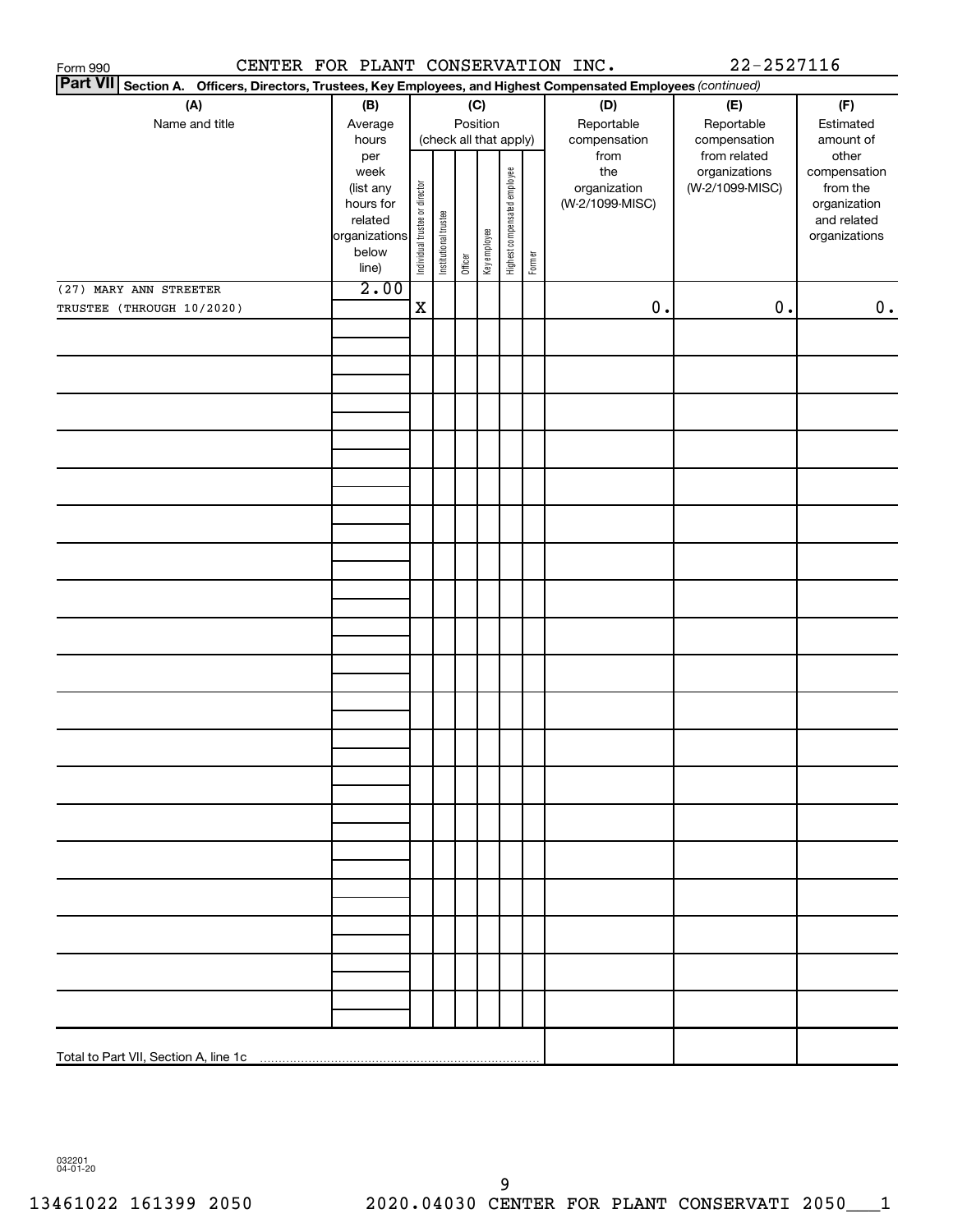| Form 990 (2020)                                           |                  |             |                                                                               |                      |                           |                 |                      | CENTER FOR PLANT CONSERVATION INC. |                                                     | 22-2527116                                     | Page 9                                                          |
|-----------------------------------------------------------|------------------|-------------|-------------------------------------------------------------------------------|----------------------|---------------------------|-----------------|----------------------|------------------------------------|-----------------------------------------------------|------------------------------------------------|-----------------------------------------------------------------|
|                                                           | <b>Part VIII</b> |             | <b>Statement of Revenue</b>                                                   |                      |                           |                 |                      |                                    |                                                     |                                                |                                                                 |
|                                                           |                  |             | Check if Schedule O contains a response or note to any line in this Part VIII |                      |                           |                 |                      |                                    | $\overline{(\mathsf{B})}$ $\overline{(\mathsf{C})}$ |                                                |                                                                 |
|                                                           |                  |             |                                                                               |                      |                           |                 |                      | Total revenue                      | Related or exempt                                   | Unrelated<br>function revenue business revenue | (D)<br>Revenue excluded<br>from tax under<br>sections 512 - 514 |
|                                                           |                  |             | 1 a Federated campaigns                                                       |                      | 1a                        |                 |                      |                                    |                                                     |                                                |                                                                 |
|                                                           |                  | b           | Membership dues                                                               |                      | 1 <sub>b</sub>            |                 |                      |                                    |                                                     |                                                |                                                                 |
|                                                           |                  | с           | Fundraising events                                                            |                      | 1 <sub>c</sub>            |                 |                      |                                    |                                                     |                                                |                                                                 |
|                                                           |                  | d           | Related organizations                                                         | .                    | 1 <sub>d</sub>            |                 |                      |                                    |                                                     |                                                |                                                                 |
|                                                           |                  |             | Government grants (contributions)                                             |                      | 1e                        |                 | 174,284.             |                                    |                                                     |                                                |                                                                 |
|                                                           |                  | f           | All other contributions, gifts, grants, and                                   |                      |                           |                 |                      |                                    |                                                     |                                                |                                                                 |
| Contributions, Gifts, Grants<br>and Other Similar Amounts |                  |             | similar amounts not included above                                            |                      | 1f                        |                 | 349,624.<br>10,667.  |                                    |                                                     |                                                |                                                                 |
|                                                           |                  |             | Noncash contributions included in lines 1a-1f                                 |                      | $1g$ \$                   |                 |                      | 523,908.                           |                                                     |                                                |                                                                 |
|                                                           |                  | h.          |                                                                               |                      |                           |                 | <b>Business Code</b> |                                    |                                                     |                                                |                                                                 |
|                                                           | 2a               |             | PARTNER RESOURCES                                                             |                      |                           |                 | 900099               | 70,831.                            | 70,831.                                             |                                                |                                                                 |
|                                                           |                  | $\mathbf b$ | NATIONAL MEETING                                                              |                      |                           |                 | 900099               | 14,050.                            | 14,050.                                             |                                                |                                                                 |
|                                                           |                  | c           |                                                                               |                      |                           |                 |                      |                                    |                                                     |                                                |                                                                 |
|                                                           |                  | d           | <u> 1989 - Johann Barbara, martin a</u>                                       |                      |                           |                 |                      |                                    |                                                     |                                                |                                                                 |
| Program Service<br>Revenue                                |                  | е           |                                                                               |                      |                           |                 |                      |                                    |                                                     |                                                |                                                                 |
|                                                           |                  | f           |                                                                               |                      |                           |                 |                      |                                    |                                                     |                                                |                                                                 |
|                                                           |                  |             |                                                                               |                      |                           |                 | ►                    | 84,881.                            |                                                     |                                                |                                                                 |
|                                                           | 3                |             | Investment income (including dividends, interest, and                         |                      |                           |                 |                      |                                    |                                                     |                                                |                                                                 |
|                                                           |                  |             |                                                                               |                      |                           |                 |                      | 74,939.                            |                                                     |                                                | 74,939.                                                         |
|                                                           | 4                |             | Income from investment of tax-exempt bond proceeds                            |                      |                           |                 |                      |                                    |                                                     |                                                |                                                                 |
|                                                           | 5                |             |                                                                               |                      |                           |                 |                      |                                    |                                                     |                                                |                                                                 |
|                                                           |                  |             |                                                                               |                      | (i) Real                  |                 | (ii) Personal        |                                    |                                                     |                                                |                                                                 |
|                                                           |                  |             | 6 a Gross rents                                                               | l 6a                 |                           |                 |                      |                                    |                                                     |                                                |                                                                 |
|                                                           |                  | b           | Less: rental expenses                                                         | 6 <sub>b</sub><br>6c |                           |                 |                      |                                    |                                                     |                                                |                                                                 |
|                                                           |                  | с           | Rental income or (loss)<br>d Net rental income or (loss)                      |                      |                           |                 |                      |                                    |                                                     |                                                |                                                                 |
|                                                           |                  |             | 7 a Gross amount from sales of                                                |                      | (i) Securities            |                 | (ii) Other           |                                    |                                                     |                                                |                                                                 |
|                                                           |                  |             | assets other than inventory                                                   |                      | 7a 184, 426.              |                 |                      |                                    |                                                     |                                                |                                                                 |
|                                                           |                  |             | <b>b</b> Less: cost or other basis                                            |                      |                           |                 |                      |                                    |                                                     |                                                |                                                                 |
|                                                           |                  |             | and sales expenses                                                            |                      | 7 <sub>b</sub>   55, 516. |                 |                      |                                    |                                                     |                                                |                                                                 |
| evenue                                                    |                  |             | c Gain or (loss)                                                              |                      | $7c$ 128, 910.            |                 |                      |                                    |                                                     |                                                |                                                                 |
| Œ                                                         |                  |             |                                                                               |                      |                           |                 |                      | 128,910.                           |                                                     |                                                | 128,910.                                                        |
| Other                                                     |                  |             | 8 a Gross income from fundraising events (not                                 |                      |                           |                 |                      |                                    |                                                     |                                                |                                                                 |
|                                                           |                  |             | including $$$                                                                 |                      | of                        |                 |                      |                                    |                                                     |                                                |                                                                 |
|                                                           |                  |             | contributions reported on line 1c). See                                       |                      |                           |                 |                      |                                    |                                                     |                                                |                                                                 |
|                                                           |                  |             |                                                                               |                      |                           | l8a             |                      |                                    |                                                     |                                                |                                                                 |
|                                                           |                  |             | <b>b</b> Less: direct expenses                                                |                      |                           | 8b              |                      |                                    |                                                     |                                                |                                                                 |
|                                                           |                  |             |                                                                               |                      |                           |                 |                      |                                    |                                                     |                                                |                                                                 |
|                                                           |                  |             | 9 a Gross income from gaming activities. See                                  |                      |                           |                 |                      |                                    |                                                     |                                                |                                                                 |
|                                                           |                  |             |                                                                               |                      |                           | 9a<br>l 9b      |                      |                                    |                                                     |                                                |                                                                 |
|                                                           |                  |             | c Net income or (loss) from gaming activities                                 |                      |                           |                 |                      |                                    |                                                     |                                                |                                                                 |
|                                                           |                  |             | 10 a Gross sales of inventory, less returns                                   |                      |                           |                 |                      |                                    |                                                     |                                                |                                                                 |
|                                                           |                  |             |                                                                               |                      |                           |                 | 633.                 |                                    |                                                     |                                                |                                                                 |
|                                                           |                  |             | <b>b</b> Less: cost of goods sold                                             |                      |                           | H <sub>0b</sub> | 726.                 |                                    |                                                     |                                                |                                                                 |
|                                                           |                  |             |                                                                               |                      |                           |                 |                      | $-93.$                             |                                                     |                                                | $-93.$                                                          |
|                                                           |                  |             |                                                                               |                      |                           |                 | <b>Business Code</b> |                                    |                                                     |                                                |                                                                 |
|                                                           | 11 a             |             | the control of the control of the control of the control of the control of    |                      |                           |                 |                      |                                    |                                                     |                                                |                                                                 |
|                                                           |                  | b           | <u> 1980 - Johann Barbara, martxa alemaniar a</u>                             |                      |                           |                 |                      |                                    |                                                     |                                                |                                                                 |
| Miscellaneous<br>Revenue                                  |                  | c           | the control of the control of the control of the control of the control of    |                      |                           |                 |                      |                                    |                                                     |                                                |                                                                 |
|                                                           |                  |             |                                                                               |                      |                           |                 |                      |                                    |                                                     |                                                |                                                                 |
|                                                           |                  |             |                                                                               |                      |                           |                 |                      | 812,545.                           | 84,881.                                             |                                                | 0.203,756.                                                      |
|                                                           | 12               |             |                                                                               |                      |                           |                 |                      |                                    |                                                     |                                                |                                                                 |

032009 12-23-20

Form (2020) **990**

**9**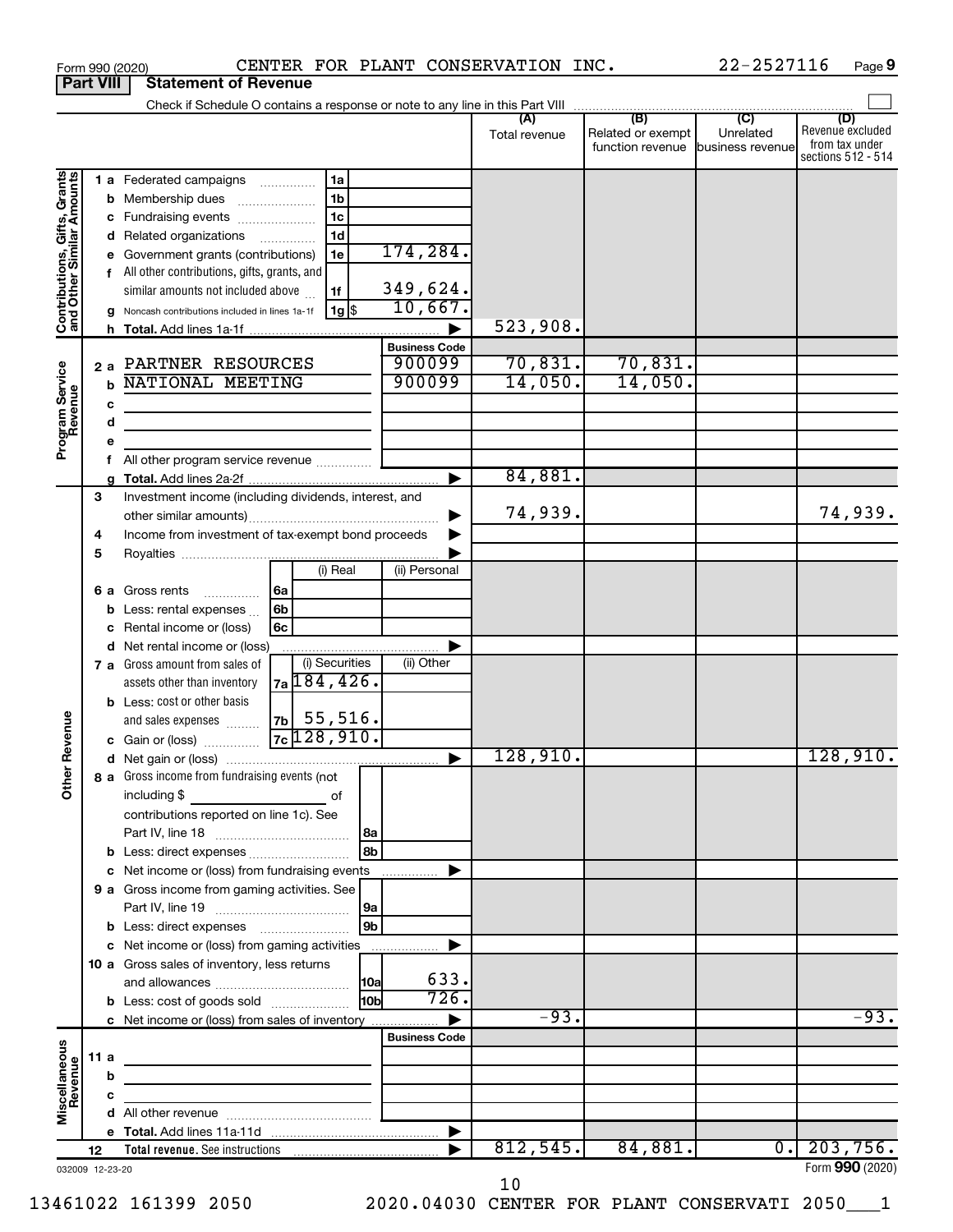Form 990 (2020)  $\begin{array}{cccc} \text{CENTER} & \text{FOR} & \text{PLANT} & \text{CONSERVATION} & \text{INC.} \end{array}$  22-2527116  $_{\text{Page}}$ 

|                | Section 501(c)(3) and 501(c)(4) organizations must complete all columns. All other organizations must complete column (A).                                                                                 |                        |                                    |                                           |                                |
|----------------|------------------------------------------------------------------------------------------------------------------------------------------------------------------------------------------------------------|------------------------|------------------------------------|-------------------------------------------|--------------------------------|
|                | Check if Schedule O contains a response or note to any line in this Part IX                                                                                                                                |                        |                                    |                                           | X                              |
|                | Do not include amounts reported on lines 6b,<br>7b, 8b, 9b, and 10b of Part VIII.                                                                                                                          | (A)<br>Total expenses  | (B)<br>Program service<br>expenses | (C)<br>Management and<br>general expenses | (D)<br>Fundraising<br>expenses |
| $\mathbf 1$    | Grants and other assistance to domestic organizations                                                                                                                                                      |                        |                                    |                                           |                                |
|                | and domestic governments. See Part IV, line 21                                                                                                                                                             | 150, 500.              | 150,500.                           |                                           |                                |
| $\mathbf{2}$   | Grants and other assistance to domestic                                                                                                                                                                    |                        |                                    |                                           |                                |
|                | individuals. See Part IV, line 22                                                                                                                                                                          |                        |                                    |                                           |                                |
| 3              | Grants and other assistance to foreign                                                                                                                                                                     |                        |                                    |                                           |                                |
|                | organizations, foreign governments, and foreign<br>individuals. See Part IV, lines 15 and 16                                                                                                               |                        |                                    |                                           |                                |
| 4              | Benefits paid to or for members                                                                                                                                                                            |                        |                                    |                                           |                                |
| 5              | Compensation of current officers, directors,                                                                                                                                                               |                        |                                    |                                           |                                |
|                | trustees, and key employees                                                                                                                                                                                | 143,580.               | 96, 199.                           | 31,587.                                   | 15,794.                        |
| 6              | Compensation not included above to disqualified                                                                                                                                                            |                        |                                    |                                           |                                |
|                | persons (as defined under section 4958(f)(1)) and                                                                                                                                                          |                        |                                    |                                           |                                |
|                | persons described in section 4958(c)(3)(B)                                                                                                                                                                 |                        |                                    |                                           |                                |
| $\overline{7}$ |                                                                                                                                                                                                            | 140,031.               | 93,821.                            | 30,807.                                   | 15,403.                        |
| 8              | Pension plan accruals and contributions (include                                                                                                                                                           |                        |                                    |                                           |                                |
|                | section 401(k) and 403(b) employer contributions)                                                                                                                                                          | $\frac{7,424}{15,442}$ | $\frac{4,974.}{10,346.}$           | $\frac{1,633}{3,397}$                     | 817.                           |
| 9              | Other employee benefits                                                                                                                                                                                    |                        |                                    |                                           | 1,699.                         |
| 10             |                                                                                                                                                                                                            | 15,499.                | 10,384.                            | 3,410.                                    | 1,705.                         |
| 11             | Fees for services (nonemployees):                                                                                                                                                                          |                        |                                    |                                           |                                |
|                |                                                                                                                                                                                                            |                        |                                    |                                           |                                |
| b              |                                                                                                                                                                                                            | 3,015.                 |                                    | 3,015.                                    |                                |
|                |                                                                                                                                                                                                            | 49,400.                |                                    | 49,400.                                   |                                |
| d              |                                                                                                                                                                                                            |                        |                                    |                                           |                                |
|                | e Professional fundraising services. See Part IV, line 17                                                                                                                                                  |                        |                                    |                                           |                                |
| f              | Investment management fees                                                                                                                                                                                 | 31, 355.               |                                    | 31, 355.                                  |                                |
|                | g Other. (If line 11g amount exceeds 10% of line 25,<br>column (A) amount, list line 11g expenses on Sch O.)                                                                                               | 157,277.               | 145,789.                           | 4,634.                                    | 6,854.                         |
| 12             |                                                                                                                                                                                                            |                        |                                    |                                           |                                |
| 13             |                                                                                                                                                                                                            | 7,849.                 | 2,295.                             | 643.                                      | 4,911.                         |
| 14             |                                                                                                                                                                                                            | 17,598.                | 15,955.                            | 1,627.                                    | 16.                            |
| 15             |                                                                                                                                                                                                            |                        |                                    |                                           |                                |
| 16             |                                                                                                                                                                                                            |                        |                                    |                                           |                                |
| 17             |                                                                                                                                                                                                            | 3,235.                 | 2,610.                             | 625.                                      |                                |
| 18             | Payments of travel or entertainment expenses                                                                                                                                                               |                        |                                    |                                           |                                |
|                | for any federal, state, or local public officials                                                                                                                                                          |                        |                                    |                                           |                                |
| 19             | Conferences, conventions, and meetings                                                                                                                                                                     | 7,648.                 | 4,348.                             | 3,300.                                    |                                |
| 20             | Interest                                                                                                                                                                                                   |                        |                                    |                                           |                                |
| 21             |                                                                                                                                                                                                            | 3,375.                 | 1,721.                             |                                           | 405.                           |
| 22             | Depreciation, depletion, and amortization                                                                                                                                                                  | 7,874.                 |                                    | 1,249.<br>7,874.                          |                                |
| 23             | Insurance                                                                                                                                                                                                  |                        |                                    |                                           |                                |
| 24             | Other expenses. Itemize expenses not covered<br>above (List miscellaneous expenses on line 24e. If<br>line 24e amount exceeds 10% of line 25, column (A)<br>amount, list line 24e expenses on Schedule O.) |                        |                                    |                                           |                                |
| a              | <b>BANK FEES</b>                                                                                                                                                                                           | 4,139.                 |                                    | 4,139.                                    |                                |
|                | FILING FEES                                                                                                                                                                                                | 3,597.                 |                                    | 3,597.                                    |                                |
|                | MEMBERSHIP AND DUES                                                                                                                                                                                        | 906.                   |                                    | 906.                                      |                                |
| d              | <b>BAD DEBT EXPENSE</b>                                                                                                                                                                                    | 573.                   |                                    | 573.                                      |                                |
| е              | All other expenses                                                                                                                                                                                         |                        |                                    |                                           |                                |
| 25             | Total functional expenses. Add lines 1 through 24e                                                                                                                                                         | 770, 317.              | 538,942.                           | 183,771.                                  | 47,604.                        |
| 26             | Joint costs. Complete this line only if the organization                                                                                                                                                   |                        |                                    |                                           |                                |
|                | reported in column (B) joint costs from a combined                                                                                                                                                         |                        |                                    |                                           |                                |
|                | educational campaign and fundraising solicitation.                                                                                                                                                         |                        |                                    |                                           |                                |
|                | Check here $\blacktriangleright$<br>if following SOP 98-2 (ASC 958-720)                                                                                                                                    |                        |                                    |                                           |                                |

032010 12-23-20

13461022 161399 2050 2020.04030 CENTER FOR PLANT CONSERVATI 2050\_\_\_1 11

Form (2020) **990**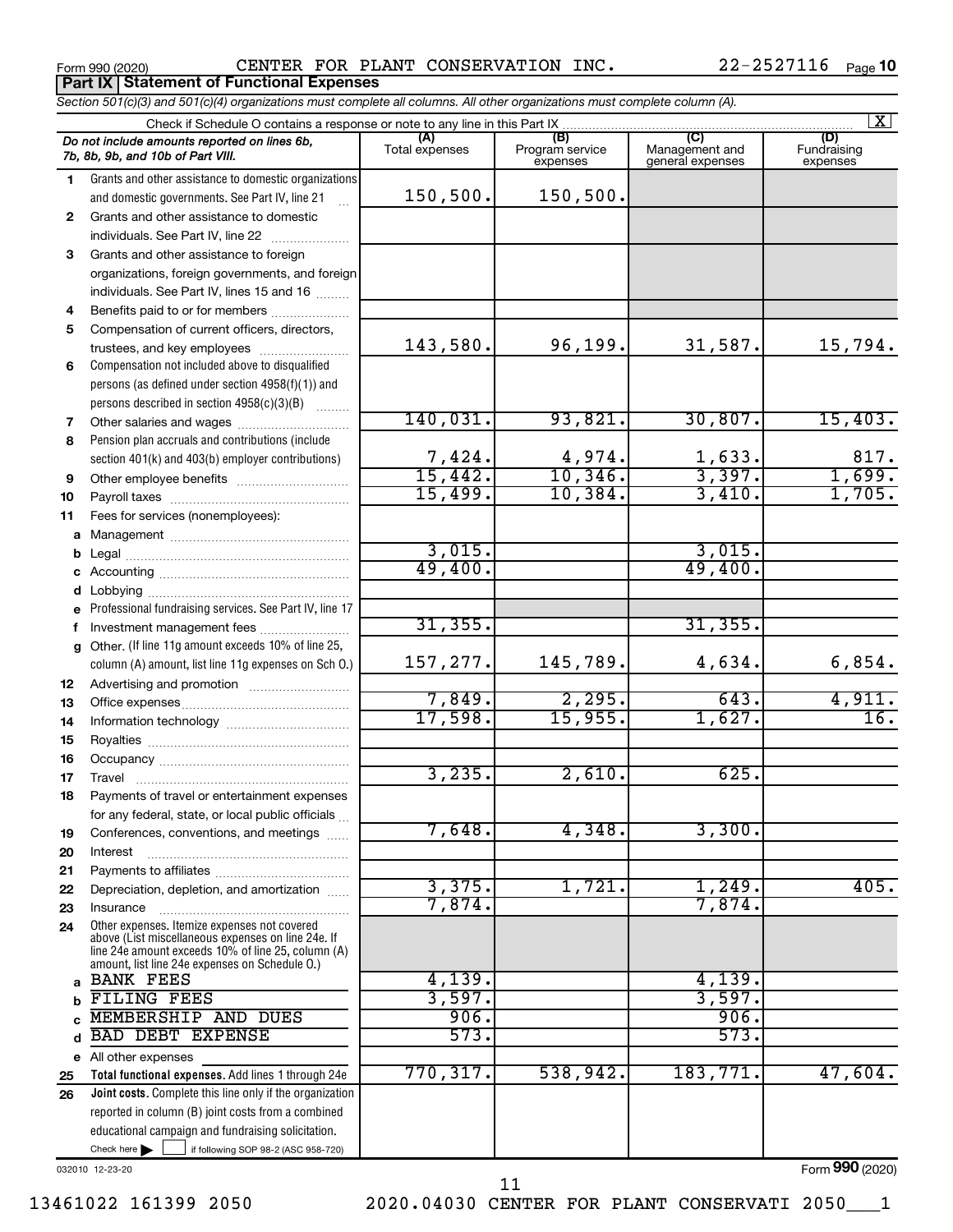|        |        | CENTER FOR PLANT CONSERVATION INC.<br>Form 990 (2020)                                                                                                                                                                 |                   |                 |                          |                | 22-2527116<br>Page 11 |
|--------|--------|-----------------------------------------------------------------------------------------------------------------------------------------------------------------------------------------------------------------------|-------------------|-----------------|--------------------------|----------------|-----------------------|
|        | Part X | <b>Balance Sheet</b>                                                                                                                                                                                                  |                   |                 |                          |                |                       |
|        |        |                                                                                                                                                                                                                       |                   |                 |                          |                | $\vert$ X $\vert$     |
|        |        |                                                                                                                                                                                                                       |                   |                 | (A)<br>Beginning of year |                | (B)<br>End of year    |
|        |        |                                                                                                                                                                                                                       |                   |                 | 333,587.                 | 1              | 594, 343.             |
|        | 2      |                                                                                                                                                                                                                       |                   |                 | 3, 266, 275.             | $\overline{2}$ | 2,904,392.            |
|        | з      |                                                                                                                                                                                                                       |                   |                 | 28,019.                  | 3              | 39,985.               |
|        | 4      |                                                                                                                                                                                                                       |                   |                 | 1,032.                   | 4              | 1,847.                |
|        | 5      | Loans and other receivables from any current or former officer, director,<br>trustee, key employee, creator or founder, substantial contributor, or 35%<br>controlled entity or family member of any of these persons |                   | 5               |                          |                |                       |
|        | 6      | Loans and other receivables from other disqualified persons (as defined<br>under section $4958(f)(1)$ , and persons described in section $4958(c)(3)(B)$                                                              |                   |                 | 6                        |                |                       |
| Assets |        |                                                                                                                                                                                                                       |                   |                 |                          | 7              |                       |
|        | 8      |                                                                                                                                                                                                                       |                   |                 |                          | 8              |                       |
|        | 9      | Prepaid expenses and deferred charges                                                                                                                                                                                 |                   |                 | 12,354.                  | 9              | 11, 123.              |
|        |        | 10a Land, buildings, and equipment: cost or other<br>basis. Complete Part VI of Schedule D  10a                                                                                                                       |                   | 26,039.         |                          |                |                       |
|        |        |                                                                                                                                                                                                                       | 21,449.<br>3,373. | 10 <sub>c</sub> | 4,590.                   |                |                       |
|        | 11     |                                                                                                                                                                                                                       |                   |                 | 3,827,523.               | 11             | 3,880,467.            |
|        | 12     |                                                                                                                                                                                                                       |                   |                 | 1,655,312.               | 12             | 1,700,043.            |
|        | 13     | Investments - program-related. See Part IV, line 11                                                                                                                                                                   |                   |                 |                          | 13             |                       |

**Total assets.**  Add lines 1 through 15 (must equal line 33)

Intangible assets ~~~~~~~~~~~~~~~~~~~~~~~~~~~~~~

Other assets. See Part IV, line 11 ~~~~~~~~~~~~~~~~~~~~~~

|                             | 17 |                                                                                                        | 94,989.                    | 17 | 182,271.                      |
|-----------------------------|----|--------------------------------------------------------------------------------------------------------|----------------------------|----|-------------------------------|
|                             | 18 |                                                                                                        |                            | 18 |                               |
|                             | 19 |                                                                                                        | 17,522.                    | 19 | 13,351.                       |
|                             | 20 |                                                                                                        |                            | 20 |                               |
|                             | 21 | Escrow or custodial account liability. Complete Part IV of Schedule D                                  |                            | 21 |                               |
|                             | 22 | Loans and other payables to any current or former officer, director,                                   |                            |    |                               |
|                             |    | trustee, key employee, creator or founder, substantial contributor, or 35%                             |                            |    |                               |
| Liabilities                 |    | controlled entity or family member of any of these persons                                             |                            | 22 |                               |
|                             | 23 | Secured mortgages and notes payable to unrelated third parties                                         |                            | 23 |                               |
|                             | 24 |                                                                                                        |                            | 24 | 51,967.                       |
|                             | 25 | Other liabilities (including federal income tax, payables to related third                             |                            |    |                               |
|                             |    | parties, and other liabilities not included on lines 17-24). Complete Part X                           |                            |    |                               |
|                             |    | of Schedule D                                                                                          | $3,040,000$ $\cdot$ 25     |    | 2,756,299.                    |
|                             | 26 |                                                                                                        | $3,152,511$ . $26$         |    | 3,003,888.                    |
|                             |    | Organizations that follow FASB ASC 958, check here $\blacktriangleright \lfloor \underline{X} \rfloor$ |                            |    |                               |
|                             |    | and complete lines 27, 28, 32, and 33.                                                                 |                            |    |                               |
|                             | 27 |                                                                                                        | $1,002,689$ . $27$         |    | 1,184,044.                    |
|                             | 28 |                                                                                                        | $4,972,275.$ 28            |    | 4,948,858.                    |
| Net Assets or Fund Balances |    | Organizations that do not follow FASB ASC 958, check here $\blacktriangleright \sqsubset$              |                            |    |                               |
|                             |    | and complete lines 29 through 33.                                                                      |                            |    |                               |
|                             | 29 |                                                                                                        |                            | 29 |                               |
|                             | 30 | Paid-in or capital surplus, or land, building, or equipment fund                                       |                            | 30 |                               |
|                             | 31 | Retained earnings, endowment, accumulated income, or other funds                                       |                            | 31 |                               |
|                             | 32 |                                                                                                        | 5,974,964.                 | 32 | 6, 132, 902.                  |
|                             | 33 |                                                                                                        | $\overline{9,127,475.}$ 33 |    | 9,136,790.<br>Form 990 (2020) |
|                             |    |                                                                                                        |                            |    |                               |

**14 15 16**

**14 15 16**

9,127,475. 16 9,136,790.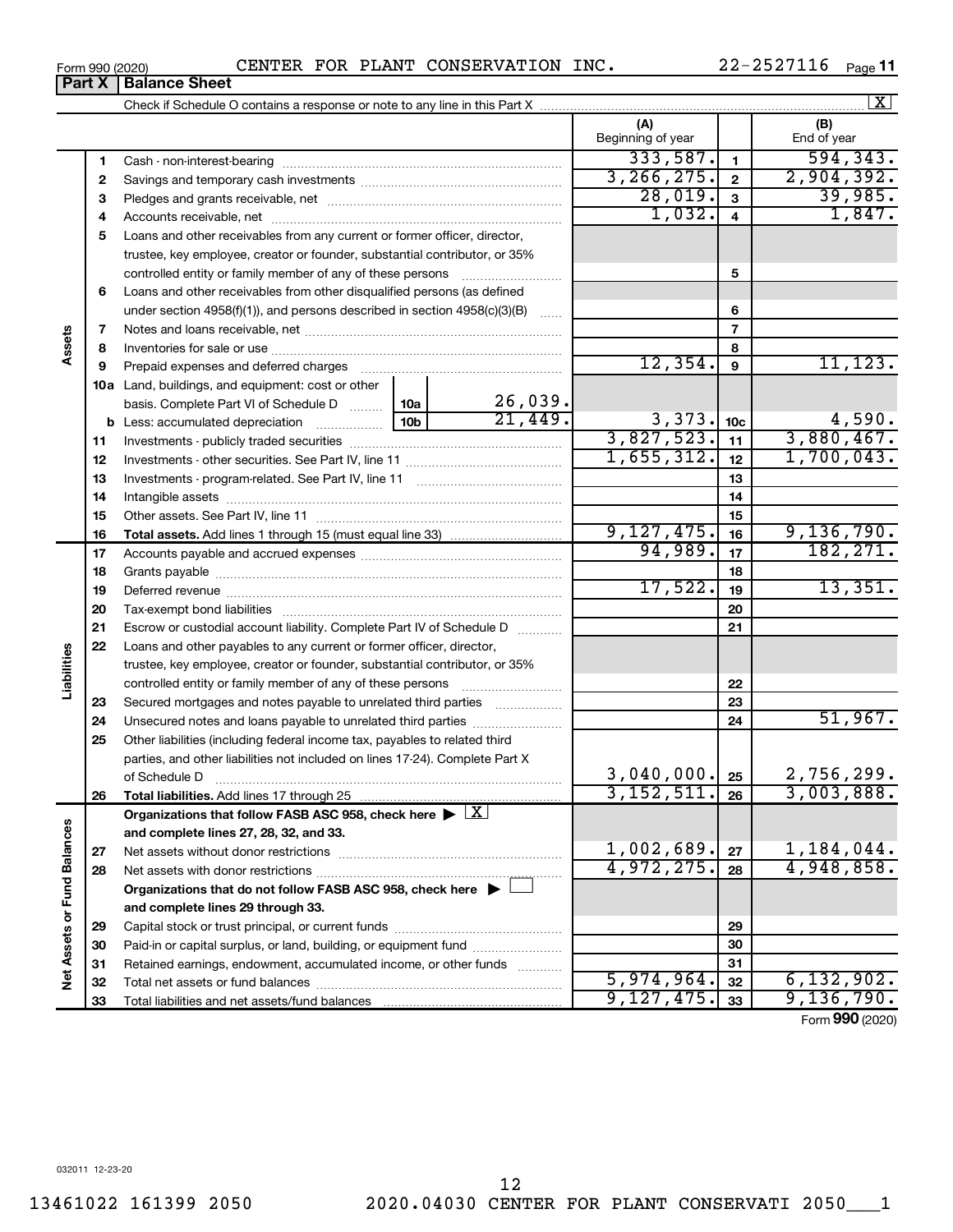|    | CENTER FOR PLANT CONSERVATION INC.<br>Form 990 (2020)                                                                                                                                                                          | 22-2527116              |                |     | Page 12                  |
|----|--------------------------------------------------------------------------------------------------------------------------------------------------------------------------------------------------------------------------------|-------------------------|----------------|-----|--------------------------|
|    | Part XI   Reconciliation of Net Assets                                                                                                                                                                                         |                         |                |     |                          |
|    |                                                                                                                                                                                                                                |                         |                |     |                          |
|    |                                                                                                                                                                                                                                |                         |                |     |                          |
| 1  |                                                                                                                                                                                                                                | $\mathbf{1}$            |                |     | 812,545.                 |
| 2  |                                                                                                                                                                                                                                | $\mathbf{2}$            |                |     | 770, 317.                |
| 3  |                                                                                                                                                                                                                                | 3                       |                |     | 42,228.                  |
| 4  |                                                                                                                                                                                                                                | $\overline{\mathbf{4}}$ | 5,974,964.     |     |                          |
| 5  |                                                                                                                                                                                                                                | 5                       |                |     | 115,709.                 |
| 6  |                                                                                                                                                                                                                                | 6                       |                |     |                          |
| 7  | Investment expenses www.communication.com/www.communication.com/www.communication.com/www.com                                                                                                                                  | $\overline{7}$          |                |     |                          |
| 8  | Prior period adjustments material contents and content and content and content and content and content and content and content and content and content and content and content and content and content and content and content | 8                       |                |     |                          |
| 9  | Other changes in net assets or fund balances (explain on Schedule O)                                                                                                                                                           | 9                       |                |     | $\overline{0}$ .         |
| 10 | Net assets or fund balances at end of year. Combine lines 3 through 9 (must equal Part X, line 32,                                                                                                                             |                         |                |     |                          |
|    |                                                                                                                                                                                                                                | 10                      | 6, 132, 901.   |     |                          |
|    | Part XII Financial Statements and Reporting                                                                                                                                                                                    |                         |                |     |                          |
|    |                                                                                                                                                                                                                                |                         |                |     | $\mathbf{X}$             |
|    |                                                                                                                                                                                                                                |                         |                | Yes | <b>No</b>                |
| 1  | $\mathbf{X}$ Accrual<br>Accounting method used to prepare the Form 990: [130] Cash<br><b>Durier</b> Other                                                                                                                      |                         |                |     |                          |
|    | If the organization changed its method of accounting from a prior year or checked "Other," explain in Schedule O.                                                                                                              |                         |                |     |                          |
|    |                                                                                                                                                                                                                                |                         | 2a             |     | x                        |
|    | If "Yes," check a box below to indicate whether the financial statements for the year were compiled or reviewed on a                                                                                                           |                         |                |     |                          |
|    | separate basis, consolidated basis, or both:                                                                                                                                                                                   |                         |                |     |                          |
|    | Consolidated basis<br>Both consolidated and separate basis<br>Separate basis                                                                                                                                                   |                         |                |     |                          |
|    |                                                                                                                                                                                                                                |                         | 2 <sub>b</sub> | x   |                          |
|    | If "Yes," check a box below to indicate whether the financial statements for the year were audited on a separate basis,                                                                                                        |                         |                |     |                          |
|    | consolidated basis, or both:                                                                                                                                                                                                   |                         |                |     |                          |
|    | $\boxed{\textbf{X}}$ Separate basis<br>Consolidated basis<br>Both consolidated and separate basis                                                                                                                              |                         |                |     |                          |
|    | c If "Yes" to line 2a or 2b, does the organization have a committee that assumes responsibility for oversight of the audit,                                                                                                    |                         |                |     |                          |
|    |                                                                                                                                                                                                                                |                         | 2c             | х   |                          |
|    | If the organization changed either its oversight process or selection process during the tax year, explain on Schedule O.                                                                                                      |                         |                |     |                          |
|    | 3a As a result of a federal award, was the organization required to undergo an audit or audits as set forth in the Single Audit                                                                                                |                         |                |     |                          |
|    |                                                                                                                                                                                                                                |                         | 3a             |     | x                        |
|    | <b>b</b> If "Yes," did the organization undergo the required audit or audits? If the organization did not undergo the required audit                                                                                           |                         |                |     |                          |
|    |                                                                                                                                                                                                                                |                         | 3 <sub>b</sub> |     |                          |
|    |                                                                                                                                                                                                                                |                         |                |     | $F_{\rm OCD}$ 990 (2020) |

Form (2020) **990**

032012 12-23-20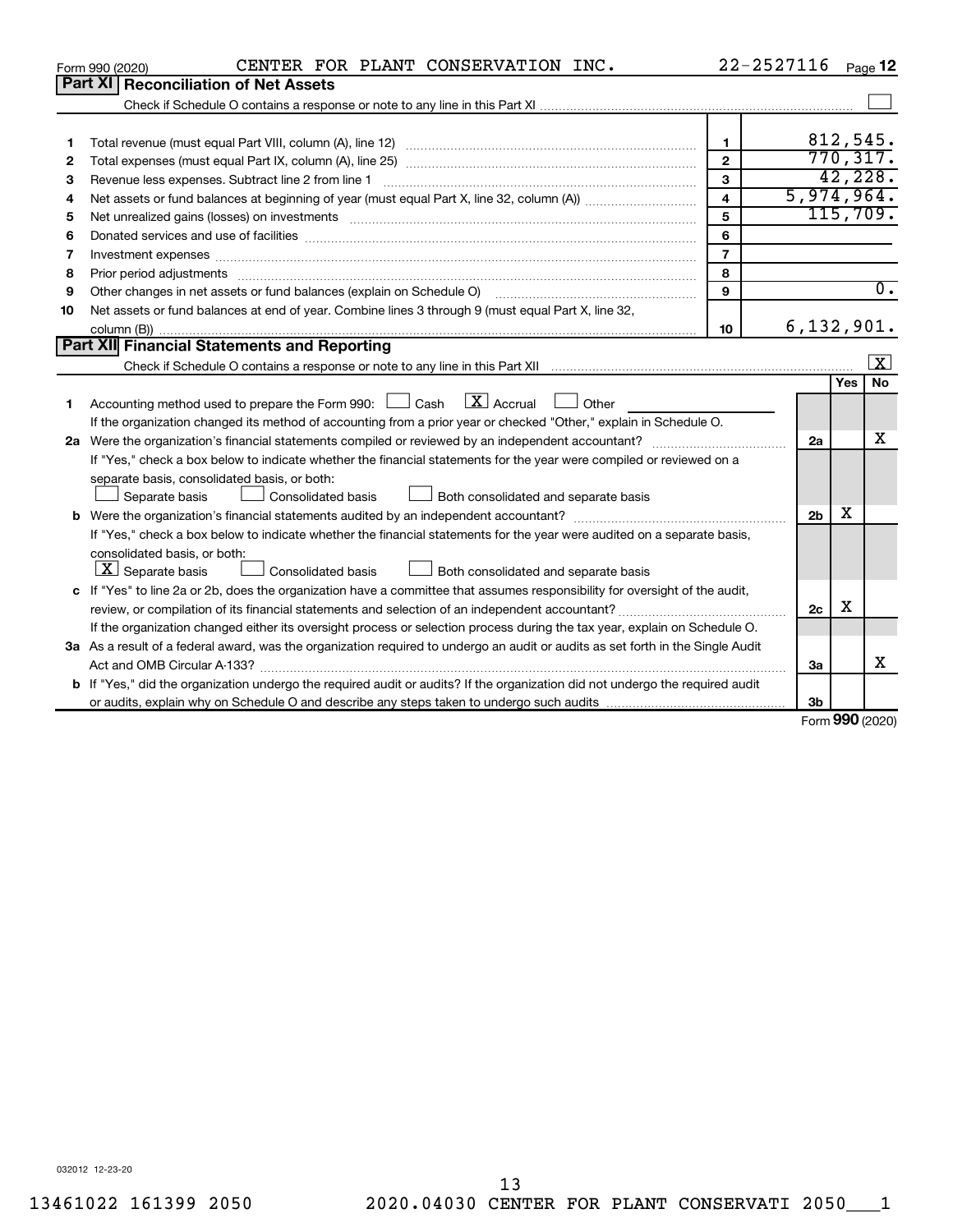| <b>SCHEDULE A</b> |  |
|-------------------|--|
|-------------------|--|

# Form 990 or 990-EZ) **Public Charity Status and Public Support**<br>
Complete if the organization is a section 501(c)(3) organization or a section<br> **2020**

**4947(a)(1) nonexempt charitable trust. | Attach to Form 990 or Form 990-EZ.** 

| OMB No 1545-0047                    |
|-------------------------------------|
| 17                                  |
| <b>Open to Public</b><br>Inspection |

|        | Department of the Treasury<br>Attach to Form 990 or Form 990-EZ.<br>Internal Revenue Service<br>Inspection<br>Go to www.irs.gov/Form990 for instructions and the latest information. |                                       |  |                                                                        | <b>Open to Public</b>                                                                                                                        |     |                                 |                                                      |  |                                                    |
|--------|--------------------------------------------------------------------------------------------------------------------------------------------------------------------------------------|---------------------------------------|--|------------------------------------------------------------------------|----------------------------------------------------------------------------------------------------------------------------------------------|-----|---------------------------------|------------------------------------------------------|--|----------------------------------------------------|
|        |                                                                                                                                                                                      | Name of the organization              |  |                                                                        |                                                                                                                                              |     |                                 |                                                      |  | <b>Employer identification number</b>              |
|        |                                                                                                                                                                                      |                                       |  |                                                                        | CENTER FOR PLANT CONSERVATION INC.                                                                                                           |     |                                 |                                                      |  | 22-2527116                                         |
| Part I |                                                                                                                                                                                      |                                       |  |                                                                        | Reason for Public Charity Status. (All organizations must complete this part.) See instructions.                                             |     |                                 |                                                      |  |                                                    |
|        |                                                                                                                                                                                      |                                       |  |                                                                        | The organization is not a private foundation because it is: (For lines 1 through 12, check only one box.)                                    |     |                                 |                                                      |  |                                                    |
| 1      |                                                                                                                                                                                      |                                       |  |                                                                        | A church, convention of churches, or association of churches described in section 170(b)(1)(A)(i).                                           |     |                                 |                                                      |  |                                                    |
| 2      |                                                                                                                                                                                      |                                       |  |                                                                        | A school described in section 170(b)(1)(A)(ii). (Attach Schedule E (Form 990 or 990-EZ).)                                                    |     |                                 |                                                      |  |                                                    |
| з      |                                                                                                                                                                                      |                                       |  |                                                                        | A hospital or a cooperative hospital service organization described in section 170(b)(1)(A)(iii).                                            |     |                                 |                                                      |  |                                                    |
| 4      |                                                                                                                                                                                      |                                       |  |                                                                        | A medical research organization operated in conjunction with a hospital described in section 170(b)(1)(A)(iii). Enter the hospital's name,   |     |                                 |                                                      |  |                                                    |
|        |                                                                                                                                                                                      | city, and state:                      |  |                                                                        |                                                                                                                                              |     |                                 |                                                      |  |                                                    |
| 5      |                                                                                                                                                                                      |                                       |  |                                                                        | An organization operated for the benefit of a college or university owned or operated by a governmental unit described in                    |     |                                 |                                                      |  |                                                    |
|        |                                                                                                                                                                                      |                                       |  | section 170(b)(1)(A)(iv). (Complete Part II.)                          |                                                                                                                                              |     |                                 |                                                      |  |                                                    |
| 6      |                                                                                                                                                                                      |                                       |  |                                                                        | A federal, state, or local government or governmental unit described in section 170(b)(1)(A)(v).                                             |     |                                 |                                                      |  |                                                    |
|        | $7 \mid X \mid$                                                                                                                                                                      |                                       |  |                                                                        | An organization that normally receives a substantial part of its support from a governmental unit or from the general public described in    |     |                                 |                                                      |  |                                                    |
|        |                                                                                                                                                                                      |                                       |  | section 170(b)(1)(A)(vi). (Complete Part II.)                          |                                                                                                                                              |     |                                 |                                                      |  |                                                    |
| 8      |                                                                                                                                                                                      |                                       |  |                                                                        | A community trust described in section 170(b)(1)(A)(vi). (Complete Part II.)                                                                 |     |                                 |                                                      |  |                                                    |
| 9      |                                                                                                                                                                                      |                                       |  |                                                                        | An agricultural research organization described in section 170(b)(1)(A)(ix) operated in conjunction with a land-grant college                |     |                                 |                                                      |  |                                                    |
|        |                                                                                                                                                                                      |                                       |  |                                                                        | or university or a non-land-grant college of agriculture (see instructions). Enter the name, city, and state of the college or               |     |                                 |                                                      |  |                                                    |
|        |                                                                                                                                                                                      | university:                           |  |                                                                        |                                                                                                                                              |     |                                 |                                                      |  |                                                    |
| 10     |                                                                                                                                                                                      |                                       |  |                                                                        | An organization that normally receives (1) more than 33 1/3% of its support from contributions, membership fees, and gross receipts from     |     |                                 |                                                      |  |                                                    |
|        |                                                                                                                                                                                      |                                       |  |                                                                        | activities related to its exempt functions, subject to certain exceptions; and (2) no more than 33 1/3% of its support from gross investment |     |                                 |                                                      |  |                                                    |
|        |                                                                                                                                                                                      |                                       |  |                                                                        | income and unrelated business taxable income (less section 511 tax) from businesses acquired by the organization after June 30, 1975.        |     |                                 |                                                      |  |                                                    |
|        |                                                                                                                                                                                      |                                       |  | See section 509(a)(2). (Complete Part III.)                            |                                                                                                                                              |     |                                 |                                                      |  |                                                    |
| 11     |                                                                                                                                                                                      |                                       |  |                                                                        | An organization organized and operated exclusively to test for public safety. See section 509(a)(4).                                         |     |                                 |                                                      |  |                                                    |
| 12     |                                                                                                                                                                                      |                                       |  |                                                                        | An organization organized and operated exclusively for the benefit of, to perform the functions of, or to carry out the purposes of one or   |     |                                 |                                                      |  |                                                    |
|        |                                                                                                                                                                                      |                                       |  |                                                                        | more publicly supported organizations described in section 509(a)(1) or section 509(a)(2). See section 509(a)(3). Check the box in           |     |                                 |                                                      |  |                                                    |
|        |                                                                                                                                                                                      |                                       |  |                                                                        | lines 12a through 12d that describes the type of supporting organization and complete lines 12e, 12f, and 12g.                               |     |                                 |                                                      |  |                                                    |
| а      |                                                                                                                                                                                      |                                       |  |                                                                        | Type I. A supporting organization operated, supervised, or controlled by its supported organization(s), typically by giving                  |     |                                 |                                                      |  |                                                    |
|        |                                                                                                                                                                                      |                                       |  |                                                                        | the supported organization(s) the power to regularly appoint or elect a majority of the directors or trustees of the supporting              |     |                                 |                                                      |  |                                                    |
|        |                                                                                                                                                                                      |                                       |  | organization. You must complete Part IV, Sections A and B.             |                                                                                                                                              |     |                                 |                                                      |  |                                                    |
| b      |                                                                                                                                                                                      |                                       |  |                                                                        | Type II. A supporting organization supervised or controlled in connection with its supported organization(s), by having                      |     |                                 |                                                      |  |                                                    |
|        |                                                                                                                                                                                      |                                       |  |                                                                        | control or management of the supporting organization vested in the same persons that control or manage the supported                         |     |                                 |                                                      |  |                                                    |
|        |                                                                                                                                                                                      |                                       |  | organization(s). You must complete Part IV, Sections A and C.          |                                                                                                                                              |     |                                 |                                                      |  |                                                    |
| с      |                                                                                                                                                                                      |                                       |  |                                                                        | Type III functionally integrated. A supporting organization operated in connection with, and functionally integrated with,                   |     |                                 |                                                      |  |                                                    |
|        |                                                                                                                                                                                      |                                       |  |                                                                        | its supported organization(s) (see instructions). You must complete Part IV, Sections A, D, and E.                                           |     |                                 |                                                      |  |                                                    |
| d      |                                                                                                                                                                                      |                                       |  |                                                                        | Type III non-functionally integrated. A supporting organization operated in connection with its supported organization(s)                    |     |                                 |                                                      |  |                                                    |
|        |                                                                                                                                                                                      |                                       |  |                                                                        | that is not functionally integrated. The organization generally must satisfy a distribution requirement and an attentiveness                 |     |                                 |                                                      |  |                                                    |
|        |                                                                                                                                                                                      |                                       |  |                                                                        | requirement (see instructions). You must complete Part IV, Sections A and D, and Part V.                                                     |     |                                 |                                                      |  |                                                    |
| е      |                                                                                                                                                                                      |                                       |  |                                                                        | Check this box if the organization received a written determination from the IRS that it is a Type I, Type II, Type III                      |     |                                 |                                                      |  |                                                    |
|        |                                                                                                                                                                                      |                                       |  |                                                                        | functionally integrated, or Type III non-functionally integrated supporting organization.                                                    |     |                                 |                                                      |  |                                                    |
|        |                                                                                                                                                                                      |                                       |  | f Enter the number of supported organizations                          |                                                                                                                                              |     |                                 |                                                      |  |                                                    |
| g      |                                                                                                                                                                                      |                                       |  | Provide the following information about the supported organization(s). |                                                                                                                                              |     | (iv) Is the organization listed |                                                      |  |                                                    |
|        |                                                                                                                                                                                      | (i) Name of supported<br>organization |  | (ii) EIN                                                               | (iii) Type of organization<br>(described on lines 1-10                                                                                       |     | in your governing document?     | (v) Amount of monetary<br>support (see instructions) |  | (vi) Amount of other<br>support (see instructions) |
|        |                                                                                                                                                                                      |                                       |  |                                                                        | above (see instructions))                                                                                                                    | Yes | No                              |                                                      |  |                                                    |
|        |                                                                                                                                                                                      |                                       |  |                                                                        |                                                                                                                                              |     |                                 |                                                      |  |                                                    |
|        |                                                                                                                                                                                      |                                       |  |                                                                        |                                                                                                                                              |     |                                 |                                                      |  |                                                    |
|        |                                                                                                                                                                                      |                                       |  |                                                                        |                                                                                                                                              |     |                                 |                                                      |  |                                                    |
|        |                                                                                                                                                                                      |                                       |  |                                                                        |                                                                                                                                              |     |                                 |                                                      |  |                                                    |
|        |                                                                                                                                                                                      |                                       |  |                                                                        |                                                                                                                                              |     |                                 |                                                      |  |                                                    |
|        |                                                                                                                                                                                      |                                       |  |                                                                        |                                                                                                                                              |     |                                 |                                                      |  |                                                    |
|        |                                                                                                                                                                                      |                                       |  |                                                                        |                                                                                                                                              |     |                                 |                                                      |  |                                                    |
|        |                                                                                                                                                                                      |                                       |  |                                                                        |                                                                                                                                              |     |                                 |                                                      |  |                                                    |
|        |                                                                                                                                                                                      |                                       |  |                                                                        |                                                                                                                                              |     |                                 |                                                      |  |                                                    |
|        |                                                                                                                                                                                      |                                       |  |                                                                        |                                                                                                                                              |     |                                 |                                                      |  |                                                    |
| Total  |                                                                                                                                                                                      |                                       |  |                                                                        |                                                                                                                                              |     |                                 |                                                      |  |                                                    |

LHA For Paperwork Reduction Act Notice, see the Instructions for Form 990 or 990-EZ. 032021 01-25-21 Schedule A (Form 990 or 990-EZ) 2020 14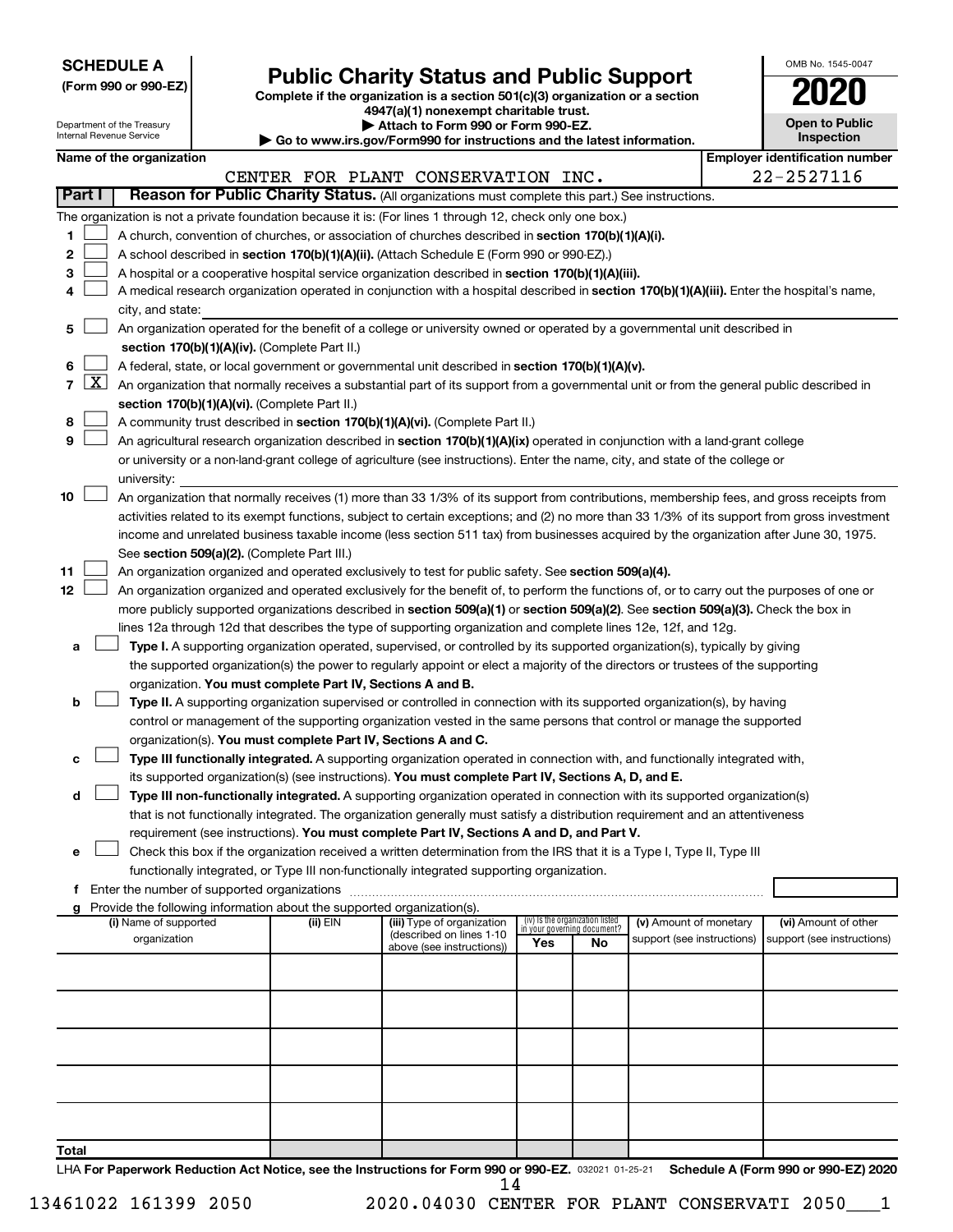## Schedule A (Form 990 or 990-EZ) 2020 CENTER FOR PLANT CONSERVATION INC.  $22-2527116$  Page

**Part II Support Schedule for Organizations Described in Sections 170(b)(1)(A)(iv) and 170(b)(1)(A)(vi)**

(Complete only if you checked the box on line 5, 7, or 8 of Part I or if the organization failed to qualify under Part III. If the organization fails to qualify under the tests listed below, please complete Part III.)

|    | <b>Section A. Public Support</b>                                                                                                                                                                                               |                      |                       |                        |                        |                                      |                                          |
|----|--------------------------------------------------------------------------------------------------------------------------------------------------------------------------------------------------------------------------------|----------------------|-----------------------|------------------------|------------------------|--------------------------------------|------------------------------------------|
|    | Calendar year (or fiscal year beginning in)                                                                                                                                                                                    | (a) 2016             | (b) 2017              | $(c)$ 2018             | $(d)$ 2019             | (e) 2020                             | (f) Total                                |
|    | 1 Gifts, grants, contributions, and                                                                                                                                                                                            |                      |                       |                        |                        |                                      |                                          |
|    | membership fees received. (Do not                                                                                                                                                                                              |                      |                       |                        |                        |                                      |                                          |
|    | include any "unusual grants.")                                                                                                                                                                                                 | 630,634.             | 927,803.              | 615,974.               | 686, 567.              | 523,908.                             | 3,384,886.                               |
|    | 2 Tax revenues levied for the organ-                                                                                                                                                                                           |                      |                       |                        |                        |                                      |                                          |
|    | ization's benefit and either paid to                                                                                                                                                                                           |                      |                       |                        |                        |                                      |                                          |
|    | or expended on its behalf                                                                                                                                                                                                      |                      |                       |                        |                        |                                      |                                          |
|    | 3 The value of services or facilities                                                                                                                                                                                          |                      |                       |                        |                        |                                      |                                          |
|    | furnished by a governmental unit to                                                                                                                                                                                            |                      |                       |                        |                        |                                      |                                          |
|    | the organization without charge                                                                                                                                                                                                |                      |                       |                        |                        |                                      |                                          |
|    | 4 Total. Add lines 1 through 3                                                                                                                                                                                                 |                      | $630, 634.$ 927, 803. | 615,974.               | 686,567.               | 523,908.                             | 3,384,886.                               |
|    | 5 The portion of total contributions                                                                                                                                                                                           |                      |                       |                        |                        |                                      |                                          |
|    | by each person (other than a                                                                                                                                                                                                   |                      |                       |                        |                        |                                      |                                          |
|    | governmental unit or publicly                                                                                                                                                                                                  |                      |                       |                        |                        |                                      |                                          |
|    | supported organization) included                                                                                                                                                                                               |                      |                       |                        |                        |                                      |                                          |
|    | on line 1 that exceeds 2% of the                                                                                                                                                                                               |                      |                       |                        |                        |                                      |                                          |
|    | amount shown on line 11,                                                                                                                                                                                                       |                      |                       |                        |                        |                                      |                                          |
|    | column (f)                                                                                                                                                                                                                     |                      |                       |                        |                        |                                      | 197,135.                                 |
|    | 6 Public support. Subtract line 5 from line 4.                                                                                                                                                                                 |                      |                       |                        |                        |                                      | 3, 187, 751.                             |
|    | <b>Section B. Total Support</b>                                                                                                                                                                                                |                      |                       |                        |                        |                                      |                                          |
|    | Calendar year (or fiscal year beginning in)                                                                                                                                                                                    | (a) 2016<br>630,634. | (b) 2017<br>927,803.  | $(c)$ 2018<br>615,974. | $(d)$ 2019<br>686,567. | (e) 2020<br>523,908.                 | (f) Total<br>3,384,886.                  |
|    | 7 Amounts from line 4                                                                                                                                                                                                          |                      |                       |                        |                        |                                      |                                          |
|    | 8 Gross income from interest,                                                                                                                                                                                                  |                      |                       |                        |                        |                                      |                                          |
|    | dividends, payments received on<br>securities loans, rents, royalties,                                                                                                                                                         |                      |                       |                        |                        |                                      |                                          |
|    | and income from similar sources                                                                                                                                                                                                | 71,318.              | 67,081.               | 73, 120.               | 113,392.               | 74,939.                              | 399,850.                                 |
|    | 9 Net income from unrelated business                                                                                                                                                                                           |                      |                       |                        |                        |                                      |                                          |
|    | activities, whether or not the                                                                                                                                                                                                 |                      |                       |                        |                        |                                      |                                          |
|    | business is regularly carried on                                                                                                                                                                                               |                      |                       |                        |                        |                                      |                                          |
|    | 10 Other income. Do not include gain                                                                                                                                                                                           |                      |                       |                        |                        |                                      |                                          |
|    | or loss from the sale of capital                                                                                                                                                                                               |                      |                       |                        |                        |                                      |                                          |
|    | assets (Explain in Part VI.)                                                                                                                                                                                                   | 37,835.              |                       | 2,082.                 |                        |                                      | 39,917.                                  |
|    | 11 Total support. Add lines 7 through 10                                                                                                                                                                                       |                      |                       |                        |                        |                                      | 3,824,653.                               |
|    | 12 Gross receipts from related activities, etc. (see instructions)                                                                                                                                                             |                      |                       |                        |                        | 12                                   | 248, 242.                                |
|    | 13 First 5 years. If the Form 990 is for the organization's first, second, third, fourth, or fifth tax year as a section 501(c)(3)                                                                                             |                      |                       |                        |                        |                                      |                                          |
|    |                                                                                                                                                                                                                                |                      |                       |                        |                        |                                      |                                          |
|    | <b>Section C. Computation of Public Support Percentage</b>                                                                                                                                                                     |                      |                       |                        |                        |                                      |                                          |
|    |                                                                                                                                                                                                                                |                      |                       |                        |                        | 14                                   | 83.35<br>$\%$                            |
|    |                                                                                                                                                                                                                                |                      |                       |                        |                        | 15                                   | 83.41<br>$\%$                            |
|    | 16a 33 1/3% support test - 2020. If the organization did not check the box on line 13, and line 14 is 33 1/3% or more, check this box and                                                                                      |                      |                       |                        |                        |                                      |                                          |
|    | stop here. The organization qualifies as a publicly supported organization manufaction manufacture or manufacture or the organization manufacture or the organization of the state of the state of the state of the state of t |                      |                       |                        |                        |                                      | $\blacktriangleright$ $\boxed{\text{X}}$ |
|    | b 33 1/3% support test - 2019. If the organization did not check a box on line 13 or 16a, and line 15 is 33 1/3% or more, check this box                                                                                       |                      |                       |                        |                        |                                      |                                          |
|    |                                                                                                                                                                                                                                |                      |                       |                        |                        |                                      |                                          |
|    | 17a 10% -facts-and-circumstances test - 2020. If the organization did not check a box on line 13, 16a, or 16b, and line 14 is 10% or more,                                                                                     |                      |                       |                        |                        |                                      |                                          |
|    | and if the organization meets the facts-and-circumstances test, check this box and stop here. Explain in Part VI how the organization                                                                                          |                      |                       |                        |                        |                                      |                                          |
|    | meets the facts-and-circumstances test. The organization qualifies as a publicly supported organization                                                                                                                        |                      |                       |                        |                        |                                      |                                          |
|    | b 10% -facts-and-circumstances test - 2019. If the organization did not check a box on line 13, 16a, 16b, or 17a, and line 15 is 10% or                                                                                        |                      |                       |                        |                        |                                      |                                          |
|    | more, and if the organization meets the facts-and-circumstances test, check this box and stop here. Explain in Part VI how the                                                                                                 |                      |                       |                        |                        |                                      |                                          |
|    | organization meets the facts-and-circumstances test. The organization qualifies as a publicly supported organization                                                                                                           |                      |                       |                        |                        |                                      |                                          |
| 18 | Private foundation. If the organization did not check a box on line 13, 16a, 16b, 17a, or 17b, check this box and see instructions.                                                                                            |                      |                       |                        |                        |                                      |                                          |
|    |                                                                                                                                                                                                                                |                      |                       |                        |                        | Schedule A (Form 990 or 990-EZ) 2020 |                                          |

032022 01-25-21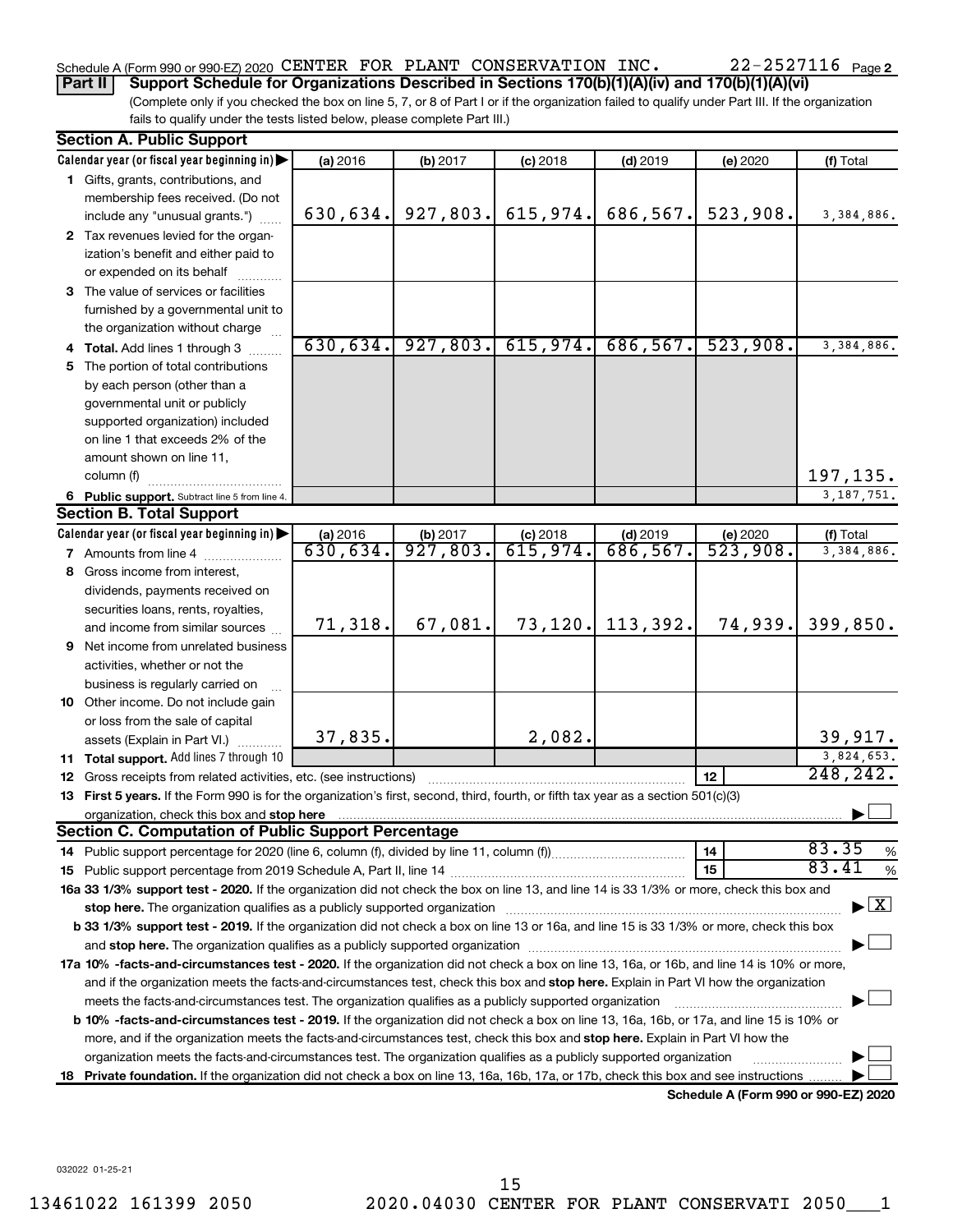#### Schedule A (Form 990 or 990-EZ) 2020 CENTER FOR PLANT CONSERVATION INC.  $22-2527116$  Page **Part III Support Schedule for Organizations Described in Section 509(a)(2)**

(Complete only if you checked the box on line 10 of Part I or if the organization failed to qualify under Part II. If the organization fails to qualify under the tests listed below, please complete Part II.)

|              | Calendar year (or fiscal year beginning in)                                                                                                                                                                                                                                     | (a) 2016 | (b) 2017 | $(c)$ 2018                                  | $(d)$ 2019 |    | (e) 2020 | (f) Total                            |   |
|--------------|---------------------------------------------------------------------------------------------------------------------------------------------------------------------------------------------------------------------------------------------------------------------------------|----------|----------|---------------------------------------------|------------|----|----------|--------------------------------------|---|
|              | 1 Gifts, grants, contributions, and                                                                                                                                                                                                                                             |          |          |                                             |            |    |          |                                      |   |
|              | membership fees received. (Do not                                                                                                                                                                                                                                               |          |          |                                             |            |    |          |                                      |   |
|              | include any "unusual grants.")                                                                                                                                                                                                                                                  |          |          |                                             |            |    |          |                                      |   |
| $\mathbf{2}$ | Gross receipts from admissions,<br>merchandise sold or services per-<br>formed, or facilities furnished in<br>any activity that is related to the<br>organization's tax-exempt purpose                                                                                          |          |          |                                             |            |    |          |                                      |   |
| 3.           | Gross receipts from activities that                                                                                                                                                                                                                                             |          |          |                                             |            |    |          |                                      |   |
|              | are not an unrelated trade or bus-                                                                                                                                                                                                                                              |          |          |                                             |            |    |          |                                      |   |
|              | iness under section 513                                                                                                                                                                                                                                                         |          |          |                                             |            |    |          |                                      |   |
| 4            | Tax revenues levied for the organ-                                                                                                                                                                                                                                              |          |          |                                             |            |    |          |                                      |   |
|              | ization's benefit and either paid to<br>or expended on its behalf<br>.                                                                                                                                                                                                          |          |          |                                             |            |    |          |                                      |   |
| 5            | The value of services or facilities                                                                                                                                                                                                                                             |          |          |                                             |            |    |          |                                      |   |
|              | furnished by a governmental unit to<br>the organization without charge                                                                                                                                                                                                          |          |          |                                             |            |    |          |                                      |   |
|              |                                                                                                                                                                                                                                                                                 |          |          |                                             |            |    |          |                                      |   |
| 6            | Total. Add lines 1 through 5                                                                                                                                                                                                                                                    |          |          |                                             |            |    |          |                                      |   |
|              | 7a Amounts included on lines 1, 2, and                                                                                                                                                                                                                                          |          |          |                                             |            |    |          |                                      |   |
|              | 3 received from disqualified persons<br><b>b</b> Amounts included on lines 2 and 3 received                                                                                                                                                                                     |          |          |                                             |            |    |          |                                      |   |
|              | from other than disqualified persons that<br>exceed the greater of \$5,000 or 1% of the<br>amount on line 13 for the year                                                                                                                                                       |          |          |                                             |            |    |          |                                      |   |
|              | c Add lines 7a and 7b                                                                                                                                                                                                                                                           |          |          |                                             |            |    |          |                                      |   |
|              | 8 Public support. (Subtract line 7c from line 6.)                                                                                                                                                                                                                               |          |          |                                             |            |    |          |                                      |   |
|              | <b>Section B. Total Support</b>                                                                                                                                                                                                                                                 |          |          |                                             |            |    |          |                                      |   |
|              | Calendar year (or fiscal year beginning in)                                                                                                                                                                                                                                     | (a) 2016 | (b) 2017 | $(c)$ 2018                                  | $(d)$ 2019 |    | (e) 2020 | (f) Total                            |   |
|              | 9 Amounts from line 6                                                                                                                                                                                                                                                           |          |          |                                             |            |    |          |                                      |   |
|              | <b>10a</b> Gross income from interest,<br>dividends, payments received on<br>securities loans, rents, royalties,<br>and income from similar sources                                                                                                                             |          |          |                                             |            |    |          |                                      |   |
|              | <b>b</b> Unrelated business taxable income                                                                                                                                                                                                                                      |          |          |                                             |            |    |          |                                      |   |
|              | (less section 511 taxes) from businesses<br>acquired after June 30, 1975                                                                                                                                                                                                        |          |          |                                             |            |    |          |                                      |   |
|              | c Add lines 10a and 10b                                                                                                                                                                                                                                                         |          |          |                                             |            |    |          |                                      |   |
| 11           | Net income from unrelated business<br>activities not included in line 10b.<br>whether or not the business is<br>regularly carried on                                                                                                                                            |          |          |                                             |            |    |          |                                      |   |
|              | <b>12</b> Other income. Do not include gain<br>or loss from the sale of capital<br>assets (Explain in Part VI.)                                                                                                                                                                 |          |          |                                             |            |    |          |                                      |   |
|              | <b>13</b> Total support. (Add lines 9, 10c, 11, and 12.)                                                                                                                                                                                                                        |          |          |                                             |            |    |          |                                      |   |
|              | 14 First 5 years. If the Form 990 is for the organization's first, second, third, fourth, or fifth tax year as a section 501(c)(3) organization,                                                                                                                                |          |          |                                             |            |    |          |                                      |   |
|              |                                                                                                                                                                                                                                                                                 |          |          |                                             |            |    |          |                                      |   |
|              | Section C. Computation of Public Support Percentage                                                                                                                                                                                                                             |          |          |                                             |            |    |          |                                      |   |
|              |                                                                                                                                                                                                                                                                                 |          |          |                                             |            | 15 |          |                                      | % |
|              |                                                                                                                                                                                                                                                                                 |          |          |                                             |            | 16 |          |                                      | % |
|              | Section D. Computation of Investment Income Percentage                                                                                                                                                                                                                          |          |          |                                             |            |    |          |                                      |   |
|              |                                                                                                                                                                                                                                                                                 |          |          |                                             |            | 17 |          |                                      | % |
|              |                                                                                                                                                                                                                                                                                 |          |          |                                             |            | 18 |          |                                      | % |
|              | 19a 33 1/3% support tests - 2020. If the organization did not check the box on line 14, and line 15 is more than 33 1/3%, and line 17 is not                                                                                                                                    |          |          |                                             |            |    |          |                                      |   |
|              | more than 33 1/3%, check this box and stop here. The organization qualifies as a publicly supported organization                                                                                                                                                                |          |          |                                             |            |    |          |                                      |   |
|              | <b>b 33 1/3% support tests - 2019.</b> If the organization did not check a box on line 14 or line 19a, and line 16 is more than 33 1/3%, and<br>line 18 is not more than 33 1/3%, check this box and stop here. The organization qualifies as a publicly supported organization |          |          |                                             |            |    |          |                                      |   |
|              |                                                                                                                                                                                                                                                                                 |          |          |                                             |            |    |          |                                      |   |
|              | 032023 01-25-21                                                                                                                                                                                                                                                                 |          |          |                                             |            |    |          | Schedule A (Form 990 or 990-EZ) 2020 |   |
|              |                                                                                                                                                                                                                                                                                 |          |          | 16                                          |            |    |          |                                      |   |
|              | 13461022 161399 2050                                                                                                                                                                                                                                                            |          |          | 2020.04030 CENTER FOR PLANT CONSERVATI 2050 |            |    |          |                                      |   |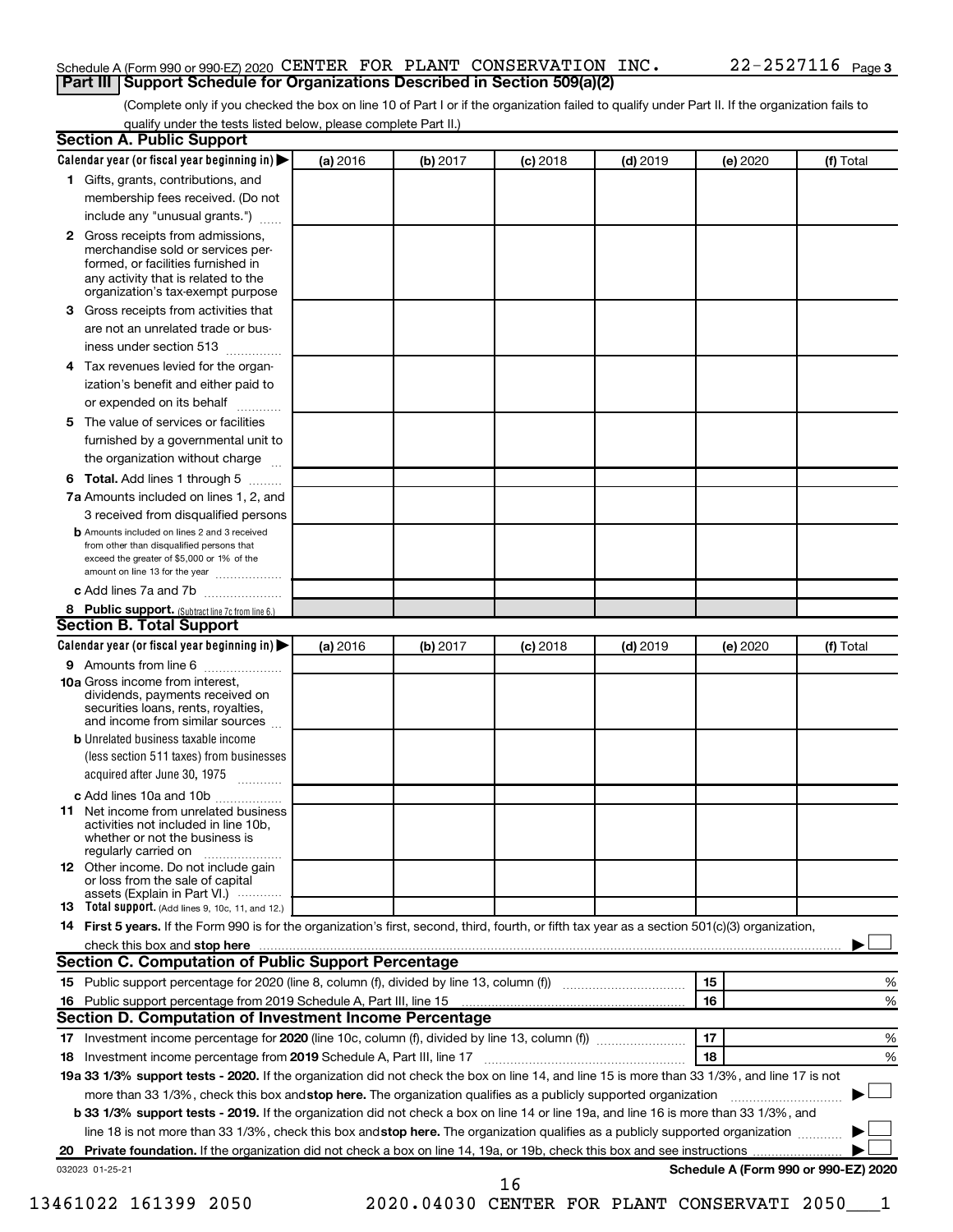**1**

**2**

**3a**

**3b**

**3c**

**4a**

**4b**

**4c**

**Yes No**

## **Part IV Supporting Organizations**

(Complete only if you checked a box in line 12 on Part I. If you checked box 12a, Part I, complete Sections A and B. If you checked box 12b, Part I, complete Sections A and C. If you checked box 12c, Part I, complete Sections A, D, and E. If you checked box 12d, Part I, complete Sections A and D, and complete Part V.)

### **Section A. All Supporting Organizations**

- **1** Are all of the organization's supported organizations listed by name in the organization's governing documents? If "No," describe in Part VI how the supported organizations are designated. If designated by *class or purpose, describe the designation. If historic and continuing relationship, explain.*
- **2** Did the organization have any supported organization that does not have an IRS determination of status under section 509(a)(1) or (2)? If "Yes," explain in Part **VI** how the organization determined that the supported *organization was described in section 509(a)(1) or (2).*
- **3a** Did the organization have a supported organization described in section 501(c)(4), (5), or (6)? If "Yes," answer *lines 3b and 3c below.*
- **b** Did the organization confirm that each supported organization qualified under section 501(c)(4), (5), or (6) and satisfied the public support tests under section 509(a)(2)? If "Yes," describe in Part VI when and how the *organization made the determination.*
- **c** Did the organization ensure that all support to such organizations was used exclusively for section 170(c)(2)(B) purposes? If "Yes," explain in Part VI what controls the organization put in place to ensure such use.
- **4 a** *If* Was any supported organization not organized in the United States ("foreign supported organization")? *"Yes," and if you checked box 12a or 12b in Part I, answer lines 4b and 4c below.*
- **b** Did the organization have ultimate control and discretion in deciding whether to make grants to the foreign supported organization? If "Yes," describe in Part VI how the organization had such control and discretion *despite being controlled or supervised by or in connection with its supported organizations.*
- **c** Did the organization support any foreign supported organization that does not have an IRS determination under sections 501(c)(3) and 509(a)(1) or (2)? If "Yes," explain in Part VI what controls the organization used *to ensure that all support to the foreign supported organization was used exclusively for section 170(c)(2)(B) purposes.*
- **5a** Did the organization add, substitute, or remove any supported organizations during the tax year? If "Yes," answer lines 5b and 5c below (if applicable). Also, provide detail in **Part VI,** including (i) the names and EIN *numbers of the supported organizations added, substituted, or removed; (ii) the reasons for each such action; (iii) the authority under the organization's organizing document authorizing such action; and (iv) how the action was accomplished (such as by amendment to the organizing document).*
- **b Type I or Type II only.** Was any added or substituted supported organization part of a class already designated in the organization's organizing document?
- **c Substitutions only.**  Was the substitution the result of an event beyond the organization's control?
- **6** Did the organization provide support (whether in the form of grants or the provision of services or facilities) to **Part VI.** support or benefit one or more of the filing organization's supported organizations? If "Yes," provide detail in anyone other than (i) its supported organizations, (ii) individuals that are part of the charitable class benefited by one or more of its supported organizations, or (iii) other supporting organizations that also
- **7** Did the organization provide a grant, loan, compensation, or other similar payment to a substantial contributor regard to a substantial contributor? If "Yes," complete Part I of Schedule L (Form 990 or 990-EZ). (as defined in section 4958(c)(3)(C)), a family member of a substantial contributor, or a 35% controlled entity with
- **8** Did the organization make a loan to a disqualified person (as defined in section 4958) not described in line 7? *If "Yes," complete Part I of Schedule L (Form 990 or 990-EZ).*
- **9 a** Was the organization controlled directly or indirectly at any time during the tax year by one or more in section 509(a)(1) or (2))? If "Yes," provide detail in **Part VI.** disqualified persons, as defined in section 4946 (other than foundation managers and organizations described
- **b** Did one or more disqualified persons (as defined in line 9a) hold a controlling interest in any entity in which the supporting organization had an interest? If "Yes," provide detail in Part VI.
- **c** Did a disqualified person (as defined in line 9a) have an ownership interest in, or derive any personal benefit from, assets in which the supporting organization also had an interest? If "Yes," provide detail in Part VI.
- **10 a** Was the organization subject to the excess business holdings rules of section 4943 because of section supporting organizations)? If "Yes," answer line 10b below. 4943(f) (regarding certain Type II supporting organizations, and all Type III non-functionally integrated
	- **b** Did the organization have any excess business holdings in the tax year? (Use Schedule C, Form 4720, to *determine whether the organization had excess business holdings.)*

032024 01-25-21

**Schedule A (Form 990 or 990-EZ) 2020**

17

**5a 5b 5c 6 7 8 9a 9b 9c 10a 10b**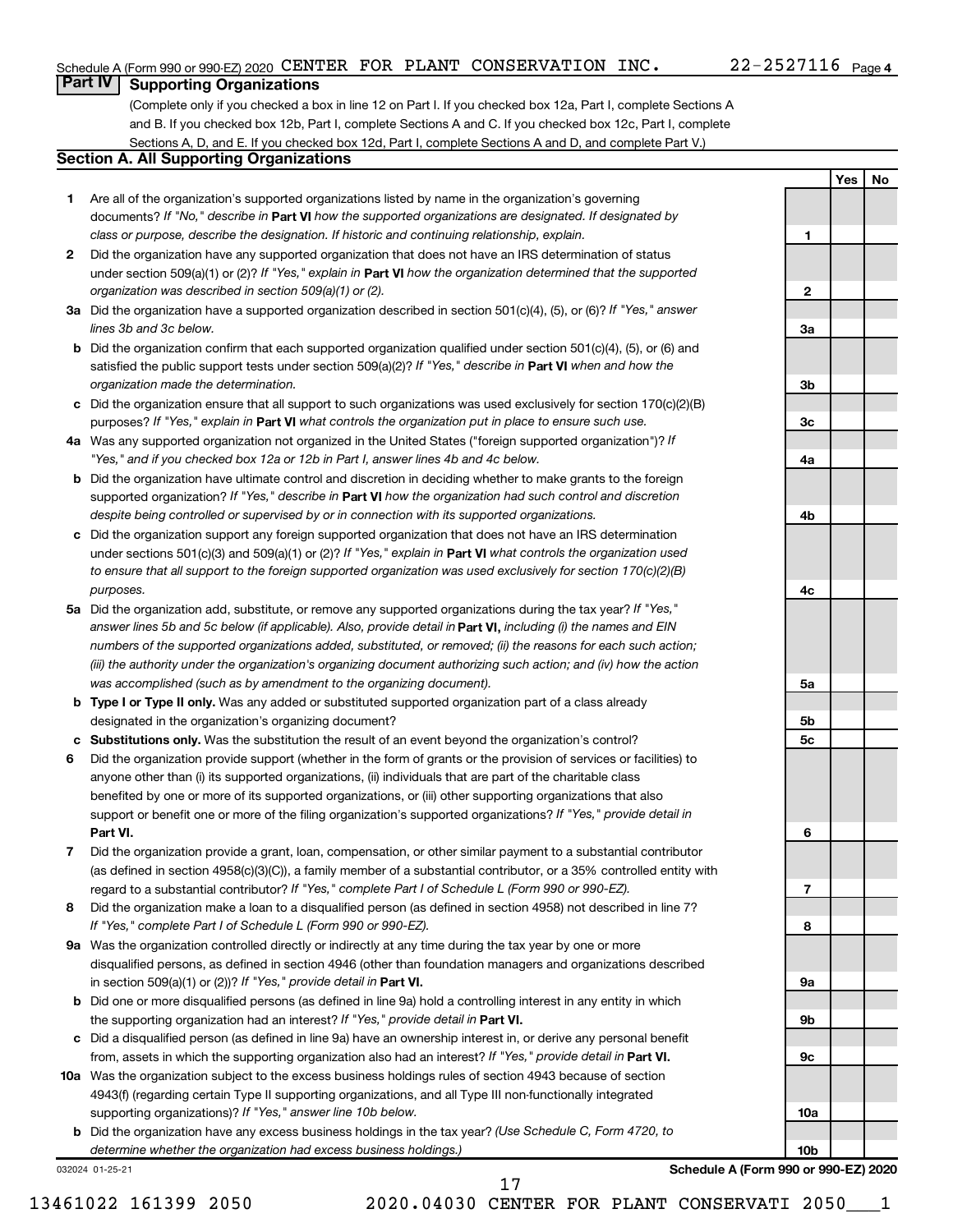#### Schedule A (Form 990 or 990-EZ) 2020 CENTER FOR PLANT CONSERVATION INC . 22-2527116 <sub>Page 5</sub> **Part IV Supporting Organizations** *(continued)*

|              |                                                                                                                                                                                                                                                            |              | Yes | No |
|--------------|------------------------------------------------------------------------------------------------------------------------------------------------------------------------------------------------------------------------------------------------------------|--------------|-----|----|
| 11           | Has the organization accepted a gift or contribution from any of the following persons?                                                                                                                                                                    |              |     |    |
|              | a A person who directly or indirectly controls, either alone or together with persons described in lines 11b and                                                                                                                                           |              |     |    |
|              | 11c below, the governing body of a supported organization?                                                                                                                                                                                                 | 11a          |     |    |
|              | <b>b</b> A family member of a person described in line 11a above?                                                                                                                                                                                          | 11b          |     |    |
|              | c A 35% controlled entity of a person described in line 11a or 11b above? If "Yes" to line 11a, 11b, or 11c, provide                                                                                                                                       |              |     |    |
|              | detail in Part VI.                                                                                                                                                                                                                                         | 11c          |     |    |
|              | <b>Section B. Type I Supporting Organizations</b>                                                                                                                                                                                                          |              |     |    |
|              |                                                                                                                                                                                                                                                            |              | Yes | No |
| 1            | Did the governing body, members of the governing body, officers acting in their official capacity, or membership of one or                                                                                                                                 |              |     |    |
|              | more supported organizations have the power to regularly appoint or elect at least a majority of the organization's officers,                                                                                                                              |              |     |    |
|              | directors, or trustees at all times during the tax year? If "No," describe in Part VI how the supported organization(s)                                                                                                                                    |              |     |    |
|              | effectively operated, supervised, or controlled the organization's activities. If the organization had more than one supported<br>organization, describe how the powers to appoint and/or remove officers, directors, or trustees were allocated among the |              |     |    |
|              | supported organizations and what conditions or restrictions, if any, applied to such powers during the tax year.                                                                                                                                           | 1            |     |    |
| $\mathbf{2}$ | Did the organization operate for the benefit of any supported organization other than the supported                                                                                                                                                        |              |     |    |
|              | organization(s) that operated, supervised, or controlled the supporting organization? If "Yes," explain in                                                                                                                                                 |              |     |    |
|              | Part VI how providing such benefit carried out the purposes of the supported organization(s) that operated,                                                                                                                                                |              |     |    |
|              | supervised, or controlled the supporting organization.                                                                                                                                                                                                     | $\mathbf{2}$ |     |    |
|              | <b>Section C. Type II Supporting Organizations</b>                                                                                                                                                                                                         |              |     |    |
|              |                                                                                                                                                                                                                                                            |              |     |    |
|              |                                                                                                                                                                                                                                                            |              | Yes | No |
| 1            | Were a majority of the organization's directors or trustees during the tax year also a majority of the directors                                                                                                                                           |              |     |    |
|              | or trustees of each of the organization's supported organization(s)? If "No," describe in Part VI how control                                                                                                                                              |              |     |    |
|              | or management of the supporting organization was vested in the same persons that controlled or managed                                                                                                                                                     |              |     |    |
|              | the supported organization(s).                                                                                                                                                                                                                             | 1            |     |    |
|              | Section D. All Type III Supporting Organizations                                                                                                                                                                                                           |              |     |    |
|              |                                                                                                                                                                                                                                                            |              | Yes | No |
| 1            | Did the organization provide to each of its supported organizations, by the last day of the fifth month of the                                                                                                                                             |              |     |    |
|              | organization's tax year, (i) a written notice describing the type and amount of support provided during the prior tax                                                                                                                                      |              |     |    |
|              | year, (ii) a copy of the Form 990 that was most recently filed as of the date of notification, and (iii) copies of the                                                                                                                                     |              |     |    |
|              | organization's governing documents in effect on the date of notification, to the extent not previously provided?                                                                                                                                           | 1            |     |    |
| 2            | Were any of the organization's officers, directors, or trustees either (i) appointed or elected by the supported                                                                                                                                           |              |     |    |
|              | organization(s) or (ii) serving on the governing body of a supported organization? If "No," explain in Part VI how                                                                                                                                         |              |     |    |
|              | the organization maintained a close and continuous working relationship with the supported organization(s).                                                                                                                                                | $\mathbf{2}$ |     |    |
| 3            | By reason of the relationship described in line 2, above, did the organization's supported organizations have a                                                                                                                                            |              |     |    |
|              | significant voice in the organization's investment policies and in directing the use of the organization's                                                                                                                                                 |              |     |    |
|              | income or assets at all times during the tax year? If "Yes," describe in Part VI the role the organization's                                                                                                                                               |              |     |    |
|              | supported organizations played in this regard.                                                                                                                                                                                                             | 3            |     |    |
|              | Section E. Type III Functionally Integrated Supporting Organizations                                                                                                                                                                                       |              |     |    |
| 1            | Check the box next to the method that the organization used to satisfy the Integral Part Test during the yealsee instructions).                                                                                                                            |              |     |    |
| a            | The organization satisfied the Activities Test. Complete line 2 below.                                                                                                                                                                                     |              |     |    |
| b            | The organization is the parent of each of its supported organizations. Complete line 3 below.                                                                                                                                                              |              |     |    |
| с            | The organization supported a governmental entity. Describe in Part VI how you supported a governmental entity (see instructions).                                                                                                                          |              |     |    |
| 2            | Activities Test. Answer lines 2a and 2b below.                                                                                                                                                                                                             |              | Yes | No |
| а            | Did substantially all of the organization's activities during the tax year directly further the exempt purposes of                                                                                                                                         |              |     |    |
|              | the supported organization(s) to which the organization was responsive? If "Yes," then in Part VI identify                                                                                                                                                 |              |     |    |
|              | those supported organizations and explain how these activities directly furthered their exempt purposes,                                                                                                                                                   |              |     |    |
|              | how the organization was responsive to those supported organizations, and how the organization determined                                                                                                                                                  |              |     |    |
|              | that these activities constituted substantially all of its activities.                                                                                                                                                                                     | 2a           |     |    |
|              |                                                                                                                                                                                                                                                            |              |     |    |
| b            | Did the activities described in line 2a, above, constitute activities that, but for the organization's involvement,                                                                                                                                        |              |     |    |
|              | one or more of the organization's supported organization(s) would have been engaged in? If "Yes," explain in                                                                                                                                               |              |     |    |
|              | <b>Part VI</b> the reasons for the organization's position that its supported organization(s) would have engaged in                                                                                                                                        |              |     |    |
|              | these activities but for the organization's involvement.                                                                                                                                                                                                   | 2b           |     |    |
| з            | Parent of Supported Organizations. Answer lines 3a and 3b below.                                                                                                                                                                                           |              |     |    |
| а            | Did the organization have the power to regularly appoint or elect a majority of the officers, directors, or                                                                                                                                                |              |     |    |
|              | trustees of each of the supported organizations? If "Yes" or "No" provide details in Part VI.                                                                                                                                                              | За           |     |    |
| b            | Did the organization exercise a substantial degree of direction over the policies, programs, and activities of each                                                                                                                                        |              |     |    |
|              | of its supported organizations? If "Yes," describe in Part VI the role played by the organization in this regard.                                                                                                                                          | 3b           |     |    |
|              | Schedule A (Form 990 or 990-EZ) 2020<br>032025 01-25-21                                                                                                                                                                                                    |              |     |    |
|              | 18                                                                                                                                                                                                                                                         |              |     |    |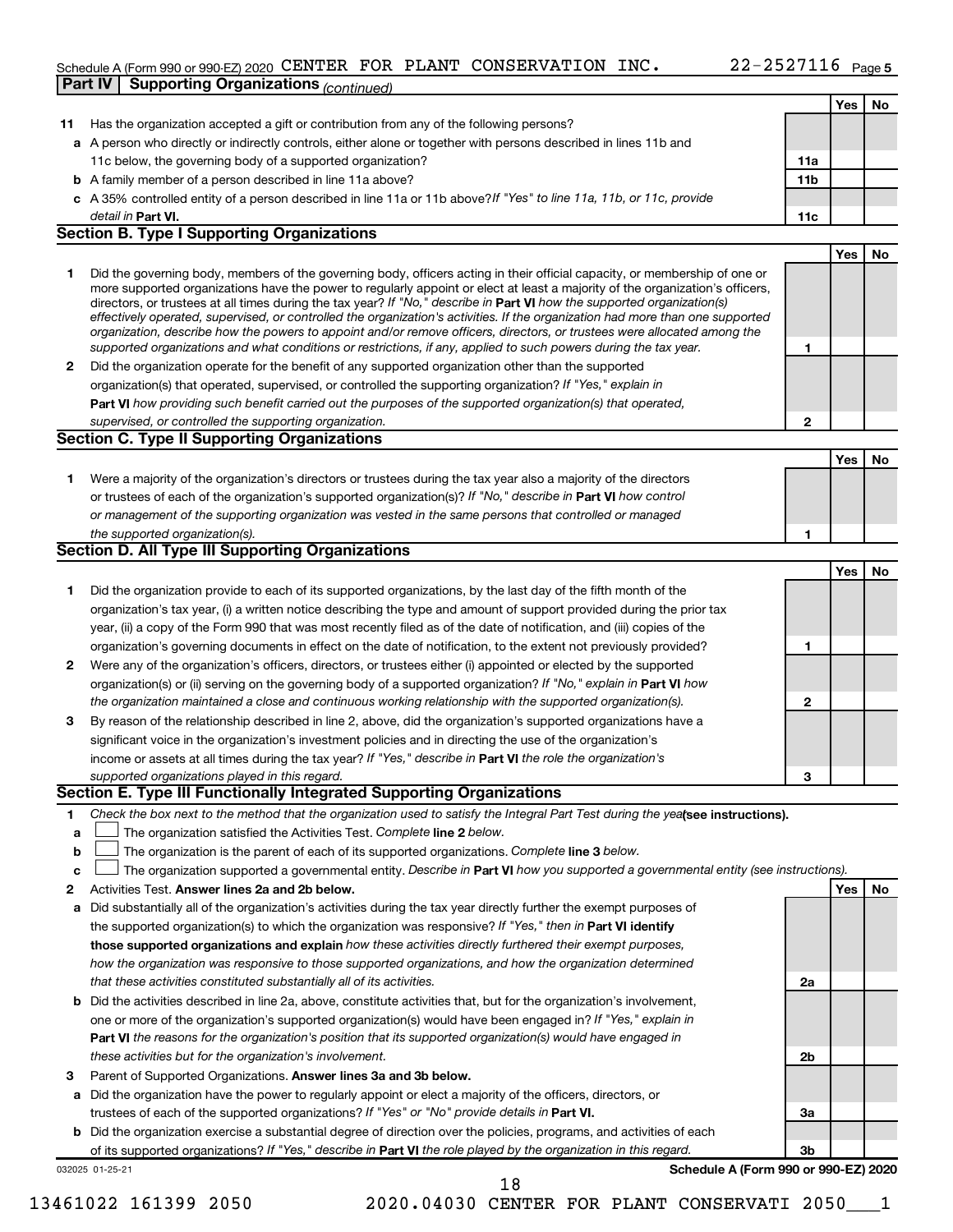#### Schedule A (Form 990 or 990-EZ) 2020 CENTER FOR PLANT CONSERVATION INC.  $22-2527116$  Page **Part V Type III Non-Functionally Integrated 509(a)(3) Supporting Organizations**

1 **Letter See instructions.** Check here if the organization satisfied the Integral Part Test as a qualifying trust on Nov. 20, 1970 (*explain in* Part **VI**). See instructions. All other Type III non-functionally integrated supporting organizations must complete Sections A through E.

| Section A - Adjusted Net Income |                                                                             |                | (A) Prior Year | (B) Current Year<br>(optional) |
|---------------------------------|-----------------------------------------------------------------------------|----------------|----------------|--------------------------------|
| 1                               | Net short-term capital gain                                                 | 1              |                |                                |
| $\mathbf{2}$                    | Recoveries of prior-year distributions                                      | $\mathbf{2}$   |                |                                |
| З                               | Other gross income (see instructions)                                       | 3              |                |                                |
| 4                               | Add lines 1 through 3.                                                      | 4              |                |                                |
| 5                               | Depreciation and depletion                                                  | 5              |                |                                |
| 6                               | Portion of operating expenses paid or incurred for production or            |                |                |                                |
|                                 | collection of gross income or for management, conservation, or              |                |                |                                |
|                                 | maintenance of property held for production of income (see instructions)    | 6              |                |                                |
| 7                               | Other expenses (see instructions)                                           | $\overline{7}$ |                |                                |
| 8                               | Adjusted Net Income (subtract lines 5, 6, and 7 from line 4)                | 8              |                |                                |
|                                 | <b>Section B - Minimum Asset Amount</b>                                     |                | (A) Prior Year | (B) Current Year<br>(optional) |
| 1                               | Aggregate fair market value of all non-exempt-use assets (see               |                |                |                                |
|                                 | instructions for short tax year or assets held for part of year):           |                |                |                                |
|                                 | a Average monthly value of securities                                       | 1a             |                |                                |
|                                 | <b>b</b> Average monthly cash balances                                      | 1 <sub>b</sub> |                |                                |
|                                 | <b>c</b> Fair market value of other non-exempt-use assets                   | 1 <sub>c</sub> |                |                                |
|                                 | <b>d</b> Total (add lines 1a, 1b, and 1c)                                   | 1d             |                |                                |
|                                 | e Discount claimed for blockage or other factors                            |                |                |                                |
|                                 | (explain in detail in <b>Part VI</b> ):                                     |                |                |                                |
| $\mathbf{2}$                    | Acquisition indebtedness applicable to non-exempt-use assets                | $\mathbf{2}$   |                |                                |
| 3                               | Subtract line 2 from line 1d.                                               | 3              |                |                                |
| 4                               | Cash deemed held for exempt use. Enter 0.015 of line 3 (for greater amount, |                |                |                                |
|                                 | see instructions).                                                          | 4              |                |                                |
| 5                               | Net value of non-exempt-use assets (subtract line 4 from line 3)            | 5              |                |                                |
| 6                               | Multiply line 5 by 0.035.                                                   | 6              |                |                                |
| 7                               | Recoveries of prior-year distributions                                      | $\overline{7}$ |                |                                |
| 8                               | <b>Minimum Asset Amount (add line 7 to line 6)</b>                          | 8              |                |                                |
|                                 | <b>Section C - Distributable Amount</b>                                     |                |                | <b>Current Year</b>            |
| 1.                              | Adjusted net income for prior year (from Section A, line 8, column A)       | 1              |                |                                |
| $\mathbf{2}$                    | Enter 0.85 of line 1.                                                       | $\mathbf{2}$   |                |                                |
| 3                               | Minimum asset amount for prior year (from Section B, line 8, column A)      | 3              |                |                                |
| 4                               | Enter greater of line 2 or line 3.                                          | 4              |                |                                |
| 5                               | Income tax imposed in prior year                                            | 5              |                |                                |
| 6                               | Distributable Amount. Subtract line 5 from line 4, unless subject to        |                |                |                                |
|                                 | emergency temporary reduction (see instructions).                           | 6              |                |                                |
|                                 |                                                                             |                |                |                                |

**7** Check here if the current year is the organization's first as a non-functionally integrated Type III supporting organization (see † instructions).

**Schedule A (Form 990 or 990-EZ) 2020**

032026 01-25-21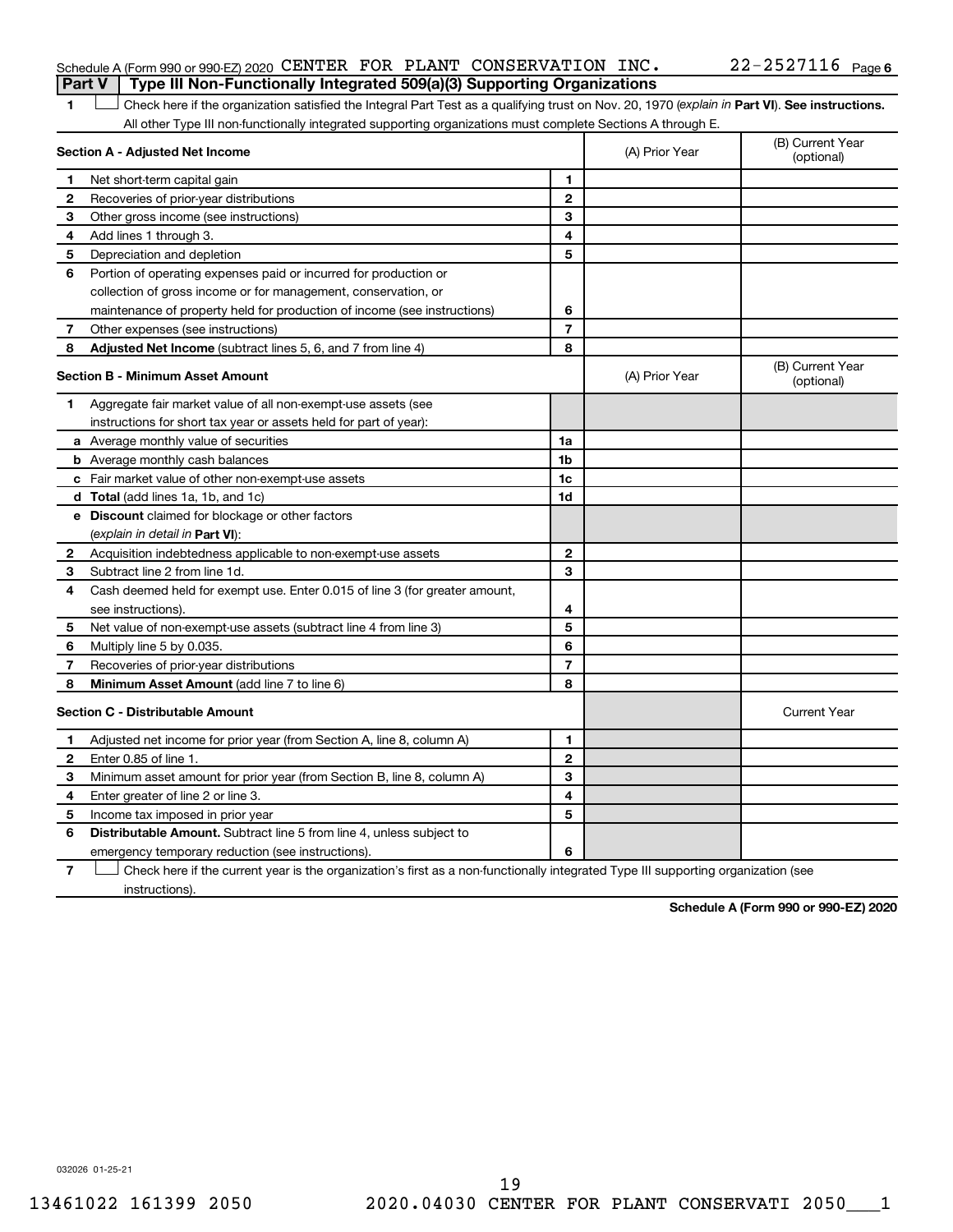#### Schedule A (Form 990 or 990-EZ) 2020 CENTER FOR PLANT CONSERVATION INC.  $ZZ - Z5Z / I16$  Page CENTER FOR PLANT CONSERVATION INC. 22-2527116

|    | Type III Non-Functionally Integrated 509(a)(3) Supporting Organizations (continued)<br><b>Part V</b> |                             |                                       |    |                                         |
|----|------------------------------------------------------------------------------------------------------|-----------------------------|---------------------------------------|----|-----------------------------------------|
|    | <b>Section D - Distributions</b>                                                                     |                             |                                       |    | <b>Current Year</b>                     |
| 1  | Amounts paid to supported organizations to accomplish exempt purposes                                |                             | 1                                     |    |                                         |
| 2  | Amounts paid to perform activity that directly furthers exempt purposes of supported                 |                             |                                       |    |                                         |
|    | organizations, in excess of income from activity                                                     |                             |                                       | 2  |                                         |
| 3  | Administrative expenses paid to accomplish exempt purposes of supported organizations                |                             |                                       | 3  |                                         |
| 4  | Amounts paid to acquire exempt-use assets                                                            |                             | 4                                     |    |                                         |
| 5  | Qualified set-aside amounts (prior IRS approval required - provide details in Part VI)               |                             | 5                                     |    |                                         |
| 6  | Other distributions ( <i>describe in Part VI</i> ). See instructions.                                |                             | 6                                     |    |                                         |
| 7  | Total annual distributions. Add lines 1 through 6.                                                   |                             |                                       | 7  |                                         |
| 8  | Distributions to attentive supported organizations to which the organization is responsive           |                             |                                       |    |                                         |
|    | (provide details in Part VI). See instructions.                                                      |                             |                                       | 8  |                                         |
| 9  | Distributable amount for 2020 from Section C, line 6                                                 |                             |                                       | 9  |                                         |
| 10 | Line 8 amount divided by line 9 amount                                                               |                             |                                       | 10 |                                         |
|    |                                                                                                      | (i)                         | (ii)                                  |    | (iii)                                   |
|    | <b>Section E - Distribution Allocations (see instructions)</b>                                       | <b>Excess Distributions</b> | <b>Underdistributions</b><br>Pre-2020 |    | <b>Distributable</b><br>Amount for 2020 |
| 1  | Distributable amount for 2020 from Section C, line 6                                                 |                             |                                       |    |                                         |
| 2  | Underdistributions, if any, for years prior to 2020 (reason-                                         |                             |                                       |    |                                         |
|    | able cause required - explain in Part VI). See instructions.                                         |                             |                                       |    |                                         |
| 3  | Excess distributions carryover, if any, to 2020                                                      |                             |                                       |    |                                         |
|    | a From 2015                                                                                          |                             |                                       |    |                                         |
|    | $b$ From 2016                                                                                        |                             |                                       |    |                                         |
|    | c From 2017                                                                                          |                             |                                       |    |                                         |
|    | <b>d</b> From 2018                                                                                   |                             |                                       |    |                                         |
|    | e From 2019                                                                                          |                             |                                       |    |                                         |
|    | f Total of lines 3a through 3e                                                                       |                             |                                       |    |                                         |
|    | g Applied to underdistributions of prior years                                                       |                             |                                       |    |                                         |
|    | <b>h</b> Applied to 2020 distributable amount                                                        |                             |                                       |    |                                         |
| Ť. | Carryover from 2015 not applied (see instructions)                                                   |                             |                                       |    |                                         |
|    | Remainder. Subtract lines 3g, 3h, and 3i from line 3f.                                               |                             |                                       |    |                                         |
| 4  | Distributions for 2020 from Section D,                                                               |                             |                                       |    |                                         |
|    | line 7:                                                                                              |                             |                                       |    |                                         |
|    | a Applied to underdistributions of prior years                                                       |                             |                                       |    |                                         |
|    | <b>b</b> Applied to 2020 distributable amount                                                        |                             |                                       |    |                                         |
|    | c Remainder. Subtract lines 4a and 4b from line 4.                                                   |                             |                                       |    |                                         |
| 5  | Remaining underdistributions for years prior to 2020, if                                             |                             |                                       |    |                                         |
|    | any. Subtract lines 3g and 4a from line 2. For result greater                                        |                             |                                       |    |                                         |
|    | than zero, explain in Part VI. See instructions.                                                     |                             |                                       |    |                                         |
| 6  | Remaining underdistributions for 2020. Subtract lines 3h                                             |                             |                                       |    |                                         |
|    | and 4b from line 1. For result greater than zero, explain in                                         |                             |                                       |    |                                         |
|    | <b>Part VI.</b> See instructions.                                                                    |                             |                                       |    |                                         |
| 7  | Excess distributions carryover to 2021. Add lines 3j                                                 |                             |                                       |    |                                         |
|    | and 4c.                                                                                              |                             |                                       |    |                                         |
| 8  | Breakdown of line 7:                                                                                 |                             |                                       |    |                                         |
|    | a Excess from 2016                                                                                   |                             |                                       |    |                                         |
|    | <b>b</b> Excess from 2017                                                                            |                             |                                       |    |                                         |
|    | c Excess from 2018                                                                                   |                             |                                       |    |                                         |
|    |                                                                                                      |                             |                                       |    |                                         |
|    | d Excess from 2019<br>e Excess from 2020                                                             |                             |                                       |    |                                         |
|    |                                                                                                      |                             |                                       |    |                                         |

**Schedule A (Form 990 or 990-EZ) 2020**

032027 01-25-21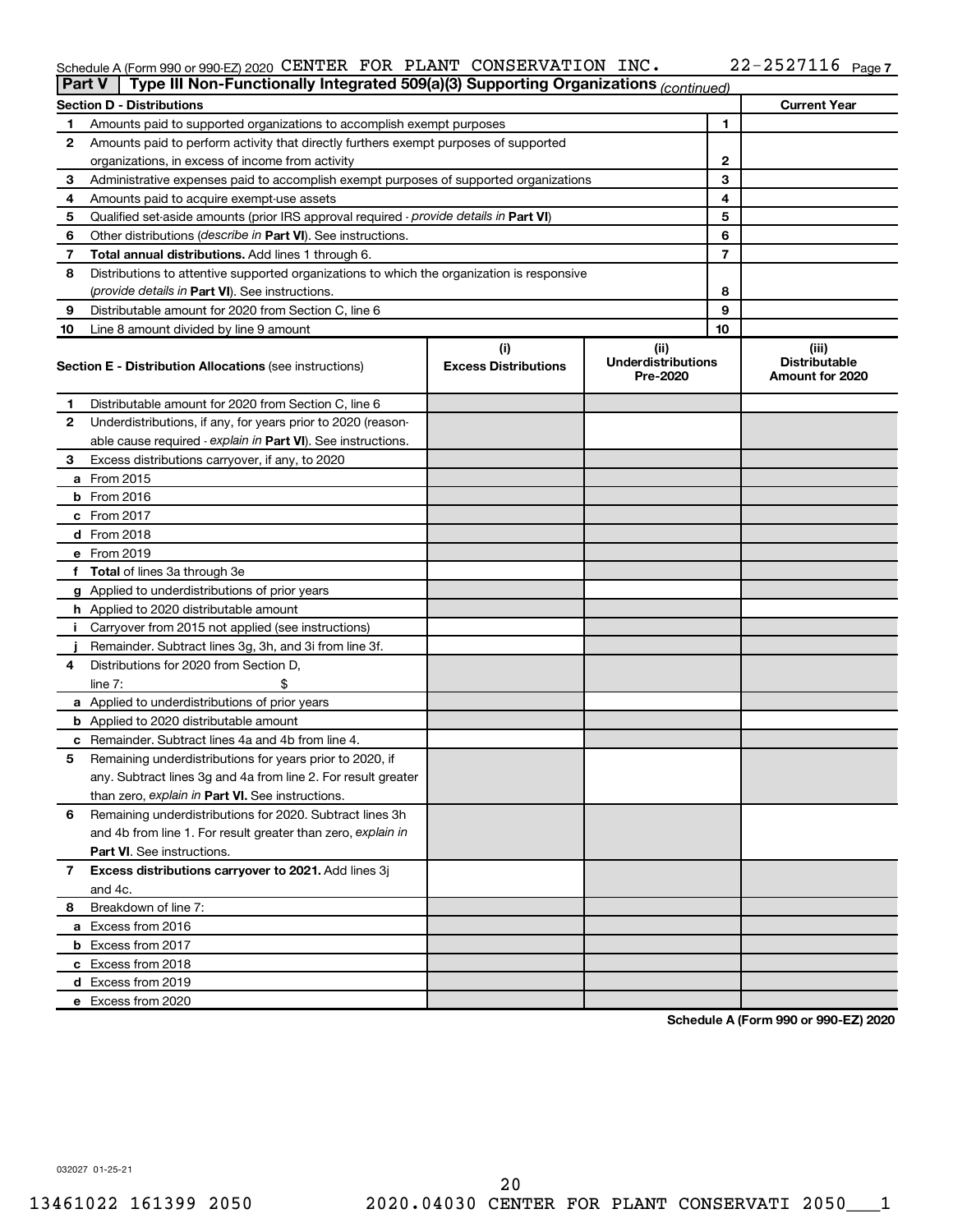| Part VI         | Schedule A (Form 990 or 990-EZ) 2020 CENTER FOR PLANT CONSERVATION INC.<br>Supplemental Information. Provide the explanations required by Part II, line 10; Part II, line 17a or 17b; Part III, line 12;                                                                            |  |    |  | 22-2527116 Page 8                               |  |
|-----------------|-------------------------------------------------------------------------------------------------------------------------------------------------------------------------------------------------------------------------------------------------------------------------------------|--|----|--|-------------------------------------------------|--|
|                 | Part IV, Section A, lines 1, 2, 3b, 3c, 4b, 4c, 5a, 6, 9a, 9b, 9c, 11a, 11b, and 11c; Part IV, Section B, lines 1 and 2; Part IV, Section C,                                                                                                                                        |  |    |  |                                                 |  |
|                 | line 1; Part IV, Section D, lines 2 and 3; Part IV, Section E, lines 1c, 2a, 2b, 3a, and 3b; Part V, line 1; Part V, Section B, line 1e; Part V,<br>Section D, lines 5, 6, and 8; and Part V, Section E, lines 2, 5, and 6. Also complete this part for any additional information. |  |    |  |                                                 |  |
|                 | (See instructions.)                                                                                                                                                                                                                                                                 |  |    |  |                                                 |  |
|                 |                                                                                                                                                                                                                                                                                     |  |    |  |                                                 |  |
|                 |                                                                                                                                                                                                                                                                                     |  |    |  |                                                 |  |
|                 |                                                                                                                                                                                                                                                                                     |  |    |  |                                                 |  |
|                 |                                                                                                                                                                                                                                                                                     |  |    |  |                                                 |  |
|                 |                                                                                                                                                                                                                                                                                     |  |    |  |                                                 |  |
|                 |                                                                                                                                                                                                                                                                                     |  |    |  |                                                 |  |
|                 |                                                                                                                                                                                                                                                                                     |  |    |  |                                                 |  |
|                 |                                                                                                                                                                                                                                                                                     |  |    |  |                                                 |  |
|                 |                                                                                                                                                                                                                                                                                     |  |    |  |                                                 |  |
|                 |                                                                                                                                                                                                                                                                                     |  |    |  |                                                 |  |
|                 |                                                                                                                                                                                                                                                                                     |  |    |  |                                                 |  |
|                 |                                                                                                                                                                                                                                                                                     |  |    |  |                                                 |  |
|                 |                                                                                                                                                                                                                                                                                     |  |    |  |                                                 |  |
|                 |                                                                                                                                                                                                                                                                                     |  |    |  |                                                 |  |
|                 |                                                                                                                                                                                                                                                                                     |  |    |  |                                                 |  |
|                 |                                                                                                                                                                                                                                                                                     |  |    |  |                                                 |  |
|                 |                                                                                                                                                                                                                                                                                     |  |    |  |                                                 |  |
|                 |                                                                                                                                                                                                                                                                                     |  |    |  |                                                 |  |
|                 |                                                                                                                                                                                                                                                                                     |  |    |  |                                                 |  |
|                 |                                                                                                                                                                                                                                                                                     |  |    |  |                                                 |  |
|                 |                                                                                                                                                                                                                                                                                     |  |    |  |                                                 |  |
|                 |                                                                                                                                                                                                                                                                                     |  |    |  |                                                 |  |
|                 |                                                                                                                                                                                                                                                                                     |  |    |  |                                                 |  |
|                 |                                                                                                                                                                                                                                                                                     |  |    |  |                                                 |  |
|                 |                                                                                                                                                                                                                                                                                     |  |    |  |                                                 |  |
|                 |                                                                                                                                                                                                                                                                                     |  |    |  |                                                 |  |
|                 |                                                                                                                                                                                                                                                                                     |  |    |  |                                                 |  |
|                 |                                                                                                                                                                                                                                                                                     |  |    |  |                                                 |  |
|                 |                                                                                                                                                                                                                                                                                     |  |    |  |                                                 |  |
|                 |                                                                                                                                                                                                                                                                                     |  |    |  |                                                 |  |
|                 |                                                                                                                                                                                                                                                                                     |  |    |  |                                                 |  |
|                 |                                                                                                                                                                                                                                                                                     |  |    |  |                                                 |  |
|                 |                                                                                                                                                                                                                                                                                     |  |    |  |                                                 |  |
|                 |                                                                                                                                                                                                                                                                                     |  |    |  |                                                 |  |
|                 |                                                                                                                                                                                                                                                                                     |  |    |  |                                                 |  |
|                 |                                                                                                                                                                                                                                                                                     |  |    |  |                                                 |  |
|                 |                                                                                                                                                                                                                                                                                     |  |    |  |                                                 |  |
|                 |                                                                                                                                                                                                                                                                                     |  |    |  |                                                 |  |
|                 |                                                                                                                                                                                                                                                                                     |  |    |  |                                                 |  |
|                 |                                                                                                                                                                                                                                                                                     |  |    |  |                                                 |  |
|                 |                                                                                                                                                                                                                                                                                     |  |    |  |                                                 |  |
|                 |                                                                                                                                                                                                                                                                                     |  |    |  |                                                 |  |
|                 |                                                                                                                                                                                                                                                                                     |  |    |  |                                                 |  |
|                 |                                                                                                                                                                                                                                                                                     |  |    |  |                                                 |  |
|                 |                                                                                                                                                                                                                                                                                     |  |    |  |                                                 |  |
|                 |                                                                                                                                                                                                                                                                                     |  |    |  |                                                 |  |
|                 |                                                                                                                                                                                                                                                                                     |  |    |  |                                                 |  |
|                 |                                                                                                                                                                                                                                                                                     |  |    |  |                                                 |  |
|                 |                                                                                                                                                                                                                                                                                     |  |    |  |                                                 |  |
|                 |                                                                                                                                                                                                                                                                                     |  |    |  |                                                 |  |
|                 |                                                                                                                                                                                                                                                                                     |  |    |  |                                                 |  |
|                 |                                                                                                                                                                                                                                                                                     |  |    |  |                                                 |  |
| 032028 01-25-21 |                                                                                                                                                                                                                                                                                     |  | 21 |  | Schedule A (Form 990 or 990-EZ) 2020            |  |
|                 | 13461022 161399 2050                                                                                                                                                                                                                                                                |  |    |  | 2020.04030 CENTER FOR PLANT CONSERVATI 2050___1 |  |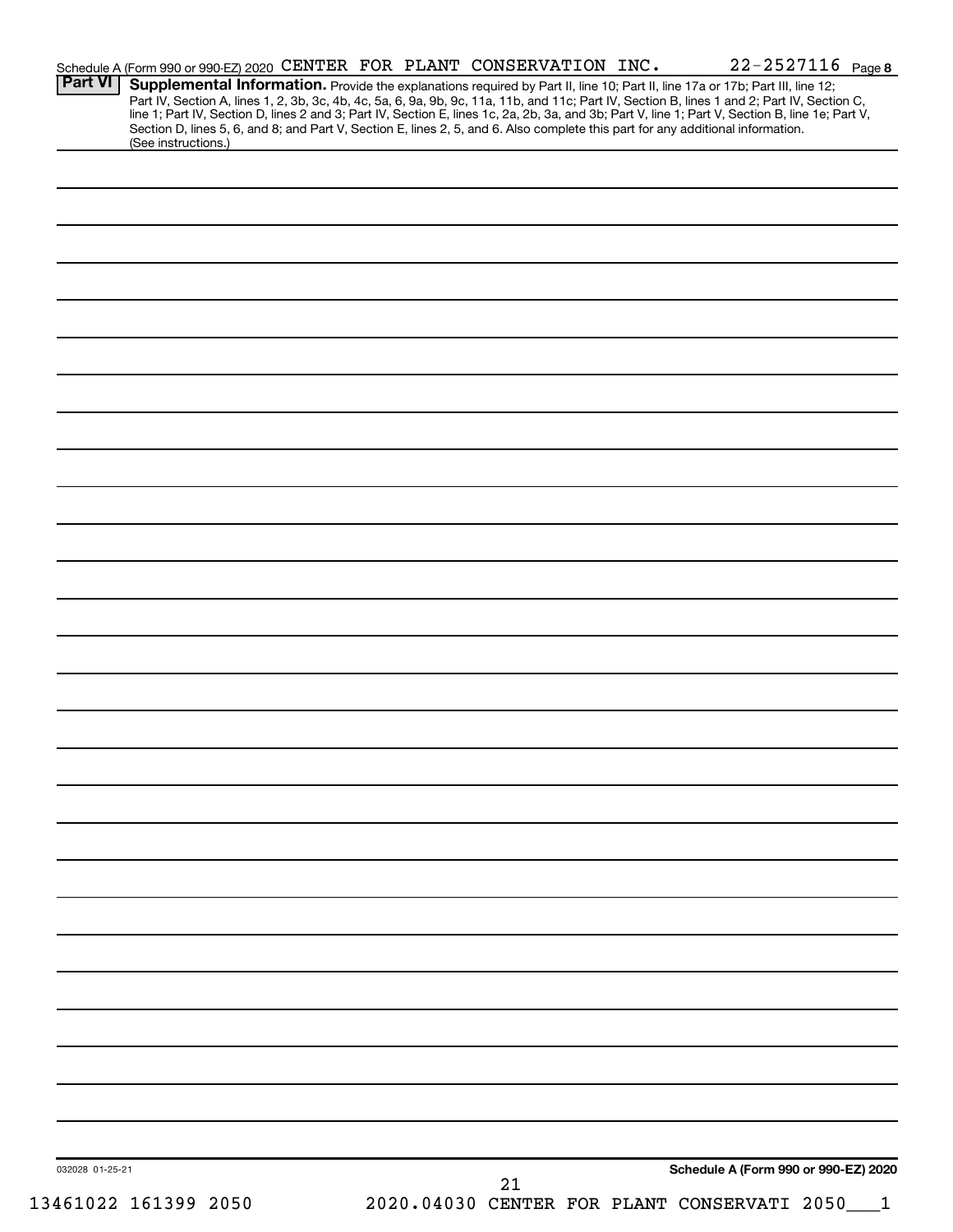Department of the Treasury Internal Revenue Service **(Form 990, 990-EZ,**

Name of the organization

### \*\* PUBLIC DISCLOSURE COPY \*\*

## **Schedule B Schedule of Contributors**

**or 990-PF) | Attach to Form 990, Form 990-EZ, or Form 990-PF. | Go to www.irs.gov/Form990 for the latest information.** OMB No. 1545-0047

**2020**

**Employer identification number**

| Name of the organization              |                                                                                                                                           | Employer identification |
|---------------------------------------|-------------------------------------------------------------------------------------------------------------------------------------------|-------------------------|
|                                       | CENTER FOR PLANT CONSERVATION INC.                                                                                                        | 22-2527116              |
| <b>Organization type (check one):</b> |                                                                                                                                           |                         |
| Filers of:                            | Section:                                                                                                                                  |                         |
| Form 990 or 990-EZ                    | $\underline{\mathbf{X}}$ 501(c)( 3) (enter number) organization                                                                           |                         |
|                                       | $4947(a)(1)$ nonexempt charitable trust not treated as a private foundation                                                               |                         |
|                                       | 527 political organization                                                                                                                |                         |
| Form 990-PF                           | 501(c)(3) exempt private foundation                                                                                                       |                         |
|                                       | 4947(a)(1) nonexempt charitable trust treated as a private foundation                                                                     |                         |
|                                       | 501(c)(3) taxable private foundation                                                                                                      |                         |
|                                       |                                                                                                                                           |                         |
|                                       | Check if your organization is covered by the General Rule or a Special Rule.                                                              |                         |
|                                       | Note: Only a section 501(c)(7), (8), or (10) organization can check boxes for both the General Rule and a Special Rule. See instructions. |                         |

**General Rule**

 $\Box$ 

 $\Box$ 

For an organization filing Form 990, 990-EZ, or 990-PF that received, during the year, contributions totaling \$5,000 or more (in money or property) from any one contributor. Complete Parts I and II. See instructions for determining a contributor's total contributions.

#### **Special Rules**

any one contributor, during the year, total contributions of the greater of (1) \$5,000; or (2) 2% of the amount on (i) Form 990, Part VIII, line 1h;  $\boxed{\text{X}}$  For an organization described in section 501(c)(3) filing Form 990 or 990-EZ that met the 33 1/3% support test of the regulations under sections 509(a)(1) and 170(b)(1)(A)(vi), that checked Schedule A (Form 990 or 990-EZ), Part II, line 13, 16a, or 16b, and that received from or (ii) Form 990-EZ, line 1. Complete Parts I and II.

For an organization described in section 501(c)(7), (8), or (10) filing Form 990 or 990-EZ that received from any one contributor, during the year, total contributions of more than \$1,000 exclusively for religious, charitable, scientific, literary, or educational purposes, or for the prevention of cruelty to children or animals. Complete Parts I (entering "N/A" in column (b) instead of the contributor name and address), II, and III.  $\Box$ 

purpose. Don't complete any of the parts unless the General Rule applies to this organization because it received nonexclusively year, contributions exclusively for religious, charitable, etc., purposes, but no such contributions totaled more than \$1,000. If this box is checked, enter here the total contributions that were received during the year for an exclusively religious, charitable, etc., For an organization described in section 501(c)(7), (8), or (10) filing Form 990 or 990-EZ that received from any one contributor, during the religious, charitable, etc., contributions totaling \$5,000 or more during the year  $~\ldots\ldots\ldots\ldots\ldots\ldots\ldots\ldots\blacktriangleright~$ \$

**Caution:**  An organization that isn't covered by the General Rule and/or the Special Rules doesn't file Schedule B (Form 990, 990-EZ, or 990-PF),  **must** but it answer "No" on Part IV, line 2, of its Form 990; or check the box on line H of its Form 990-EZ or on its Form 990-PF, Part I, line 2, to certify that it doesn't meet the filing requirements of Schedule B (Form 990, 990-EZ, or 990-PF).

**For Paperwork Reduction Act Notice, see the instructions for Form 990, 990-EZ, or 990-PF. Schedule B (Form 990, 990-EZ, or 990-PF) (2020)** LHA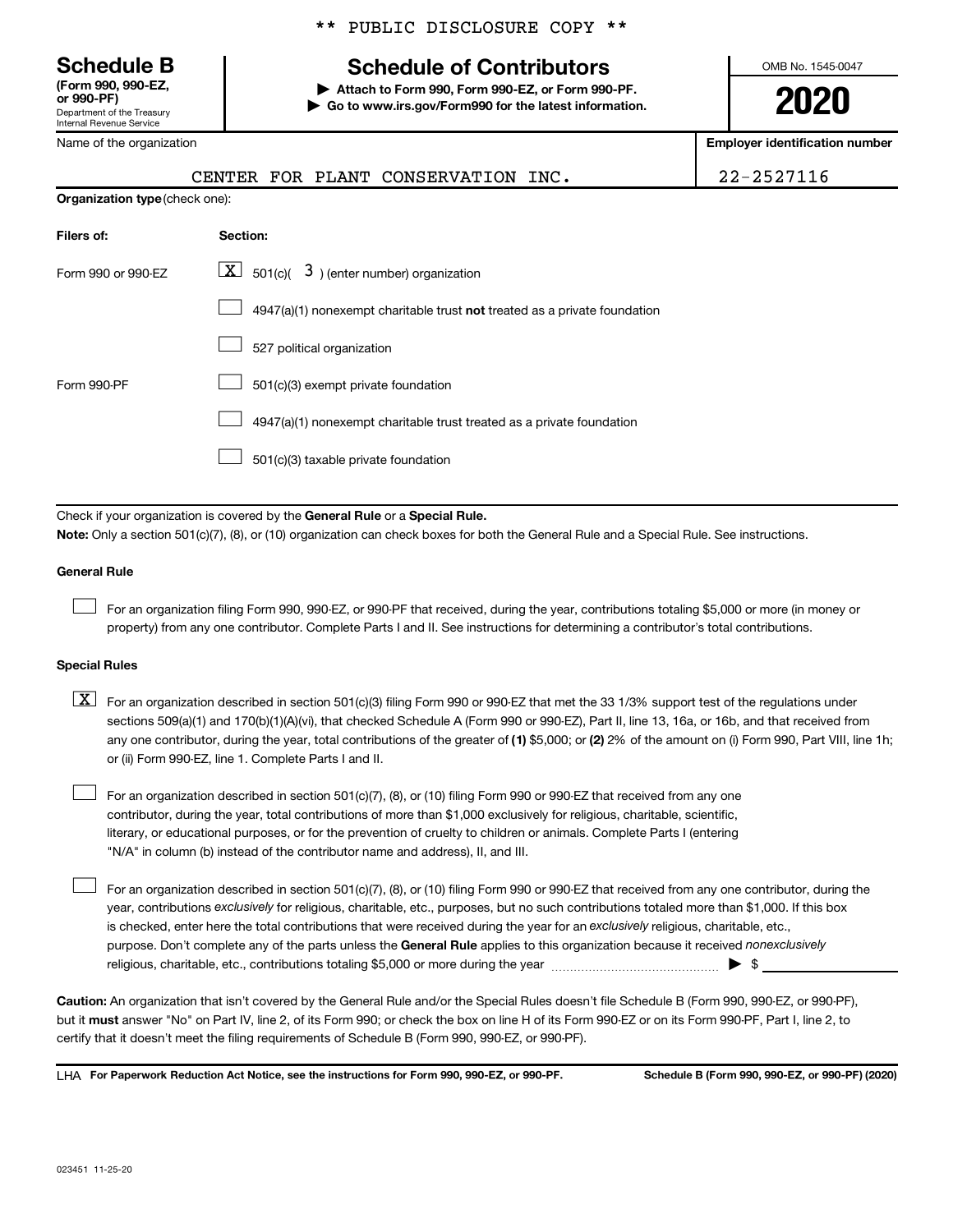| Schedule B (Form 990, 990-EZ, or 990-PF) (2020)<br>. The state of the state $\mathcal{L}$ is the state of the state of the state of the state of the state of the state of the state of the state of the state of the state of the state of the state of the state of the state of th | Page |
|---------------------------------------------------------------------------------------------------------------------------------------------------------------------------------------------------------------------------------------------------------------------------------------|------|
|---------------------------------------------------------------------------------------------------------------------------------------------------------------------------------------------------------------------------------------------------------------------------------------|------|

Name of organization

## CENTER FOR PLANT CONSERVATION INC. 22-2527116

**Part I** Contributors (see instructions). Use duplicate copies of Part I if additional space is needed.

| (a)                  |                                   |                                   |                                                                                                                                                              |
|----------------------|-----------------------------------|-----------------------------------|--------------------------------------------------------------------------------------------------------------------------------------------------------------|
| No.                  | (b)<br>Name, address, and ZIP + 4 | (c)<br><b>Total contributions</b> | (d)<br>Type of contribution                                                                                                                                  |
| 1                    |                                   | 151,784.<br>\$                    | x<br>Person<br>Pavroll<br>Noncash<br>(Complete Part II for<br>noncash contributions.)                                                                        |
| (a)<br>No.           | (b)<br>Name, address, and ZIP + 4 | (c)<br><b>Total contributions</b> | (d)<br>Type of contribution                                                                                                                                  |
| 2                    |                                   | 25,000.<br>\$                     | x<br>Person<br>Payroll<br>Noncash<br>(Complete Part II for<br>noncash contributions.)                                                                        |
| (a)<br>No.           | (b)<br>Name, address, and ZIP + 4 | (c)<br><b>Total contributions</b> | (d)<br>Type of contribution                                                                                                                                  |
| 3                    |                                   | 15,000.<br>\$                     | х<br>Person<br>Payroll<br>Noncash<br>(Complete Part II for<br>noncash contributions.)                                                                        |
| (a)<br>No.           | (b)<br>Name, address, and ZIP + 4 | (c)<br><b>Total contributions</b> | (d)<br>Type of contribution                                                                                                                                  |
|                      |                                   |                                   |                                                                                                                                                              |
| 4                    |                                   | 12,500.<br>\$                     | х<br>Person<br>Payroll<br>Noncash<br>(Complete Part II for<br>noncash contributions.)                                                                        |
| (a)<br>No.           | (b)<br>Name, address, and ZIP + 4 | (c)<br><b>Total contributions</b> | (d)<br>Type of contribution                                                                                                                                  |
| 5                    |                                   | 30,000.<br>\$                     | $\overline{\text{X}}$<br>Person<br>Payroll<br>Noncash<br>(Complete Part II for<br>noncash contributions.)                                                    |
| (a)<br>No.           | (b)<br>Name, address, and ZIP + 4 | (c)<br><b>Total contributions</b> | (d)<br>Type of contribution                                                                                                                                  |
| 6<br>023452 11-25-20 | 23                                | 25,000.<br>\$                     | $\overline{\text{X}}$<br>Person<br>Payroll<br>Noncash<br>(Complete Part II for<br>noncash contributions.)<br>Schedule B (Form 990, 990-EZ, or 990-PF) (2020) |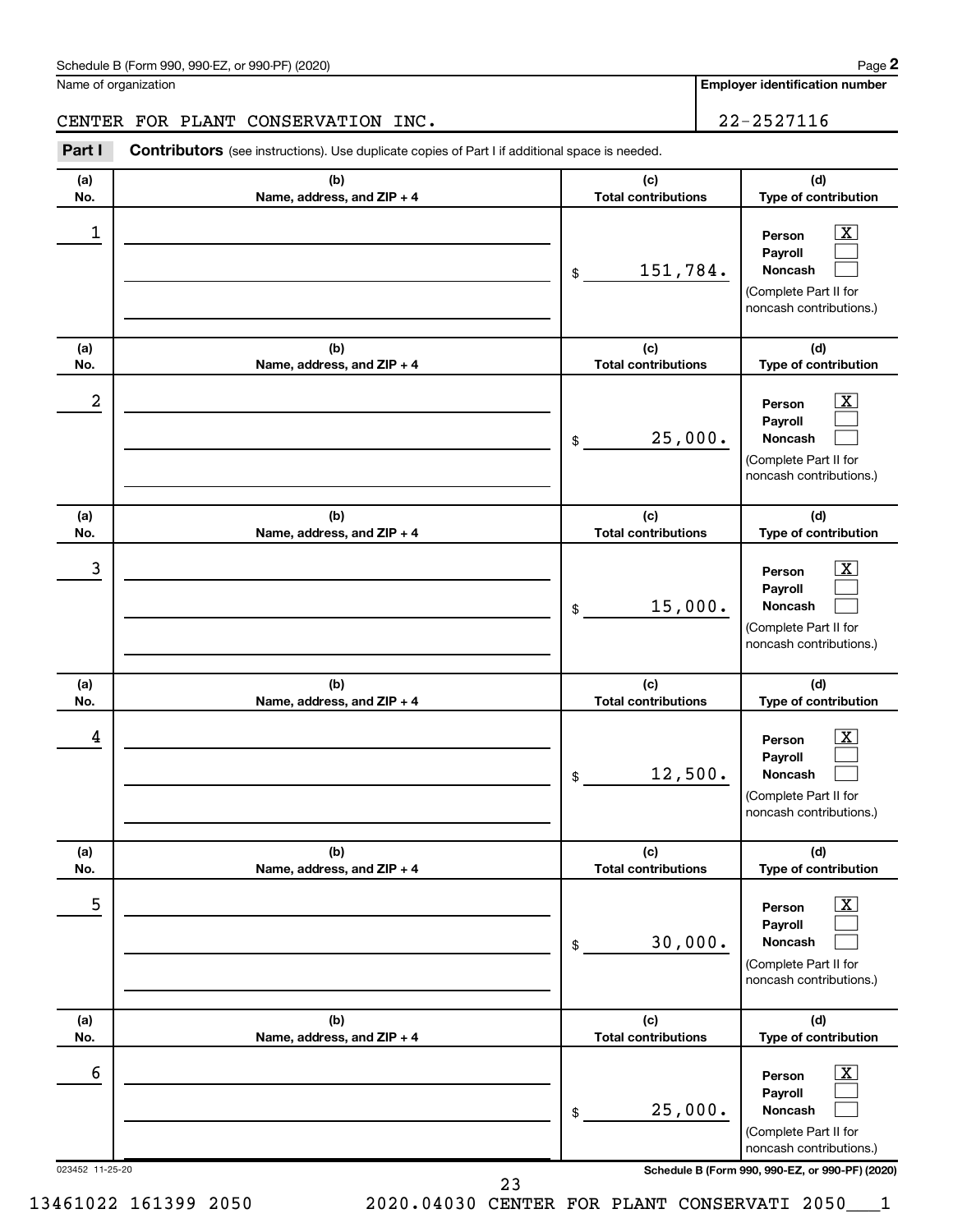| Schedule B (Form 990, 990-EZ, or 990-PF) (2020)<br>. The state of the state $\mathcal{L}$ is the state of the state of the state of the state of the state of the state of the state of the state of the state of the state of the state of the state of the state of the state of th | Page |
|---------------------------------------------------------------------------------------------------------------------------------------------------------------------------------------------------------------------------------------------------------------------------------------|------|
|---------------------------------------------------------------------------------------------------------------------------------------------------------------------------------------------------------------------------------------------------------------------------------------|------|

Name of organization

## CENTER FOR PLANT CONSERVATION INC. 22-2527116

**Part I** Contributors (see instructions). Use duplicate copies of Part I if additional space is needed.

| (a)<br>No.      | (b)<br>Name, address, and ZIP + 4 | (c)<br><b>Total contributions</b> | (d)<br>Type of contribution                                                                                 |
|-----------------|-----------------------------------|-----------------------------------|-------------------------------------------------------------------------------------------------------------|
| 7               |                                   | 50,000.<br>\$                     | $\overline{\mathbf{X}}$<br>Person<br>Payroll<br>Noncash<br>(Complete Part II for<br>noncash contributions.) |
| (a)<br>No.      | (b)<br>Name, address, and ZIP + 4 | (c)<br><b>Total contributions</b> | (d)<br>Type of contribution                                                                                 |
|                 |                                   | \$                                | Person<br>Payroll<br>Noncash<br>(Complete Part II for<br>noncash contributions.)                            |
| (a)<br>No.      | (b)<br>Name, address, and ZIP + 4 | (c)<br><b>Total contributions</b> | (d)<br>Type of contribution                                                                                 |
|                 |                                   | \$                                | Person<br>Payroll<br>Noncash<br>(Complete Part II for<br>noncash contributions.)                            |
| (a)<br>No.      | (b)<br>Name, address, and ZIP + 4 | (c)<br><b>Total contributions</b> | (d)<br>Type of contribution                                                                                 |
|                 |                                   | \$                                | Person<br>Payroll<br>Noncash<br>(Complete Part II for<br>noncash contributions.)                            |
| (a)<br>No.      | (b)<br>Name, address, and ZIP + 4 | (c)<br><b>Total contributions</b> | (d)<br>Type of contribution                                                                                 |
|                 |                                   | \$                                | Person<br>Payroll<br>Noncash<br>(Complete Part II for<br>noncash contributions.)                            |
| (a)<br>No.      | (b)<br>Name, address, and ZIP + 4 | (c)<br><b>Total contributions</b> | (d)<br>Type of contribution                                                                                 |
|                 |                                   | \$                                | Person<br>Payroll<br>Noncash<br>(Complete Part II for<br>noncash contributions.)                            |
| 023452 11-25-20 |                                   |                                   | Schedule B (Form 990, 990-EZ, or 990-PF) (2020)                                                             |

13461022 161399 2050 2020.04030 CENTER FOR PLANT CONSERVATI 2050\_\_\_1

24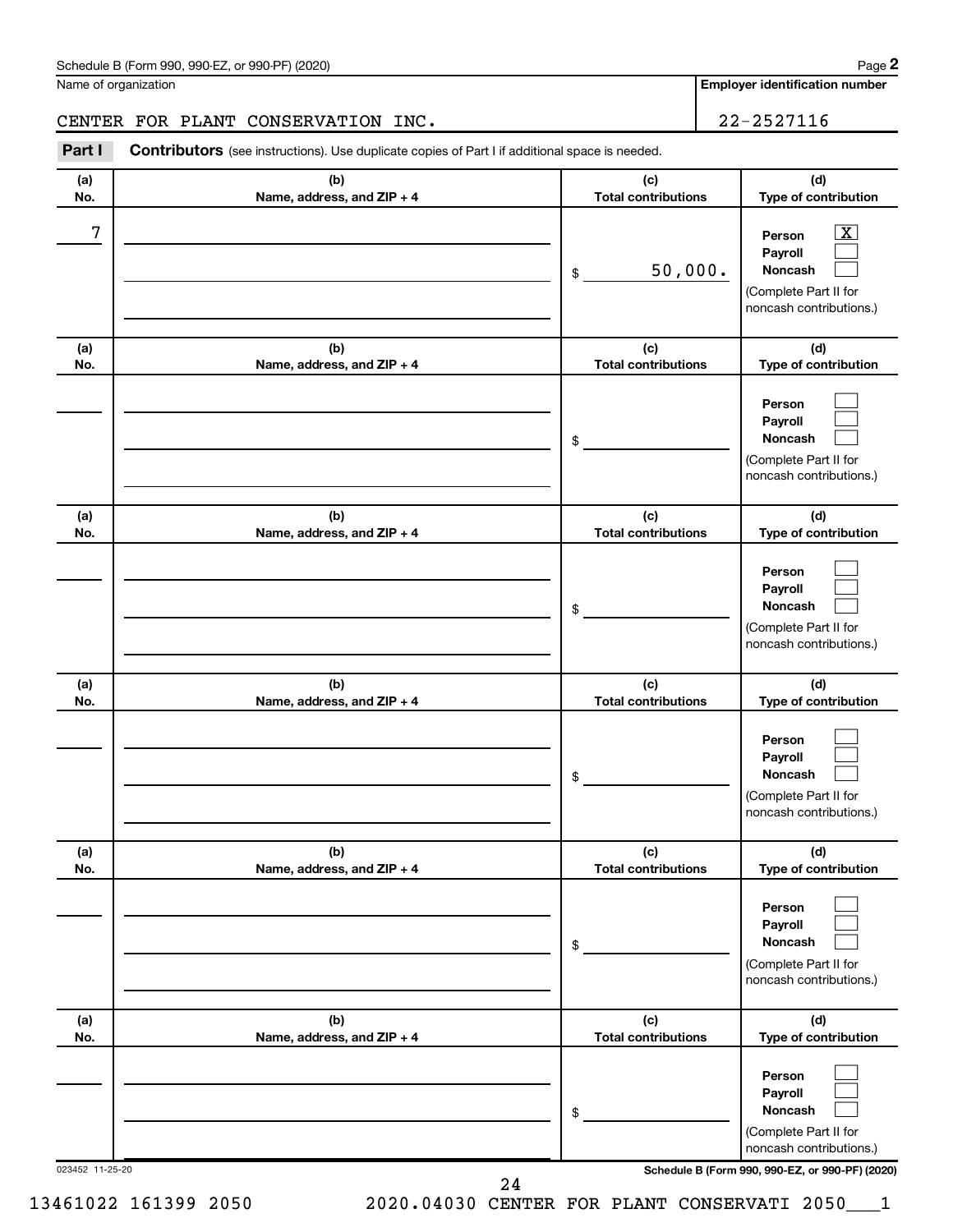Name of organization

**Employer identification number**

CENTER FOR PLANT CONSERVATION INC. 22-2527116

Part II Noncash Property (see instructions). Use duplicate copies of Part II if additional space is needed.

| (a)<br>No.<br>from<br>Part I | (b)<br>Description of noncash property given | (c)<br>FMV (or estimate)<br>(See instructions.) | (d)<br>Date received                            |
|------------------------------|----------------------------------------------|-------------------------------------------------|-------------------------------------------------|
|                              |                                              |                                                 |                                                 |
|                              |                                              | $\frac{1}{2}$                                   |                                                 |
| (a)<br>No.<br>from<br>Part I | (b)<br>Description of noncash property given | (c)<br>FMV (or estimate)<br>(See instructions.) | (d)<br>Date received                            |
|                              |                                              |                                                 |                                                 |
|                              |                                              | $\frac{1}{2}$                                   |                                                 |
| (a)<br>No.<br>from<br>Part I | (b)<br>Description of noncash property given | (c)<br>FMV (or estimate)<br>(See instructions.) | (d)<br>Date received                            |
|                              |                                              |                                                 |                                                 |
|                              |                                              | \$                                              |                                                 |
| (a)<br>No.<br>from<br>Part I | (b)<br>Description of noncash property given | (c)<br>FMV (or estimate)<br>(See instructions.) | (d)<br>Date received                            |
|                              |                                              |                                                 |                                                 |
|                              |                                              | \$                                              |                                                 |
| (a)<br>No.<br>from<br>Part I | (b)<br>Description of noncash property given | (c)<br>FMV (or estimate)<br>(See instructions.) | (d)<br>Date received                            |
|                              |                                              |                                                 |                                                 |
|                              |                                              | \$                                              |                                                 |
| (a)<br>No.<br>from<br>Part I | (b)<br>Description of noncash property given | (c)<br>FMV (or estimate)<br>(See instructions.) | (d)<br>Date received                            |
|                              |                                              |                                                 |                                                 |
|                              |                                              | \$                                              |                                                 |
| 023453 11-25-20              | 25                                           |                                                 | Schedule B (Form 990, 990-EZ, or 990-PF) (2020) |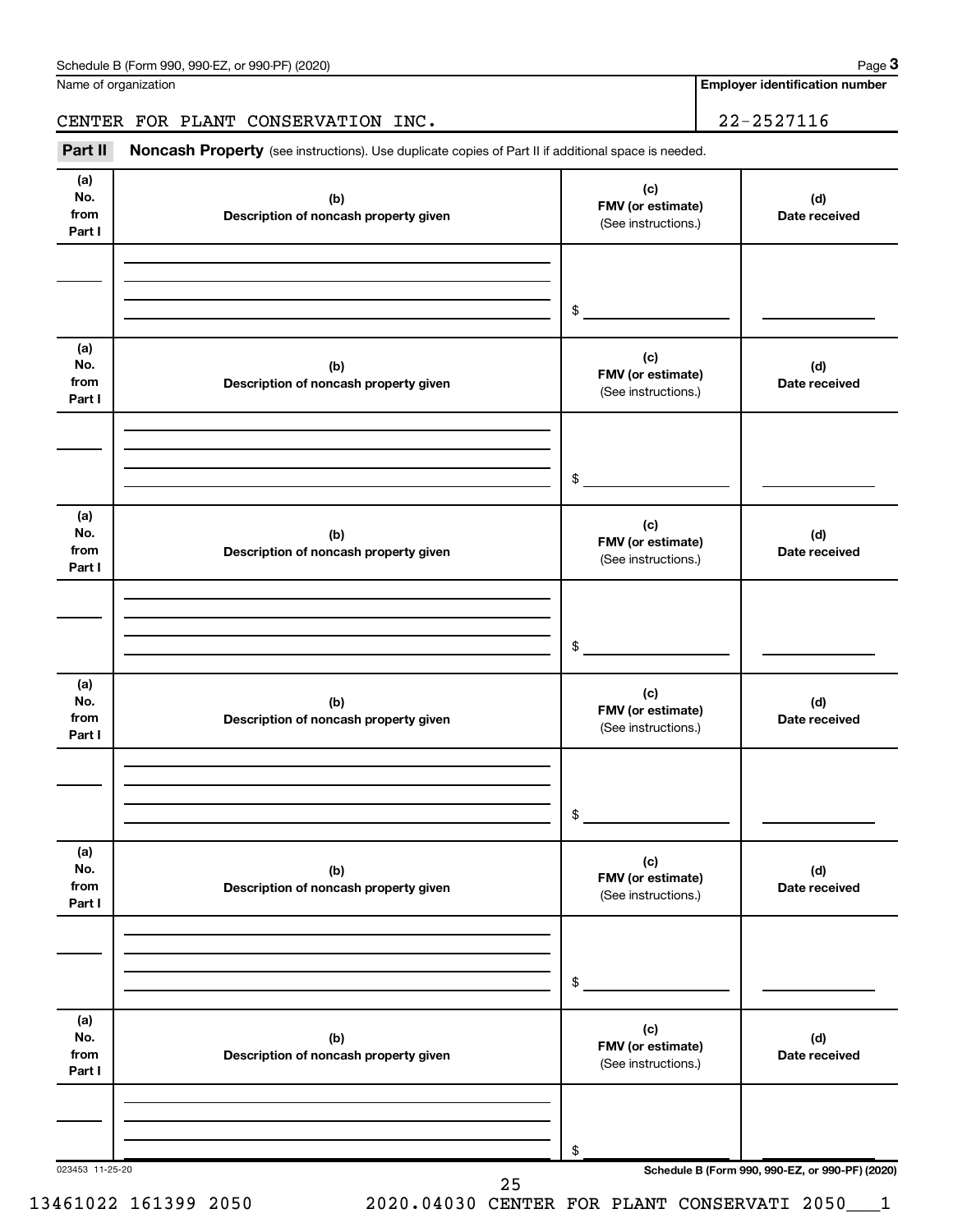|                             | Schedule B (Form 990, 990-EZ, or 990-PF) (2020)                                                                                                                                                                                                                                                                                                                    |                      | Page 4                                                                                                                                                         |  |  |  |  |
|-----------------------------|--------------------------------------------------------------------------------------------------------------------------------------------------------------------------------------------------------------------------------------------------------------------------------------------------------------------------------------------------------------------|----------------------|----------------------------------------------------------------------------------------------------------------------------------------------------------------|--|--|--|--|
| Name of organization        |                                                                                                                                                                                                                                                                                                                                                                    |                      | <b>Employer identification number</b>                                                                                                                          |  |  |  |  |
|                             | CENTER FOR PLANT CONSERVATION INC.                                                                                                                                                                                                                                                                                                                                 |                      | 22-2527116                                                                                                                                                     |  |  |  |  |
| Part III                    | from any one contributor. Complete columns (a) through (e) and the following line entry. For organizations<br>completing Part III, enter the total of exclusively religious, charitable, etc., contributions of \$1,000 or less for the year. (Enter this info. once.) $\blacktriangleright$ \$<br>Use duplicate copies of Part III if additional space is needed. |                      | Exclusively religious, charitable, etc., contributions to organizations described in section 501(c)(7), (8), or (10) that total more than \$1,000 for the year |  |  |  |  |
| $(a)$ No.<br>from           | (b) Purpose of gift                                                                                                                                                                                                                                                                                                                                                | (c) Use of gift      |                                                                                                                                                                |  |  |  |  |
| Part I                      |                                                                                                                                                                                                                                                                                                                                                                    |                      | (d) Description of how gift is held                                                                                                                            |  |  |  |  |
|                             |                                                                                                                                                                                                                                                                                                                                                                    | (e) Transfer of gift |                                                                                                                                                                |  |  |  |  |
|                             | Transferee's name, address, and ZIP + 4                                                                                                                                                                                                                                                                                                                            |                      | Relationship of transferor to transferee                                                                                                                       |  |  |  |  |
| (a) No.<br>from<br>Part I   | (b) Purpose of gift                                                                                                                                                                                                                                                                                                                                                | (c) Use of gift      | (d) Description of how gift is held                                                                                                                            |  |  |  |  |
|                             |                                                                                                                                                                                                                                                                                                                                                                    |                      |                                                                                                                                                                |  |  |  |  |
|                             | Transferee's name, address, and ZIP + 4                                                                                                                                                                                                                                                                                                                            | (e) Transfer of gift | Relationship of transferor to transferee                                                                                                                       |  |  |  |  |
|                             |                                                                                                                                                                                                                                                                                                                                                                    |                      |                                                                                                                                                                |  |  |  |  |
| $(a)$ No.<br>from<br>Part I | (b) Purpose of gift                                                                                                                                                                                                                                                                                                                                                | (c) Use of gift      | (d) Description of how gift is held                                                                                                                            |  |  |  |  |
|                             |                                                                                                                                                                                                                                                                                                                                                                    |                      |                                                                                                                                                                |  |  |  |  |
|                             | (e) Transfer of gift                                                                                                                                                                                                                                                                                                                                               |                      |                                                                                                                                                                |  |  |  |  |
|                             | Transferee's name, address, and ZIP + 4                                                                                                                                                                                                                                                                                                                            |                      | Relationship of transferor to transferee                                                                                                                       |  |  |  |  |
| (a) No.<br>from<br>Part I   | (b) Purpose of gift                                                                                                                                                                                                                                                                                                                                                | (c) Use of gift      | (d) Description of how gift is held                                                                                                                            |  |  |  |  |
|                             |                                                                                                                                                                                                                                                                                                                                                                    |                      |                                                                                                                                                                |  |  |  |  |
|                             | (e) Transfer of gift                                                                                                                                                                                                                                                                                                                                               |                      |                                                                                                                                                                |  |  |  |  |
|                             | Transferee's name, address, and ZIP + 4                                                                                                                                                                                                                                                                                                                            |                      | Relationship of transferor to transferee                                                                                                                       |  |  |  |  |
| 023454 11-25-20             |                                                                                                                                                                                                                                                                                                                                                                    | 26                   | Schedule B (Form 990, 990-EZ, or 990-PF) (2020)                                                                                                                |  |  |  |  |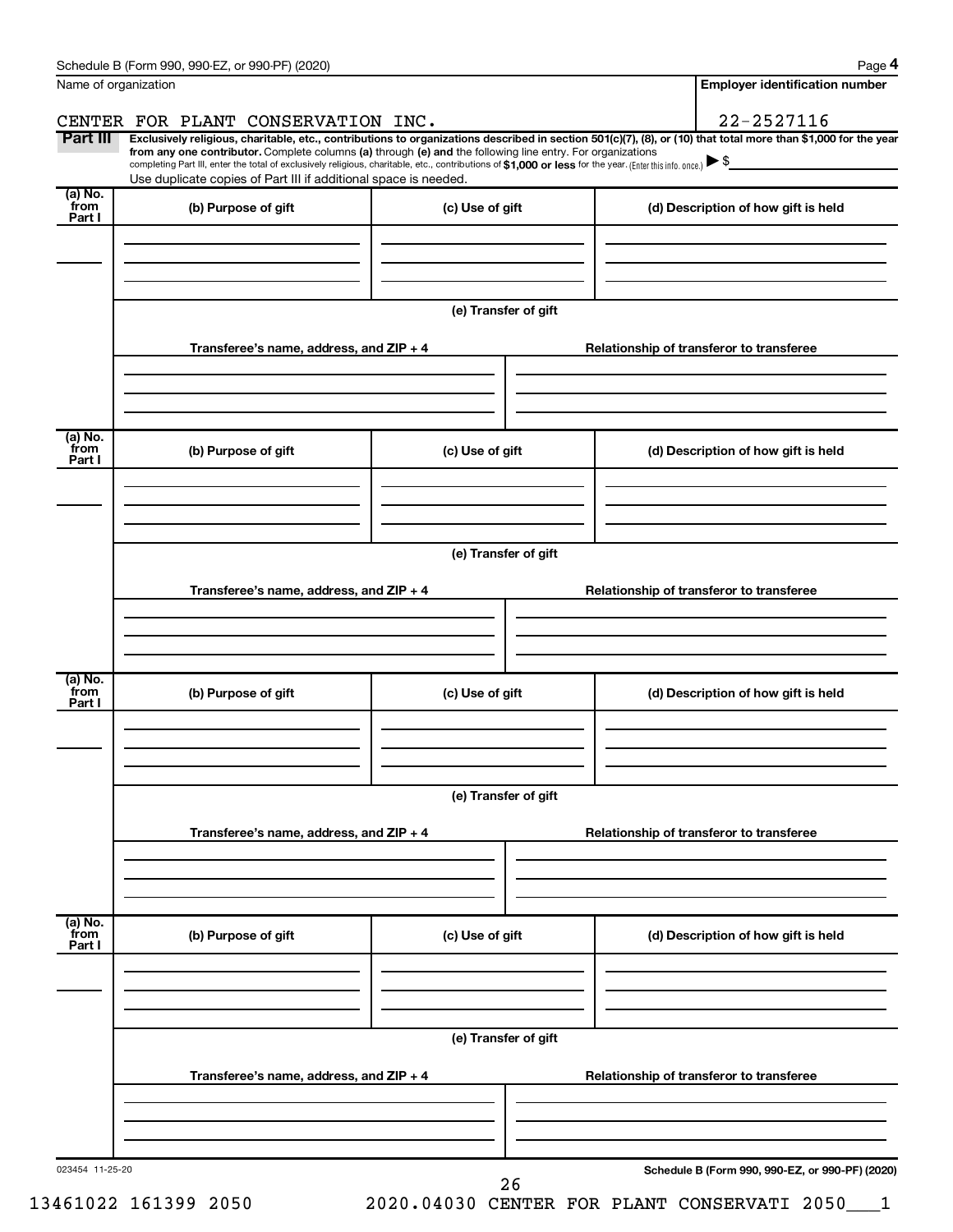Department of the Treasury Internal Revenue Service

| (Form 990) |  |
|------------|--|
|------------|--|

# **SCHEDULE D Supplemental Financial Statements**<br> **Form 990 2020**<br> **Part IV** line 6.7.8.9.10, 11a, 11b, 11d, 11d, 11d, 11d, 11d, 12a, 0r, 12b

**(Form 990) | Complete if the organization answered "Yes" on Form 990, Part IV, line 6, 7, 8, 9, 10, 11a, 11b, 11c, 11d, 11e, 11f, 12a, or 12b.**

**| Attach to Form 990. |Go to www.irs.gov/Form990 for instructions and the latest information.**



Name of the organization<br>**CENTER FOR PLANT CONSERVATION INC.** Employer identification number<br>22-2527116 CENTER FOR PLANT CONSERVATION INC.

|         |                                                                                                                                                                                                                               | (a) Donor advised funds | (b) Funds and other accounts                          |
|---------|-------------------------------------------------------------------------------------------------------------------------------------------------------------------------------------------------------------------------------|-------------------------|-------------------------------------------------------|
| 1       |                                                                                                                                                                                                                               |                         |                                                       |
| 2       | Aggregate value of contributions to (during year)                                                                                                                                                                             |                         |                                                       |
| 3       |                                                                                                                                                                                                                               |                         |                                                       |
| 4       |                                                                                                                                                                                                                               |                         |                                                       |
| 5       | Did the organization inform all donors and donor advisors in writing that the assets held in donor advised funds                                                                                                              |                         |                                                       |
|         |                                                                                                                                                                                                                               |                         | Yes                                                   |
| 6       | Did the organization inform all grantees, donors, and donor advisors in writing that grant funds can be used only                                                                                                             |                         |                                                       |
|         | for charitable purposes and not for the benefit of the donor or donor advisor, or for any other purpose conferring                                                                                                            |                         |                                                       |
|         |                                                                                                                                                                                                                               |                         | Yes                                                   |
| Part II | Conservation Easements. Complete if the organization answered "Yes" on Form 990, Part IV, line 7.                                                                                                                             |                         |                                                       |
| 1.      | Purpose(s) of conservation easements held by the organization (check all that apply).                                                                                                                                         |                         |                                                       |
|         | Preservation of land for public use (for example, recreation or education)                                                                                                                                                    |                         | Preservation of a historically important land area    |
|         | Protection of natural habitat                                                                                                                                                                                                 |                         | Preservation of a certified historic structure        |
|         | Preservation of open space                                                                                                                                                                                                    |                         |                                                       |
| 2       | Complete lines 2a through 2d if the organization held a qualified conservation contribution in the form of a conservation easement on the last                                                                                |                         |                                                       |
|         | day of the tax year.                                                                                                                                                                                                          |                         | Held at the End of the Tax Year                       |
| а       |                                                                                                                                                                                                                               |                         | 2a                                                    |
| b       | Total acreage restricted by conservation easements                                                                                                                                                                            |                         | 2b                                                    |
|         | Number of conservation easements on a certified historic structure included in (a) manufacture included in (a)                                                                                                                |                         | 2c                                                    |
| d       | Number of conservation easements included in (c) acquired after 7/25/06, and not on a historic structure                                                                                                                      |                         |                                                       |
|         | listed in the National Register [111] Marshall Register [11] Marshall Register [11] Marshall Register [11] Marshall Register [11] Marshall Register [11] Marshall Register [11] Marshall Register [11] Marshall Register [11] |                         | 2d                                                    |
| 3       | Number of conservation easements modified, transferred, released, extinguished, or terminated by the organization during the tax                                                                                              |                         |                                                       |
|         | year                                                                                                                                                                                                                          |                         |                                                       |
| 4       | Number of states where property subject to conservation easement is located >                                                                                                                                                 |                         |                                                       |
| 5       | Does the organization have a written policy regarding the periodic monitoring, inspection, handling of                                                                                                                        |                         |                                                       |
|         |                                                                                                                                                                                                                               |                         | Yes                                                   |
| 6       | Staff and volunteer hours devoted to monitoring, inspecting, handling of violations, and enforcing conservation easements during the year                                                                                     |                         |                                                       |
|         |                                                                                                                                                                                                                               |                         |                                                       |
| 7       | Amount of expenses incurred in monitoring, inspecting, handling of violations, and enforcing conservation easements during the year                                                                                           |                         |                                                       |
|         | $\blacktriangleright$ \$                                                                                                                                                                                                      |                         |                                                       |
| 8       | Does each conservation easement reported on line 2(d) above satisfy the requirements of section 170(h)(4)(B)(i)                                                                                                               |                         |                                                       |
|         |                                                                                                                                                                                                                               |                         | Yes                                                   |
| 9       | In Part XIII, describe how the organization reports conservation easements in its revenue and expense statement and                                                                                                           |                         |                                                       |
|         |                                                                                                                                                                                                                               |                         |                                                       |
|         | balance sheet, and include, if applicable, the text of the footnote to the organization's financial statements that describes the<br>organization's accounting for conservation easements.                                    |                         |                                                       |
|         | Organizations Maintaining Collections of Art, Historical Treasures, or Other Similar Assets.<br>Part III                                                                                                                      |                         |                                                       |
|         | Complete if the organization answered "Yes" on Form 990, Part IV, line 8.                                                                                                                                                     |                         |                                                       |
|         |                                                                                                                                                                                                                               |                         |                                                       |
|         |                                                                                                                                                                                                                               |                         |                                                       |
|         | 1a If the organization elected, as permitted under FASB ASC 958, not to report in its revenue statement and balance sheet works                                                                                               |                         |                                                       |
|         | of art, historical treasures, or other similar assets held for public exhibition, education, or research in furtherance of public                                                                                             |                         |                                                       |
|         | service, provide in Part XIII the text of the footnote to its financial statements that describes these items.                                                                                                                |                         |                                                       |
|         | <b>b</b> If the organization elected, as permitted under FASB ASC 958, to report in its revenue statement and balance sheet works of                                                                                          |                         |                                                       |
|         | art, historical treasures, or other similar assets held for public exhibition, education, or research in furtherance of public service,                                                                                       |                         |                                                       |
|         | provide the following amounts relating to these items:                                                                                                                                                                        |                         |                                                       |
|         |                                                                                                                                                                                                                               |                         | $\blacktriangleright$ \$                              |
|         | (ii) Assets included in Form 990, Part X                                                                                                                                                                                      |                         | $\blacktriangleright$ \$                              |
|         | If the organization received or held works of art, historical treasures, or other similar assets for financial gain, provide                                                                                                  |                         |                                                       |
|         | the following amounts required to be reported under FASB ASC 958 relating to these items:                                                                                                                                     |                         |                                                       |
| а       |                                                                                                                                                                                                                               |                         | - \$<br>▶                                             |
| 2       | b Assets included in Form 990, Part X [11, 120] Marten and Martin Martin Marten and Martin Martin Marten and M<br>LHA For Paperwork Reduction Act Notice, see the Instructions for Form 990.                                  |                         | $\blacktriangleright$ s<br>Schedule D (Form 990) 2020 |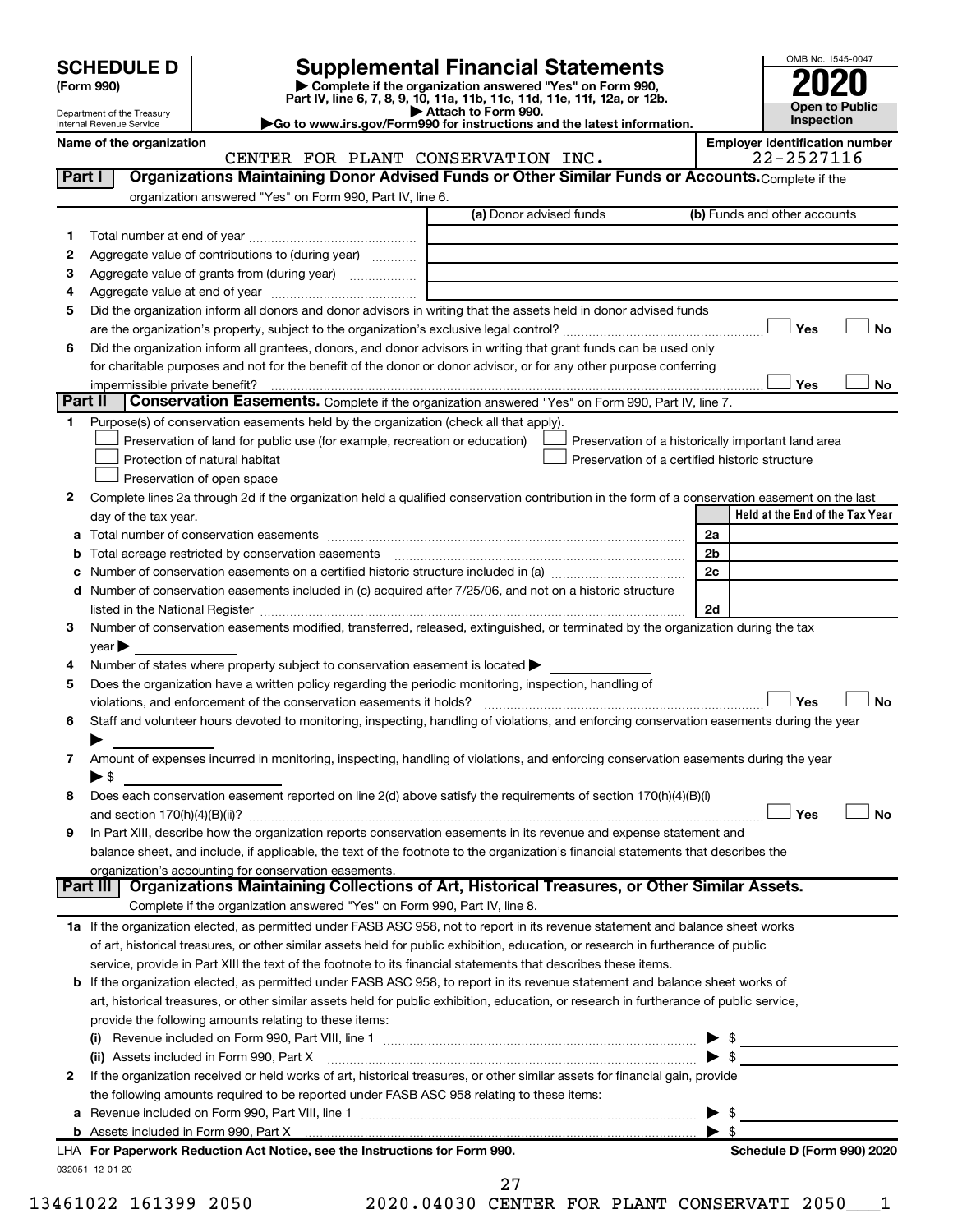|        | Schedule D (Form 990) 2020                                                                                                                                                                                                                                                                                                                                                                                                                                       | CENTER FOR PLANT CONSERVATION INC. |                |                                          |                          |                 |         | 22-2527116 Page 2                    |                     |            |                         |
|--------|------------------------------------------------------------------------------------------------------------------------------------------------------------------------------------------------------------------------------------------------------------------------------------------------------------------------------------------------------------------------------------------------------------------------------------------------------------------|------------------------------------|----------------|------------------------------------------|--------------------------|-----------------|---------|--------------------------------------|---------------------|------------|-------------------------|
|        | Part III<br>Organizations Maintaining Collections of Art, Historical Treasures, or Other Similar Assets (continued)                                                                                                                                                                                                                                                                                                                                              |                                    |                |                                          |                          |                 |         |                                      |                     |            |                         |
| 3      | Using the organization's acquisition, accession, and other records, check any of the following that make significant use of its                                                                                                                                                                                                                                                                                                                                  |                                    |                |                                          |                          |                 |         |                                      |                     |            |                         |
|        | collection items (check all that apply):                                                                                                                                                                                                                                                                                                                                                                                                                         |                                    |                |                                          |                          |                 |         |                                      |                     |            |                         |
| a      | Public exhibition                                                                                                                                                                                                                                                                                                                                                                                                                                                |                                    |                |                                          | Loan or exchange program |                 |         |                                      |                     |            |                         |
| b      | Other<br>Scholarly research                                                                                                                                                                                                                                                                                                                                                                                                                                      |                                    |                |                                          |                          |                 |         |                                      |                     |            |                         |
| c      | Preservation for future generations                                                                                                                                                                                                                                                                                                                                                                                                                              |                                    |                |                                          |                          |                 |         |                                      |                     |            |                         |
| 4      | Provide a description of the organization's collections and explain how they further the organization's exempt purpose in Part XIII.                                                                                                                                                                                                                                                                                                                             |                                    |                |                                          |                          |                 |         |                                      |                     |            |                         |
| 5      | During the year, did the organization solicit or receive donations of art, historical treasures, or other similar assets                                                                                                                                                                                                                                                                                                                                         |                                    |                |                                          |                          |                 |         |                                      |                     |            |                         |
|        |                                                                                                                                                                                                                                                                                                                                                                                                                                                                  |                                    |                |                                          |                          |                 |         |                                      | Yes                 |            | No                      |
|        | <b>Part IV</b><br><b>Escrow and Custodial Arrangements.</b> Complete if the organization answered "Yes" on Form 990, Part IV, line 9, or                                                                                                                                                                                                                                                                                                                         |                                    |                |                                          |                          |                 |         |                                      |                     |            |                         |
|        | reported an amount on Form 990, Part X, line 21.                                                                                                                                                                                                                                                                                                                                                                                                                 |                                    |                |                                          |                          |                 |         |                                      |                     |            |                         |
|        | 1a Is the organization an agent, trustee, custodian or other intermediary for contributions or other assets not included                                                                                                                                                                                                                                                                                                                                         |                                    |                |                                          |                          |                 |         |                                      |                     |            | <b>No</b>               |
|        | b If "Yes," explain the arrangement in Part XIII and complete the following table:                                                                                                                                                                                                                                                                                                                                                                               |                                    |                |                                          |                          |                 |         |                                      | Yes                 |            |                         |
|        |                                                                                                                                                                                                                                                                                                                                                                                                                                                                  |                                    |                |                                          |                          |                 |         |                                      |                     |            |                         |
|        |                                                                                                                                                                                                                                                                                                                                                                                                                                                                  |                                    |                |                                          |                          |                 | 1c      |                                      | Amount              |            |                         |
|        | c Beginning balance measurements and the contract of the contract of the contract of the contract of the contract of the contract of the contract of the contract of the contract of the contract of the contract of the contr<br>d Additions during the year manufactured and an account of the year manufactured and account of the year manufactured and account of the year manufactured and account of the year manufactured and account of the year manufa |                                    |                |                                          |                          |                 | 1d      |                                      |                     |            |                         |
|        | e Distributions during the year manufactured and a control of the year manufactured and a control of the year                                                                                                                                                                                                                                                                                                                                                    |                                    |                |                                          |                          |                 | 1e      |                                      |                     |            |                         |
| f.     |                                                                                                                                                                                                                                                                                                                                                                                                                                                                  |                                    |                |                                          |                          |                 | 1f      |                                      |                     |            |                         |
|        | 2a Did the organization include an amount on Form 990, Part X, line 21, for escrow or custodial account liability?                                                                                                                                                                                                                                                                                                                                               |                                    |                |                                          |                          |                 |         |                                      | Yes                 |            | No                      |
|        | <b>b</b> If "Yes," explain the arrangement in Part XIII. Check here if the explanation has been provided on Part XIII                                                                                                                                                                                                                                                                                                                                            |                                    |                |                                          |                          |                 |         |                                      |                     |            |                         |
| Part V | <b>Endowment Funds.</b> Complete if the organization answered "Yes" on Form 990, Part IV, line 10.                                                                                                                                                                                                                                                                                                                                                               |                                    |                |                                          |                          |                 |         |                                      |                     |            |                         |
|        |                                                                                                                                                                                                                                                                                                                                                                                                                                                                  | (a) Current year                   | (b) Prior year |                                          | (c) Two years back       |                 |         | $\vert$ (d) Three years back $\vert$ | (e) Four years back |            |                         |
|        | 1a Beginning of year balance                                                                                                                                                                                                                                                                                                                                                                                                                                     | 5,588,856.                         | 4,691,254.     |                                          | 5, 150, 040.             |                 |         | 4,571,052.                           |                     | 4,160,484. |                         |
|        | 2,400.<br>10, 220.<br>230.<br>26,000.                                                                                                                                                                                                                                                                                                                                                                                                                            |                                    |                |                                          |                          |                 |         |                                      |                     | 15,000.    |                         |
|        | c Net investment earnings, gains, and losses                                                                                                                                                                                                                                                                                                                                                                                                                     | 287,553.                           |                | 1, 118, 612.<br>$-240, 744.$<br>765,268. |                          |                 |         |                                      |                     |            | 597,493.                |
|        |                                                                                                                                                                                                                                                                                                                                                                                                                                                                  |                                    |                |                                          |                          |                 |         |                                      |                     |            |                         |
|        | e Other expenditures for facilities                                                                                                                                                                                                                                                                                                                                                                                                                              |                                    |                |                                          |                          |                 |         |                                      |                     |            |                         |
|        | and programs                                                                                                                                                                                                                                                                                                                                                                                                                                                     | 240,206.                           | 231, 230.      |                                          | 218, 272.                |                 |         | 212, 280.                            |                     |            | 201,925.                |
|        |                                                                                                                                                                                                                                                                                                                                                                                                                                                                  |                                    |                |                                          |                          |                 |         |                                      |                     |            |                         |
| g      |                                                                                                                                                                                                                                                                                                                                                                                                                                                                  | 5,638,603.                         | 5,588,856.     |                                          | 4,691,254.               |                 |         | 5, 150, 040.                         |                     | 4,571,052. |                         |
| 2      | Provide the estimated percentage of the current year end balance (line 1g, column (a)) held as:                                                                                                                                                                                                                                                                                                                                                                  |                                    |                |                                          |                          |                 |         |                                      |                     |            |                         |
|        | a Board designated or quasi-endowment >                                                                                                                                                                                                                                                                                                                                                                                                                          | 13.8300                            | %              |                                          |                          |                 |         |                                      |                     |            |                         |
|        | <b>b</b> Permanent endowment $\triangleright$ 38.3700                                                                                                                                                                                                                                                                                                                                                                                                            | %                                  |                |                                          |                          |                 |         |                                      |                     |            |                         |
|        | 47.8000%<br>c Term endowment $\blacktriangleright$                                                                                                                                                                                                                                                                                                                                                                                                               |                                    |                |                                          |                          |                 |         |                                      |                     |            |                         |
|        | The percentages on lines 2a, 2b, and 2c should equal 100%.                                                                                                                                                                                                                                                                                                                                                                                                       |                                    |                |                                          |                          |                 |         |                                      |                     |            |                         |
|        | 3a Are there endowment funds not in the possession of the organization that are held and administered for the organization                                                                                                                                                                                                                                                                                                                                       |                                    |                |                                          |                          |                 |         |                                      |                     |            |                         |
|        | by:                                                                                                                                                                                                                                                                                                                                                                                                                                                              |                                    |                |                                          |                          |                 |         |                                      |                     | Yes        | No<br>X                 |
|        | (i)                                                                                                                                                                                                                                                                                                                                                                                                                                                              |                                    |                |                                          |                          |                 |         |                                      | 3a(i)               |            | $\overline{\textbf{X}}$ |
|        |                                                                                                                                                                                                                                                                                                                                                                                                                                                                  |                                    |                |                                          |                          |                 |         |                                      | 3a(ii)              |            |                         |
| 4      |                                                                                                                                                                                                                                                                                                                                                                                                                                                                  |                                    |                |                                          |                          |                 |         |                                      | 3b                  |            |                         |
|        | Describe in Part XIII the intended uses of the organization's endowment funds.<br><b>Land, Buildings, and Equipment.</b><br><b>Part VI</b>                                                                                                                                                                                                                                                                                                                       |                                    |                |                                          |                          |                 |         |                                      |                     |            |                         |
|        | Complete if the organization answered "Yes" on Form 990, Part IV, line 11a. See Form 990, Part X, line 10.                                                                                                                                                                                                                                                                                                                                                       |                                    |                |                                          |                          |                 |         |                                      |                     |            |                         |
|        | Description of property                                                                                                                                                                                                                                                                                                                                                                                                                                          | (a) Cost or other                  |                | (b) Cost or other                        |                          | (c) Accumulated |         |                                      | (d) Book value      |            |                         |
|        |                                                                                                                                                                                                                                                                                                                                                                                                                                                                  | basis (investment)                 |                | basis (other)                            |                          | depreciation    |         |                                      |                     |            |                         |
|        |                                                                                                                                                                                                                                                                                                                                                                                                                                                                  |                                    |                |                                          |                          |                 |         |                                      |                     |            |                         |
|        |                                                                                                                                                                                                                                                                                                                                                                                                                                                                  |                                    |                |                                          |                          |                 |         |                                      |                     |            |                         |
|        |                                                                                                                                                                                                                                                                                                                                                                                                                                                                  |                                    |                |                                          |                          |                 |         |                                      |                     |            |                         |
|        |                                                                                                                                                                                                                                                                                                                                                                                                                                                                  |                                    |                |                                          | 26,039.                  |                 | 21,449. |                                      |                     | 4,590.     |                         |
|        |                                                                                                                                                                                                                                                                                                                                                                                                                                                                  |                                    |                |                                          |                          |                 |         |                                      |                     |            |                         |
|        | Total. Add lines 1a through 1e. (Column (d) must equal Form 990, Part X, column (B), line 10c.)                                                                                                                                                                                                                                                                                                                                                                  |                                    |                |                                          |                          |                 |         |                                      |                     | 4,590.     |                         |
|        |                                                                                                                                                                                                                                                                                                                                                                                                                                                                  |                                    |                |                                          |                          |                 |         | Schedule D (Form 990) 2020           |                     |            |                         |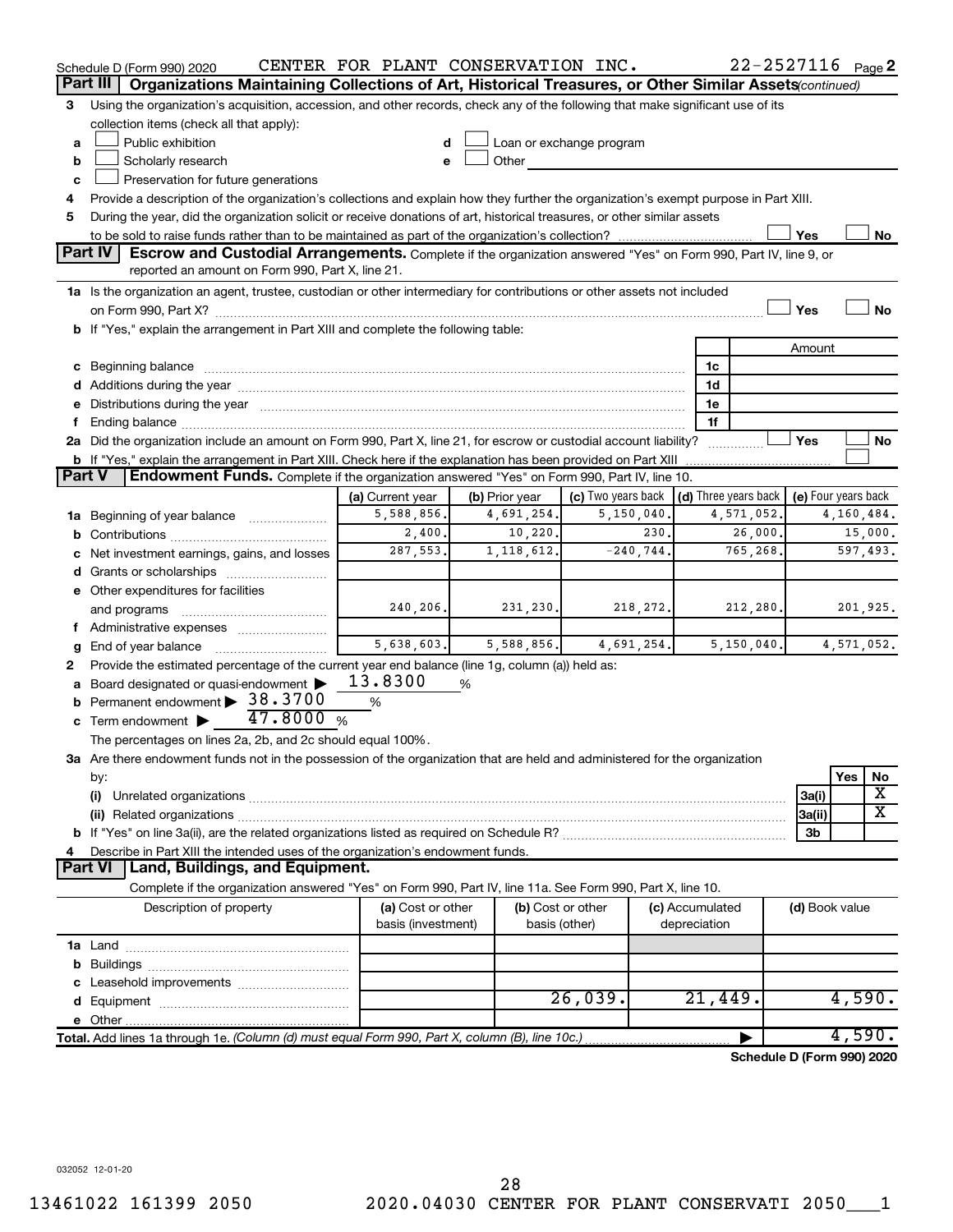| Schedule D (Form 990) 2020                                                                                                                           | CENTER FOR PLANT CONSERVATION INC. |             | 22-2527116 Page 3                                         |
|------------------------------------------------------------------------------------------------------------------------------------------------------|------------------------------------|-------------|-----------------------------------------------------------|
| <b>Investments - Other Securities.</b><br><b>Part VIII</b>                                                                                           |                                    |             |                                                           |
| Complete if the organization answered "Yes" on Form 990, Part IV, line 11b. See Form 990, Part X, line 12.                                           |                                    |             |                                                           |
| (a) Description of security or category (including name of security)                                                                                 | (b) Book value                     |             | (c) Method of valuation: Cost or end-of-year market value |
| (1) Financial derivatives                                                                                                                            |                                    |             |                                                           |
| (2) Closely held equity interests                                                                                                                    |                                    |             |                                                           |
| (3) Other                                                                                                                                            |                                    |             |                                                           |
| (A) HOT CREEK INVESTORS L.P.                                                                                                                         | 637,980.                           | <b>COST</b> |                                                           |
| FOURTHSTONE LLC<br>(B)                                                                                                                               | 548, 746.                          | <b>COST</b> |                                                           |
| GATES CAPITAL MANAGEMENT<br>(C)                                                                                                                      | 513, 317.                          | <b>COST</b> |                                                           |
| (D)                                                                                                                                                  |                                    |             |                                                           |
| (E)                                                                                                                                                  |                                    |             |                                                           |
| (F)                                                                                                                                                  |                                    |             |                                                           |
| (G)                                                                                                                                                  |                                    |             |                                                           |
| (H)                                                                                                                                                  |                                    |             |                                                           |
| Total. (Col. (b) must equal Form 990, Part X, col. (B) line 12.) $\blacktriangleright$                                                               | 1,700,043.                         |             |                                                           |
| Part VIII Investments - Program Related.                                                                                                             |                                    |             |                                                           |
| Complete if the organization answered "Yes" on Form 990, Part IV, line 11c. See Form 990, Part X, line 13.                                           |                                    |             |                                                           |
| (a) Description of investment                                                                                                                        | (b) Book value                     |             | (c) Method of valuation: Cost or end-of-year market value |
| (1)                                                                                                                                                  |                                    |             |                                                           |
| (2)                                                                                                                                                  |                                    |             |                                                           |
| (3)                                                                                                                                                  |                                    |             |                                                           |
| (4)                                                                                                                                                  |                                    |             |                                                           |
| (5)                                                                                                                                                  |                                    |             |                                                           |
| (6)                                                                                                                                                  |                                    |             |                                                           |
| (7)                                                                                                                                                  |                                    |             |                                                           |
| (8)                                                                                                                                                  |                                    |             |                                                           |
| (9)                                                                                                                                                  |                                    |             |                                                           |
| Total. (Col. (b) must equal Form 990, Part X, col. (B) line $13.$ )                                                                                  |                                    |             |                                                           |
| <b>Other Assets.</b><br>Part IX                                                                                                                      |                                    |             |                                                           |
| Complete if the organization answered "Yes" on Form 990, Part IV, line 11d. See Form 990, Part X, line 15.                                           |                                    |             |                                                           |
|                                                                                                                                                      | (a) Description                    |             | (b) Book value                                            |
| (1)                                                                                                                                                  |                                    |             |                                                           |
| (2)                                                                                                                                                  |                                    |             |                                                           |
| (3)                                                                                                                                                  |                                    |             |                                                           |
| (4)                                                                                                                                                  |                                    |             |                                                           |
| (5)                                                                                                                                                  |                                    |             |                                                           |
| (6)                                                                                                                                                  |                                    |             |                                                           |
| (7)                                                                                                                                                  |                                    |             |                                                           |
| (8)                                                                                                                                                  |                                    |             |                                                           |
| (9)                                                                                                                                                  |                                    |             |                                                           |
| Total. (Column (b) must equal Form 990, Part X, col. (B) line 15.)                                                                                   |                                    |             |                                                           |
| <b>Other Liabilities.</b><br>Part X                                                                                                                  |                                    |             |                                                           |
| Complete if the organization answered "Yes" on Form 990, Part IV, line 11e or 11f. See Form 990, Part X, line 25.                                    |                                    |             |                                                           |
| (a) Description of liability<br>1.                                                                                                                   |                                    |             | (b) Book value                                            |
| (1)<br>Federal income taxes                                                                                                                          |                                    |             |                                                           |
| <b>FUNDS HELD ON BEHALF</b><br>OF<br>(2)                                                                                                             | <b>OTHERS</b>                      |             | 2,756,299.                                                |
| (3)                                                                                                                                                  |                                    |             |                                                           |
| (4)                                                                                                                                                  |                                    |             |                                                           |
| (5)                                                                                                                                                  |                                    |             |                                                           |
| (6)                                                                                                                                                  |                                    |             |                                                           |
| (7)                                                                                                                                                  |                                    |             |                                                           |
| (8)                                                                                                                                                  |                                    |             |                                                           |
| (9)                                                                                                                                                  |                                    |             |                                                           |
|                                                                                                                                                      |                                    |             | 2,756,299.                                                |
| 2. Liability for uncertain tax positions. In Part XIII, provide the text of the footnote to the organization's financial statements that reports the |                                    |             |                                                           |
| organization's liability for uncertain tax positions under FASB ASC 740. Check here if the text of the footnote has been provided in Part XIII.      |                                    |             | $\lfloor x \rfloor$                                       |

**Schedule D (Form 990) 2020**

032053 12-01-20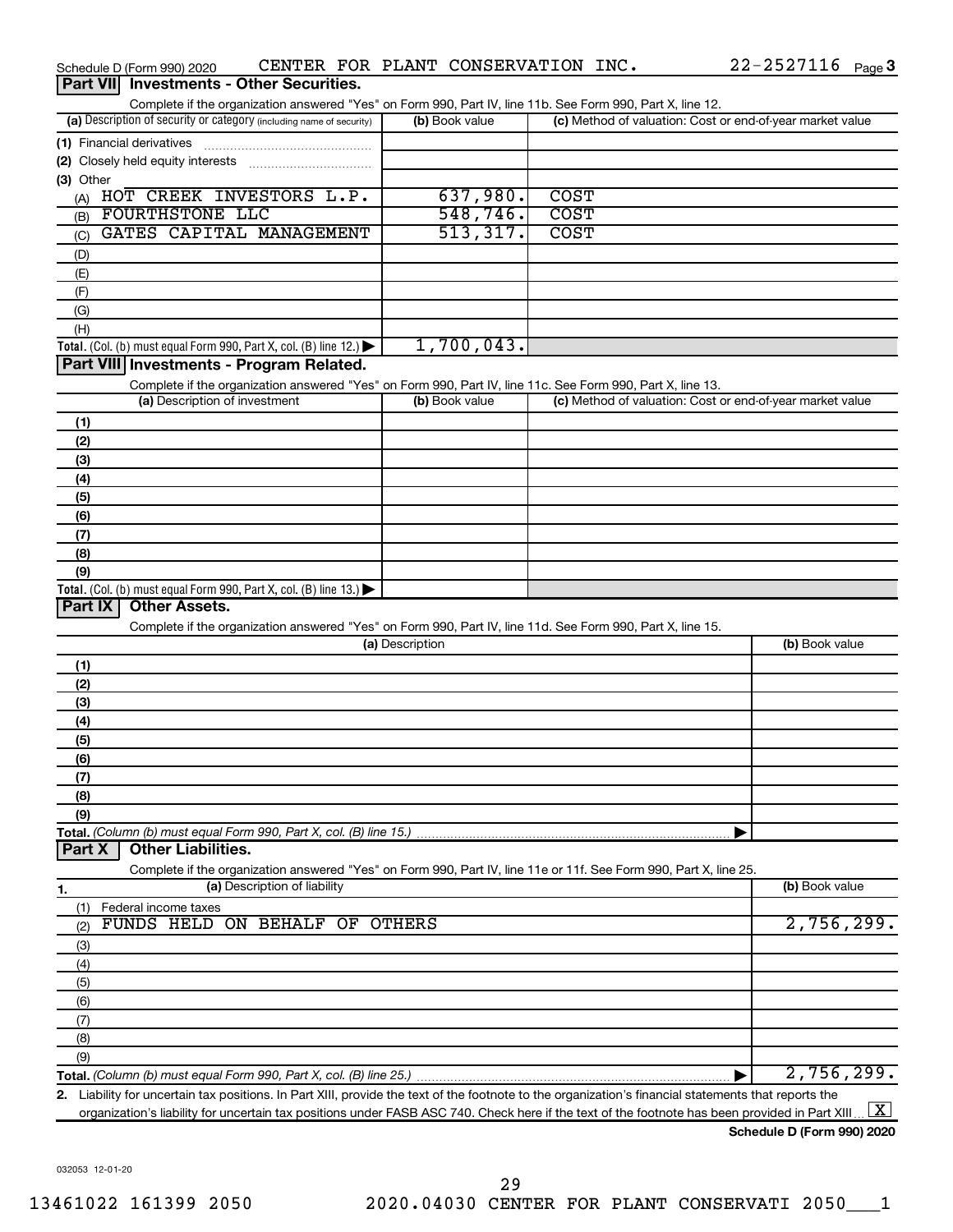|   | CENTER FOR PLANT CONSERVATION INC.<br>Schedule D (Form 990) 2020                                               |                |             |                | $22 - 2527116$ Page 4 |
|---|----------------------------------------------------------------------------------------------------------------|----------------|-------------|----------------|-----------------------|
|   | Reconciliation of Revenue per Audited Financial Statements With Revenue per Return.<br>Part XI                 |                |             |                |                       |
|   | Complete if the organization answered "Yes" on Form 990, Part IV, line 12a.                                    |                |             |                |                       |
| 1 | Total revenue, gains, and other support per audited financial statements                                       |                |             | $\overline{1}$ | 1,356,741.            |
| 2 | Amounts included on line 1 but not on Form 990, Part VIII, line 12:                                            |                |             |                |                       |
| a |                                                                                                                | 2a             | 115,709.    |                |                       |
| b |                                                                                                                | 2 <sub>b</sub> | 459, 116.   |                |                       |
| c |                                                                                                                | 2 <sub>c</sub> |             |                |                       |
| d |                                                                                                                | 2d             | $-31, 355.$ |                |                       |
| е | Add lines 2a through 2d                                                                                        |                |             | 2e             | 543,470.              |
| 3 |                                                                                                                |                |             | 3              | 813, 271.             |
| 4 | Amounts included on Form 990, Part VIII, line 12, but not on line 1:                                           |                |             |                |                       |
|   |                                                                                                                | 4a             |             |                |                       |
|   |                                                                                                                | 4 <sub>b</sub> | $-726.$     |                |                       |
|   | c Add lines 4a and 4b                                                                                          |                |             | 4c             | $-726.$               |
|   |                                                                                                                |                |             | 5              | 812,545.              |
|   |                                                                                                                |                |             |                |                       |
|   | Part XII   Reconciliation of Expenses per Audited Financial Statements With Expenses per Return.               |                |             |                |                       |
|   | Complete if the organization answered "Yes" on Form 990, Part IV, line 12a.                                    |                |             |                |                       |
| 1 |                                                                                                                |                |             | $\mathbf{1}$   | 1,198,803.            |
| 2 | Amounts included on line 1 but not on Form 990, Part IX, line 25:                                              |                |             |                |                       |
| a |                                                                                                                | 2a             | 459,115.    |                |                       |
| b | Prior year adjustments [ www.communications of the contract of the contract of the contract of the contract of | 2 <sub>b</sub> |             |                |                       |
|   |                                                                                                                | 2 <sub>c</sub> |             |                |                       |
| d |                                                                                                                | 2d             | 726.        |                |                       |
|   |                                                                                                                |                |             | 2e             | 459,841.              |
| 3 |                                                                                                                |                |             | 3              | 738,962.              |
| 4 | Amounts included on Form 990, Part IX, line 25, but not on line 1:                                             |                |             |                |                       |
| a |                                                                                                                | 4a             |             |                |                       |
|   |                                                                                                                | 4 <sub>b</sub> | 31, 355.    |                |                       |
|   | c Add lines 4a and 4b                                                                                          |                |             | 4с             | 31,355.               |
|   | Part XIII Supplemental Information.                                                                            |                |             | 5              | 770,317 <b>.</b>      |

Provide the descriptions required for Part II, lines 3, 5, and 9; Part III, lines 1a and 4; Part IV, lines 1b and 2b; Part V, line 4; Part X, line 2; Part XI, lines 2d and 4b; and Part XII, lines 2d and 4b. Also complete this part to provide any additional information.

#### PART V, LINE 4:

PROMOTION, CONSERVATION AND PRESERVATION OF PLANTS.

PART X, LINE 2:

THE CENTER IS ORGANIZED AS A MASSACHUSETTS PUBLIC BENEFIT NONPROFIT

CORPORATION, BUT DOING BUSINESS IN CALIFORNIA AS A FOREIGN NONPROFIT, AND

HAS BEEN RECOGNIZED BY THE INTERNAL REVENUE SERVICE (IRS) AS EXEMPT FROM

FEDERAL INCOME TAXES UNDER SECTION 501(C)(3) OF THE INTERNAL REVENUE CODE

AS ORGANIZATIONS DESCRIBED IN SECTION 501(C)(3), QUALIFY FOR THE

CHARITABLE CONTRIBUTION DEDUCTION UNDER SECTIONS 170(B)(1)(A)(VI) AND

(VIII), AND HAVE BEEN DETERMINED NOT TO BE PRIVATE FOUNDATIONS UNDER

032054 12-01-20 **Schedule D (Form 990) 2020** SECTIONS 509(A)(1) AND (3), RESPECTIVELY. THE CENTER IS ANNUALLY REQUIRED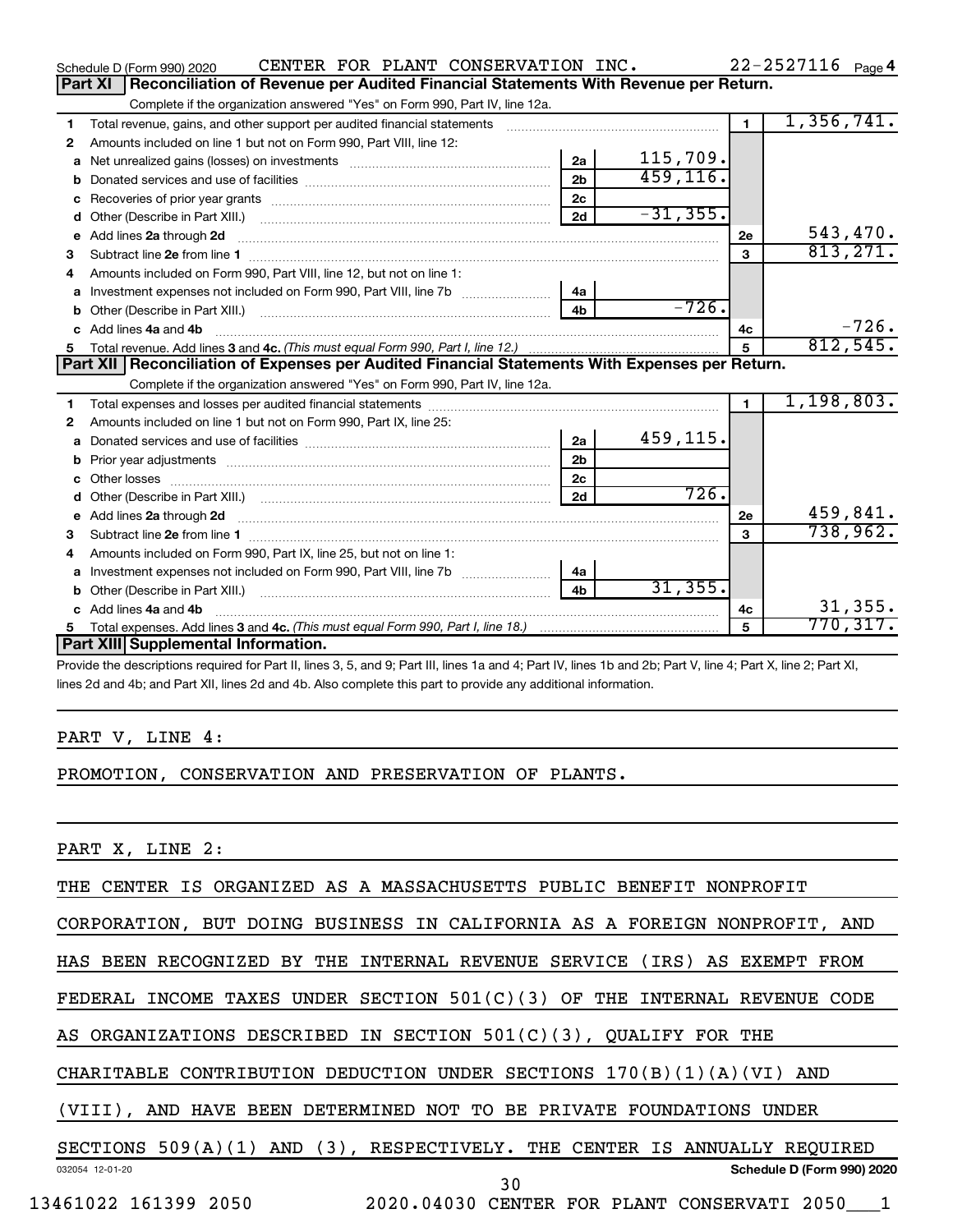22-2527116 <sub>Page 5</sub> *(continued)* **Part XIII Supplemental Information**  Schedule D (Form 990) 2020 Page CENTER FOR PLANT CONSERVATION INC. 22-2527116 TO FILE A RETURN OF ORGANIZATION EXEMPT FROM INCOME TAX (FORM 990) WITH THE IRS. IN ADDITION, THE CENTER IS SUBJECT TO INCOME TAX ON NET INCOME THAT IS DERIVED FROM BUSINESS ACTIVITIES THAT ARE UNRELATED TO THEIR EXEMPT PURPOSES. MANAGEMENT HAS DETERMINED THAT THE CENTER IS NOT SUBJECT TO UNRELATED BUSINESS INCOME TAX AND HAS NOT FILED AN EXEMPT ORGANIZATION BUSINESS INCOME TAX RETURN (FORM 990-T) WITH THE IRS.

MANAGEMENT HAS DETERMINED THAT IT HAS APPROPRIATE SUPPORT FOR ANY TAX POSITIONS TAKEN AFFECTING ITS ANNUAL FILING REQUIREMENTS, AND AS SUCH, DOES NOT HAVE ANY UNCERTAIN TAX POSITIONS THAT ARE MATERIAL TO THE FINANCIAL STATEMENTS. THE CENTER WOULD RECOGNIZE FUTURE ACCRUED INTEREST AND PENALTIES RELATED TO UNRECOGNIZED TAX BENEFITS AND LIABILITIES IN INCOME TAX EXPENSE IF SUCH INTEREST AND PENALTIES ARE INCURRED. THE CENTER'S RETURNS ARE SUBJECT TO EXAMINATION BY FEDERAL AND STATE TAXING AUTHORITIES, GENERALLY FOR THREE YEARS, AFTER THEY ARE FILED.

PART XI, LINE 2D - OTHER ADJUSTMENTS:

INVESTMENT MGMT FEES -31,355.

PART XI, LINE 4B - OTHER ADJUSTMENTS:

COST OF GOODS SOLD  $-726.$ 

PART XII, LINE 2D - OTHER ADJUSTMENTS:

COST OF GOODS SOLD 226.

PART XII, LINE 4B - OTHER ADJUSTMENTS:

INVESTMENT MGMT FEES 31,355.

032055 12-01-20

**Schedule D (Form 990) 2020**

31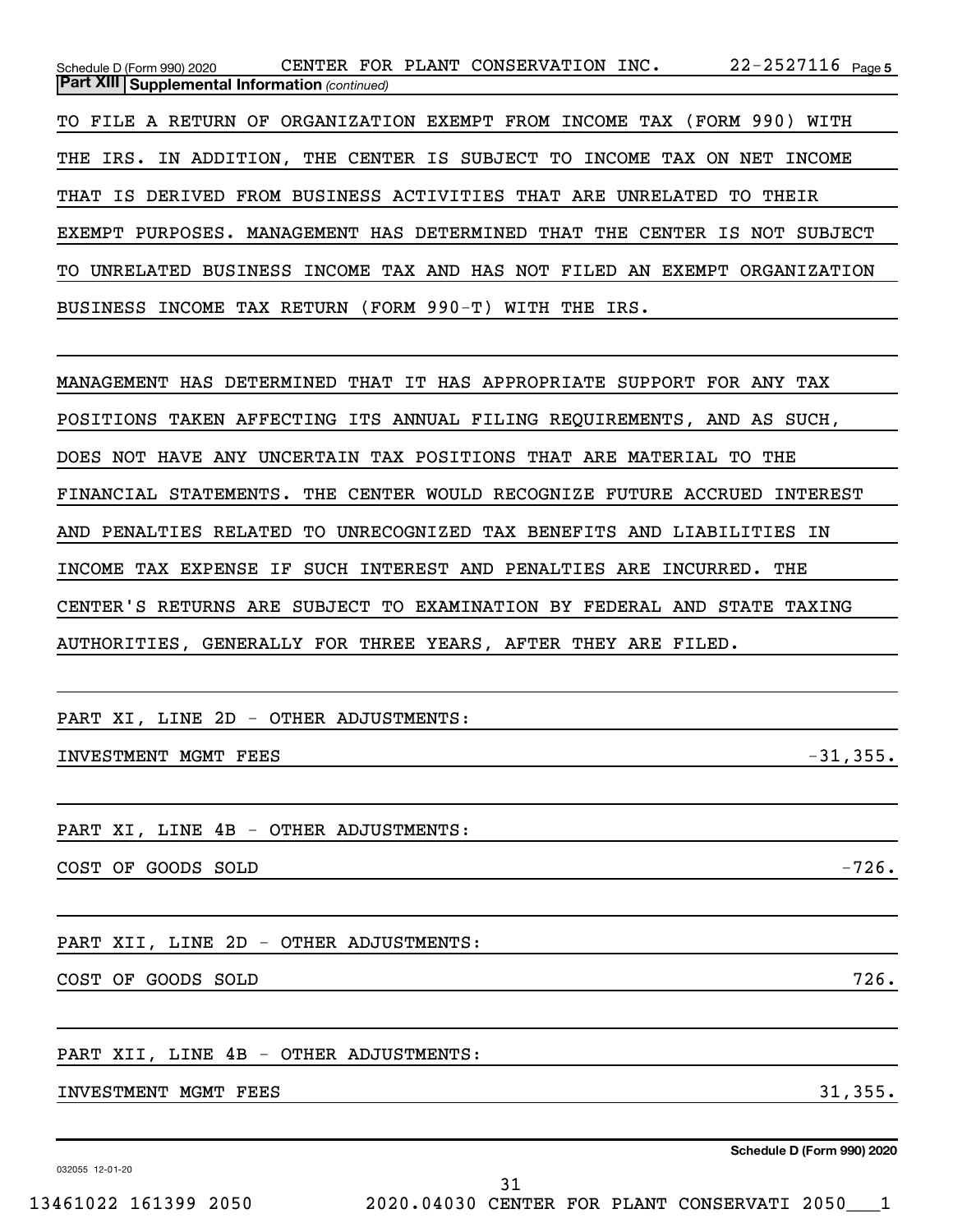| <b>SCHEDULE I</b><br>(Form 990)                                                                                                                                               |                | <b>Grants and Other Assistance to Organizations,</b><br>Governments, and Individuals in the United States<br>Complete if the organization answered "Yes" on Form 990, Part IV, line 21 or 22. |                                                                              |                                         |                                                                |                                          | OMB No. 1545-0047                                                                                  |
|-------------------------------------------------------------------------------------------------------------------------------------------------------------------------------|----------------|-----------------------------------------------------------------------------------------------------------------------------------------------------------------------------------------------|------------------------------------------------------------------------------|-----------------------------------------|----------------------------------------------------------------|------------------------------------------|----------------------------------------------------------------------------------------------------|
| Department of the Treasury<br>Internal Revenue Service                                                                                                                        |                |                                                                                                                                                                                               | Attach to Form 990.<br>Go to www.irs.gov/Form990 for the latest information. |                                         |                                                                |                                          | <b>Open to Public</b><br>Inspection                                                                |
| Name of the organization                                                                                                                                                      |                | CENTER FOR PLANT CONSERVATION INC.                                                                                                                                                            |                                                                              |                                         |                                                                |                                          | <b>Employer identification number</b><br>22-2527116                                                |
| Part I<br><b>General Information on Grants and Assistance</b>                                                                                                                 |                |                                                                                                                                                                                               |                                                                              |                                         |                                                                |                                          |                                                                                                    |
| 1 Does the organization maintain records to substantiate the amount of the grants or assistance, the grantees' eligibility for the grants or assistance, and the selection    |                |                                                                                                                                                                                               |                                                                              |                                         |                                                                |                                          | ∣ X   Yes<br>l No                                                                                  |
| 2 Describe in Part IV the organization's procedures for monitoring the use of grant funds in the United States.                                                               |                |                                                                                                                                                                                               |                                                                              |                                         |                                                                |                                          |                                                                                                    |
| Part II<br>Grants and Other Assistance to Domestic Organizations and Domestic Governments. Complete if the organization answered "Yes" on Form 990, Part IV, line 21, for any |                |                                                                                                                                                                                               |                                                                              |                                         |                                                                |                                          |                                                                                                    |
| recipient that received more than \$5,000. Part II can be duplicated if additional space is needed.<br>1 (a) Name and address of organization<br>or government                | $(b)$ EIN      | (c) IRC section<br>(if applicable)                                                                                                                                                            | (d) Amount of<br>cash grant                                                  | (e) Amount of<br>non-cash<br>assistance | (f) Method of<br>valuation (book,<br>FMV, appraisal,<br>other) | (g) Description of<br>noncash assistance | (h) Purpose of grant<br>or assistance                                                              |
| THE ARBORETUM AT FLAGSTAFF<br>4001 S. WOODY MOUNTAIN RD.<br>FLAGSTAFF, AZ 86001                                                                                               | 94-2788812     | 501(C)(3)                                                                                                                                                                                     | 11,000.                                                                      | $\mathbf{0}$                            |                                                                |                                          | NATIONAL COLLECTION<br>PAYOUTS AND PARTICIPATING<br><b>INSTITUTION WORK FOR SEED</b><br>COLLECTING |
| RAE SELLING BERRY SEED BANK &<br>PLANT CONSERVATION - PO BOX<br>751-ESM - PORTLAND, OR 97207                                                                                  | 93-0619733     | 501(C)(3)                                                                                                                                                                                     | 14,000                                                                       | 0                                       |                                                                |                                          | NATIONAL COLLECTION<br>PAYOUTS AND PARTICIPATING<br><b>INSTITUTION WORK FOR SEED</b><br>COLLECTING |
| FRIENDS OF LYON ARBORETUM<br>3860 MANOA ROAD<br>HONOLULU, HI 98822                                                                                                            | $23 - 7429693$ | 501(C)(3)                                                                                                                                                                                     | 7,000,                                                                       | 0                                       |                                                                |                                          | NATIONAL COLLECTION<br>PAYOUTS AND PARTICIPATING<br><b>INSTITUTION WORK FOR SEED</b><br>COLLECTING |
| NORTH CAROLINA BOTANICAL GARDEN<br>PO BOX 3375<br>CHAPEL HILL, NC 27599                                                                                                       | 56-6076622     | 501(C)(3)                                                                                                                                                                                     | 9,500                                                                        | 0                                       |                                                                |                                          | NATIONAL COLLECTION<br>PAYOUTS AND PARTICIPATING<br><b>INSTITUTION WORK FOR SEED</b><br>COLLECTING |
| MISSOURI BOTANICAL GARDEN<br>PO BOX 299<br>ST. LOUIS, MO 63166                                                                                                                | 43-0666759     | 501(C)(3)                                                                                                                                                                                     | 13,500,                                                                      | $\mathbf 0$                             |                                                                |                                          | NATIONAL COLLECTION<br><b>PAYOUTS</b>                                                              |
| NATIVE PLANT TRUST<br>180 HEMENWAY ROAD<br>FRAMINGHAM, MA 01701                                                                                                               | $04 - 2104768$ | 501(C)(3)                                                                                                                                                                                     | 10,500.                                                                      | 0.                                      |                                                                |                                          | NATIONAL COLLECTION<br><b>PAYOUTS</b><br>11.                                                       |
| 2 Enter total number of section $501(c)(3)$ and government organizations listed in the line 1 table                                                                           |                |                                                                                                                                                                                               |                                                                              |                                         |                                                                |                                          | $\overline{0}$ .                                                                                   |

**For Paperwork Reduction Act Notice, see the Instructions for Form 990. Schedule I (Form 990) 2020** LHA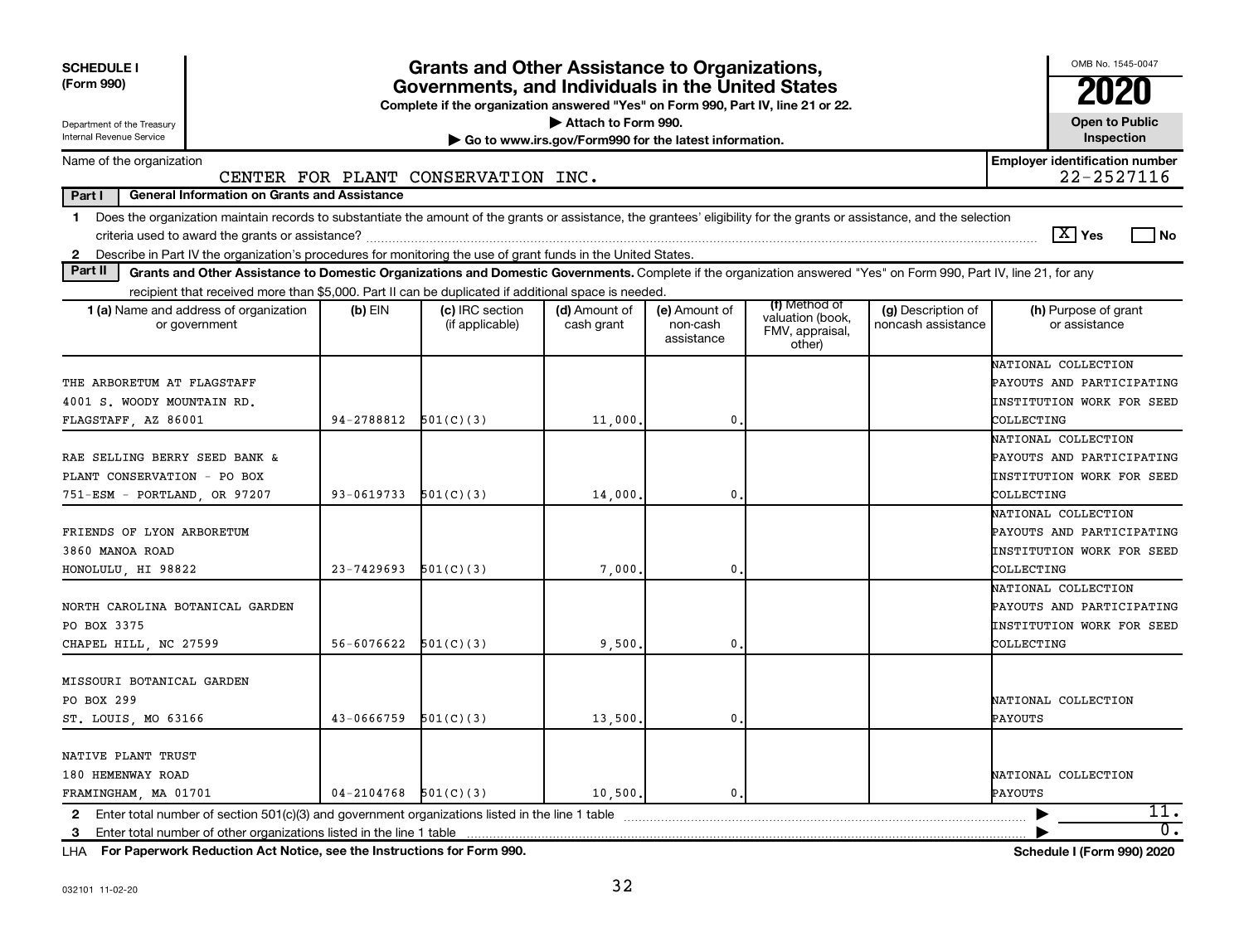#### Schedule I (Form 990) Page 1 CENTER FOR PLANT CONSERVATION INC.  $22-2527116$

| (a) Name and address of<br>organization or government | $(b)$ EIN                | (c) IRC section<br>if applicable | (d) Amount of<br>cash grant | (e) Amount of<br>non-cash<br>assistance | (f) Method of<br>valuation<br>(book, FMV,<br>appraisal, other) | (g) Description of<br>non-cash assistance | (h) Purpose of grant<br>or assistance |
|-------------------------------------------------------|--------------------------|----------------------------------|-----------------------------|-----------------------------------------|----------------------------------------------------------------|-------------------------------------------|---------------------------------------|
| BOK TOWER GARDENS                                     |                          |                                  |                             |                                         |                                                                |                                           |                                       |
| 1151 TOWER BLVD                                       |                          |                                  |                             |                                         |                                                                |                                           | NATIONAL COLLECTION                   |
| LAKE WALES, FL 33853                                  | 23-1352009               | 501(C)(3)                        | 10,500.                     | 0.                                      |                                                                |                                           | PAYOUTS                               |
|                                                       |                          |                                  |                             |                                         |                                                                |                                           | NATIONAL COLLECTION                   |
| FAIRCHILD TROPICAL BOTANIC GARDEN                     |                          |                                  |                             |                                         |                                                                |                                           | PAYOUTS AND PARTICIPATING             |
| 10901 OLD CUTLER ROAD                                 |                          |                                  |                             |                                         |                                                                |                                           | <b>INSTITUTION WORK FOR SEED</b>      |
| CORAL GABLES, FL 33156                                | 59-0668480               | 501(C)(3)                        | 5,500.                      | $\mathbf{0}$                            |                                                                |                                           | COLLECTING                            |
|                                                       |                          |                                  |                             |                                         |                                                                |                                           |                                       |
| HOLDEN ARBORETUM                                      |                          |                                  |                             |                                         |                                                                |                                           |                                       |
| 9500 SPERRY ROAD                                      |                          |                                  |                             |                                         |                                                                |                                           | NATIONAL COLLECTION                   |
| KIRTLAND, OH 44094                                    | $34-0750346$ $501(C)(3)$ |                                  | 7,500.                      | 0.                                      |                                                                |                                           | PAYOUTS                               |
| THE ARNOLD ARBORETUM OF HARVARD                       |                          |                                  |                             |                                         |                                                                |                                           |                                       |
|                                                       |                          |                                  |                             |                                         |                                                                |                                           |                                       |
| UNIVERSITY - 125 ARBORWAY -                           |                          |                                  |                             |                                         |                                                                |                                           | NATIONAL COLLECTION                   |
| BOSTON, MA 02130                                      | $04-2103580$ $501(C)(3)$ |                                  | 5,500.                      | $\mathbf{0}$ .                          |                                                                |                                           | PAYOUTS                               |
| WAIMEA ARBORETUM FOUNDATION                           |                          |                                  |                             |                                         |                                                                |                                           |                                       |
| 59-415 KAWONO ROAD                                    |                          |                                  |                             |                                         |                                                                |                                           | NATIONAL COLLECTION                   |
| HALEIWA, HI 96712                                     | 99-0174948               | 501(C)(3)                        | 5,500.                      | $\mathbf{0}$                            |                                                                |                                           | PAYOUTS                               |
|                                                       |                          |                                  |                             |                                         |                                                                |                                           |                                       |
|                                                       |                          |                                  |                             |                                         |                                                                |                                           |                                       |
|                                                       |                          |                                  |                             |                                         |                                                                |                                           |                                       |
|                                                       |                          |                                  |                             |                                         |                                                                |                                           |                                       |

**Schedule I (Form 990)**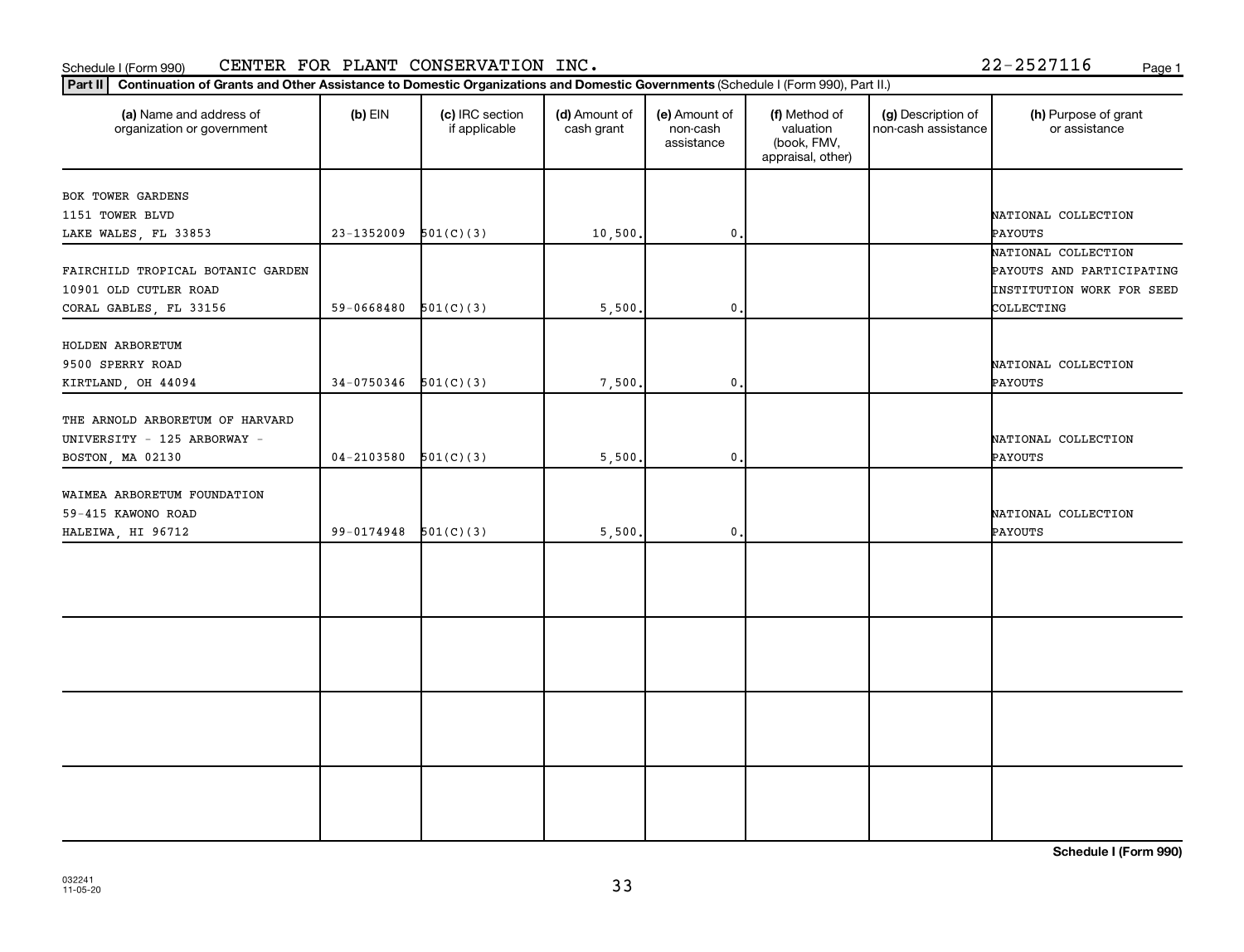Schedule I (Form 990) 2020  $\qquad$  CENTER FOR PLANT CONSERVATION INC.  $\qquad \qquad \qquad 22-2527116$  Page

(d) Amount of noncash assistance

(e) Method of valuation (book, FMV, appraisal, other)

(a) Type of grant or assistance **(b)** Number of  $|$  **(c)** Amount of  $|$  **(d)** Amount of non- $|$  **(e)** Method of valuation  $|$  **(f)** 

(c) Amount of cash grant

Part IV | Supplemental Information. Provide the information required in Part I, line 2; Part III, column (b); and any other additional information.

Part III | Grants and Other Assistance to Domestic Individuals. Complete if the organization answered "Yes" on Form 990, Part IV, line 22.

recipients

Part III can be duplicated if additional space is needed.

PART I, LINE 2:

FOR ANY GRANTS MADE BY CENTER FOR PLANT CONSERVATION, INC., WE CONDUCT THE

PROPER PRE-GRANT DUE DILIGENCE TO ENSURE THAT THE GRANT RECIPIENT IS TRULY

CHARITABLE.

**2**

(f) Description of noncash assistance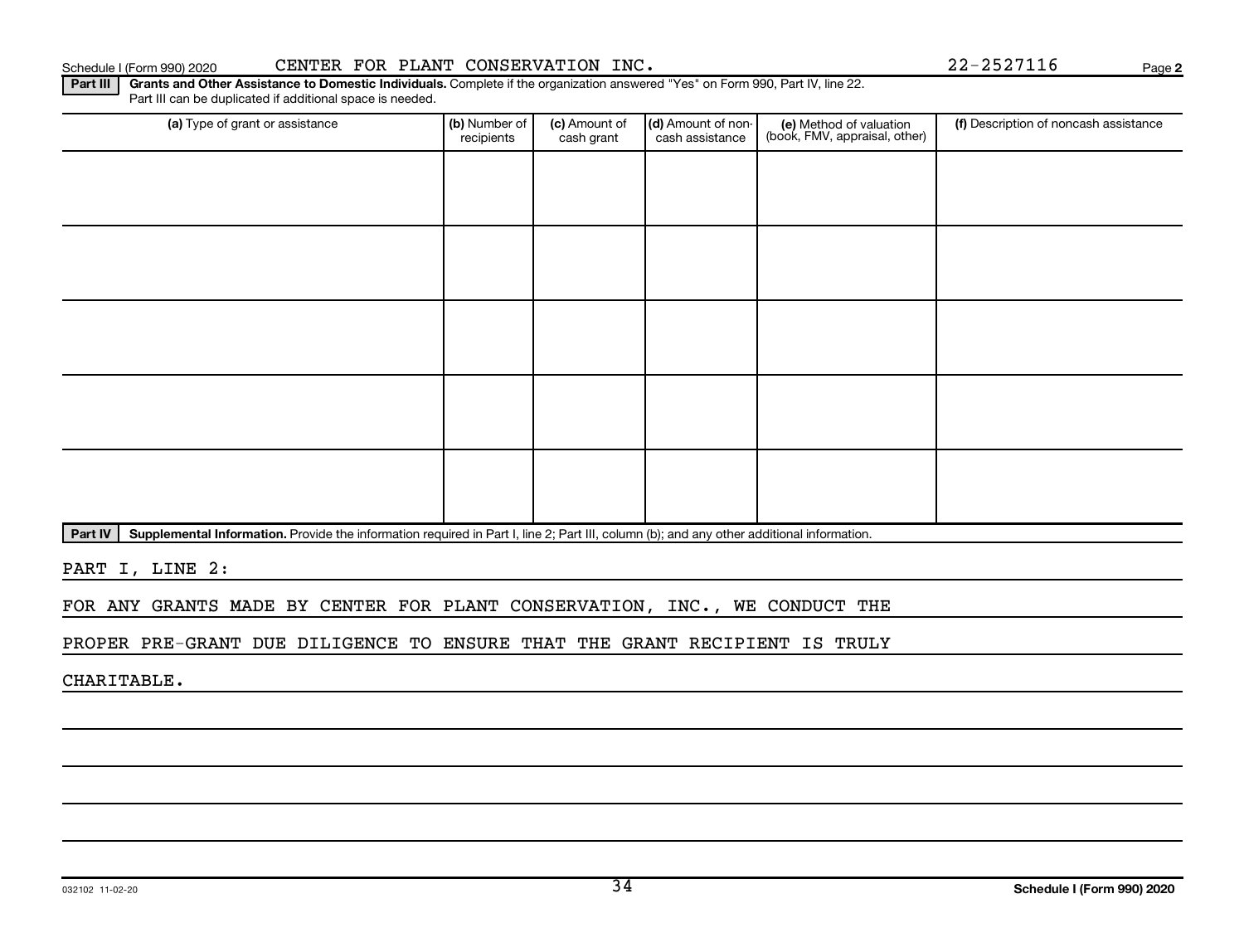|   | <b>SCHEDULE J</b>                                                                   | <b>Compensation Information</b>                                                                                                                                                                      |                                       | OMB No. 1545-0047          |     |                         |
|---|-------------------------------------------------------------------------------------|------------------------------------------------------------------------------------------------------------------------------------------------------------------------------------------------------|---------------------------------------|----------------------------|-----|-------------------------|
|   | (Form 990)<br>For certain Officers, Directors, Trustees, Key Employees, and Highest |                                                                                                                                                                                                      |                                       | 2020                       |     |                         |
|   |                                                                                     | <b>Compensated Employees</b>                                                                                                                                                                         |                                       |                            |     |                         |
|   | Department of the Treasury                                                          | Complete if the organization answered "Yes" on Form 990, Part IV, line 23.<br>Attach to Form 990.                                                                                                    |                                       | <b>Open to Public</b>      |     |                         |
|   | Internal Revenue Service                                                            | ► Go to www.irs.gov/Form990 for instructions and the latest information.                                                                                                                             |                                       | <b>Inspection</b>          |     |                         |
|   | Name of the organization                                                            |                                                                                                                                                                                                      | <b>Employer identification number</b> |                            |     |                         |
|   |                                                                                     | CENTER FOR PLANT CONSERVATION INC.                                                                                                                                                                   |                                       | 22-2527116                 |     |                         |
|   | Part I                                                                              | <b>Questions Regarding Compensation</b>                                                                                                                                                              |                                       |                            |     |                         |
|   |                                                                                     |                                                                                                                                                                                                      |                                       |                            | Yes | No                      |
|   |                                                                                     | Check the appropriate box(es) if the organization provided any of the following to or for a person listed on Form 990,                                                                               |                                       |                            |     |                         |
|   |                                                                                     | Part VII, Section A, line 1a. Complete Part III to provide any relevant information regarding these items.                                                                                           |                                       |                            |     |                         |
|   | First-class or charter travel                                                       | Housing allowance or residence for personal use                                                                                                                                                      |                                       |                            |     |                         |
|   | Travel for companions                                                               | Payments for business use of personal residence                                                                                                                                                      |                                       |                            |     |                         |
|   |                                                                                     | Tax indemnification and gross-up payments<br>Health or social club dues or initiation fees                                                                                                           |                                       |                            |     |                         |
|   |                                                                                     | Discretionary spending account<br>Personal services (such as maid, chauffeur, chef)                                                                                                                  |                                       |                            |     |                         |
|   |                                                                                     |                                                                                                                                                                                                      |                                       |                            |     |                         |
|   |                                                                                     | <b>b</b> If any of the boxes on line 1a are checked, did the organization follow a written policy regarding payment or                                                                               |                                       |                            |     |                         |
|   |                                                                                     |                                                                                                                                                                                                      |                                       | 1b                         |     |                         |
| 2 |                                                                                     | Did the organization require substantiation prior to reimbursing or allowing expenses incurred by all directors,                                                                                     |                                       |                            |     |                         |
|   |                                                                                     |                                                                                                                                                                                                      |                                       | $\mathbf{2}$               |     |                         |
|   |                                                                                     |                                                                                                                                                                                                      |                                       |                            |     |                         |
| З |                                                                                     | Indicate which, if any, of the following the organization used to establish the compensation of the organization's                                                                                   |                                       |                            |     |                         |
|   |                                                                                     | CEO/Executive Director. Check all that apply. Do not check any boxes for methods used by a related organization to<br>establish compensation of the CEO/Executive Director, but explain in Part III. |                                       |                            |     |                         |
|   | Compensation committee                                                              | Written employment contract                                                                                                                                                                          |                                       |                            |     |                         |
|   |                                                                                     | Compensation survey or study                                                                                                                                                                         |                                       |                            |     |                         |
|   |                                                                                     | Independent compensation consultant<br>Form 990 of other organizations<br>Approval by the board or compensation committee                                                                            |                                       |                            |     |                         |
|   |                                                                                     |                                                                                                                                                                                                      |                                       |                            |     |                         |
| 4 |                                                                                     | During the year, did any person listed on Form 990, Part VII, Section A, line 1a, with respect to the filing                                                                                         |                                       |                            |     |                         |
|   | organization or a related organization:                                             |                                                                                                                                                                                                      |                                       |                            |     |                         |
| а |                                                                                     | Receive a severance payment or change-of-control payment?                                                                                                                                            |                                       | 4a                         |     | х                       |
| b |                                                                                     |                                                                                                                                                                                                      |                                       | 4b                         |     | $\overline{\textbf{x}}$ |
|   |                                                                                     |                                                                                                                                                                                                      |                                       | 4с                         |     | $\mathbf x$             |
|   |                                                                                     | If "Yes" to any of lines 4a-c, list the persons and provide the applicable amounts for each item in Part III.                                                                                        |                                       |                            |     |                         |
|   |                                                                                     |                                                                                                                                                                                                      |                                       |                            |     |                         |
|   |                                                                                     | Only section 501(c)(3), 501(c)(4), and 501(c)(29) organizations must complete lines 5-9.                                                                                                             |                                       |                            |     |                         |
|   |                                                                                     | For persons listed on Form 990, Part VII, Section A, line 1a, did the organization pay or accrue any compensation                                                                                    |                                       |                            |     |                         |
|   | contingent on the revenues of:                                                      |                                                                                                                                                                                                      |                                       |                            |     |                         |
| a |                                                                                     |                                                                                                                                                                                                      |                                       | 5a                         |     | x                       |
|   |                                                                                     |                                                                                                                                                                                                      |                                       | 5b                         |     | X                       |
|   |                                                                                     | If "Yes" on line 5a or 5b, describe in Part III.                                                                                                                                                     |                                       |                            |     |                         |
|   |                                                                                     | 6 For persons listed on Form 990, Part VII, Section A, line 1a, did the organization pay or accrue any compensation                                                                                  |                                       |                            |     |                         |
|   | contingent on the net earnings of:                                                  |                                                                                                                                                                                                      |                                       |                            |     |                         |
| a |                                                                                     |                                                                                                                                                                                                      |                                       | 6a                         |     | x                       |
|   |                                                                                     |                                                                                                                                                                                                      |                                       | 6b                         |     | $\overline{\mathbf{X}}$ |
|   |                                                                                     | If "Yes" on line 6a or 6b, describe in Part III.                                                                                                                                                     |                                       |                            |     |                         |
|   |                                                                                     | 7 For persons listed on Form 990, Part VII, Section A, line 1a, did the organization provide any nonfixed payments                                                                                   |                                       |                            |     |                         |
|   |                                                                                     |                                                                                                                                                                                                      |                                       | 7                          |     | x                       |
| 8 |                                                                                     | Were any amounts reported on Form 990, Part VII, paid or accrued pursuant to a contract that was subject to the                                                                                      |                                       |                            |     |                         |
|   |                                                                                     |                                                                                                                                                                                                      |                                       | 8                          |     | x                       |
| 9 |                                                                                     | If "Yes" on line 8, did the organization also follow the rebuttable presumption procedure described in                                                                                               |                                       |                            |     |                         |
|   |                                                                                     |                                                                                                                                                                                                      |                                       | 9                          |     |                         |
|   |                                                                                     | LHA For Paperwork Reduction Act Notice, see the Instructions for Form 990.                                                                                                                           |                                       | Schedule J (Form 990) 2020 |     |                         |

032111 12-07-20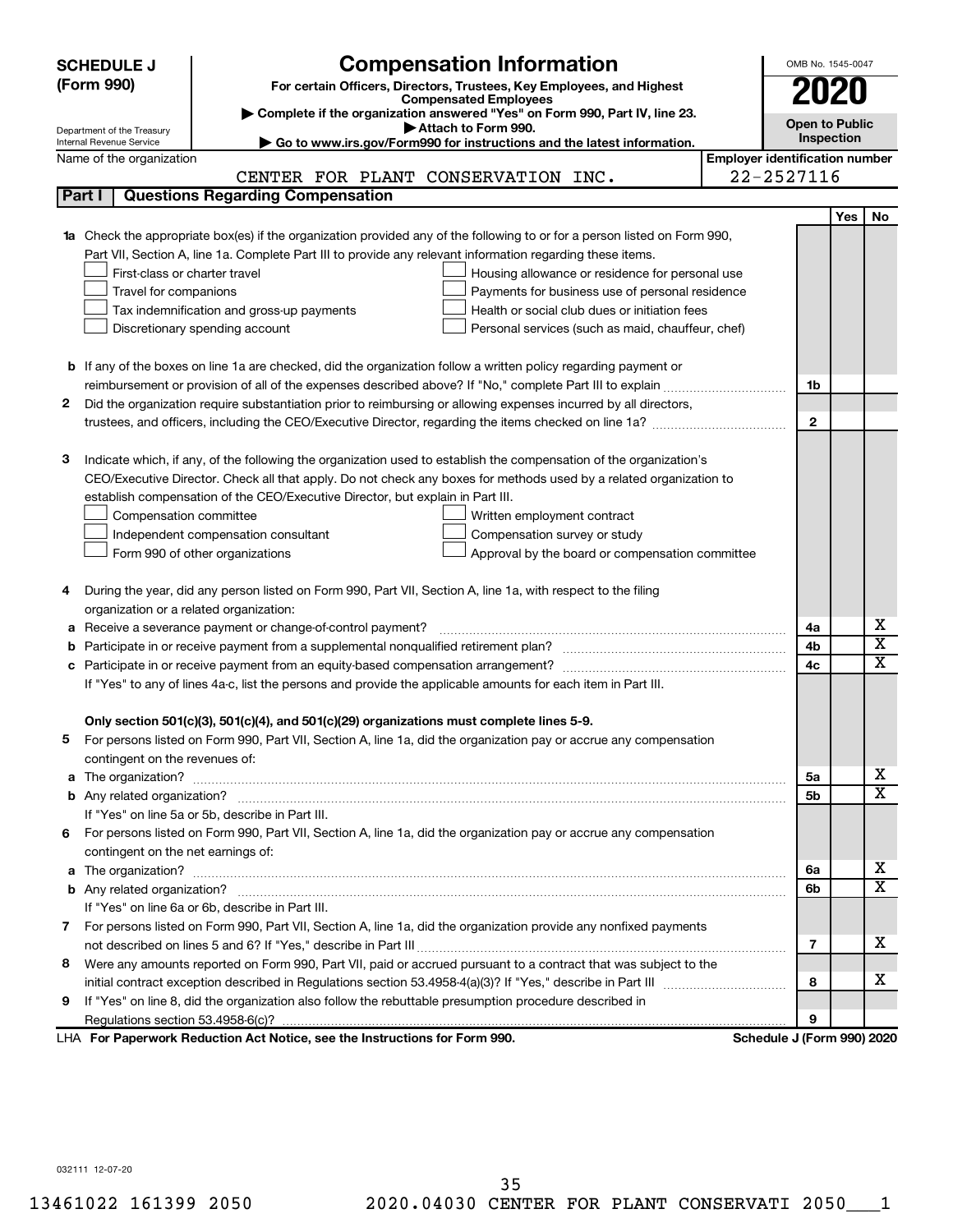#### Part II | Officers, Directors, Trustees, Key Employees, and Highest Compensated Employees. Use duplicate copies if additional space is needed.

For each individual whose compensation must be reported on Schedule J, report compensation from the organization on row (i) and from related organizations, described in the instructions, on row (ii). Do not list any individuals that aren't listed on Form 990, Part VII.

Note: The sum of columns (B)(i)-(iii) for each listed individual must equal the total amount of Form 990, Part VII, Section A, line 1a, applicable column (D) and (E) amounts for that individual.

| (A) Name and Title      |                              |                          | (B) Breakdown of W-2 and/or 1099-MISC compensation |                                           | (C) Retirement and             | (D) Nontaxable   | (E) Total of columns | (F) Compensation                                           |
|-------------------------|------------------------------|--------------------------|----------------------------------------------------|-------------------------------------------|--------------------------------|------------------|----------------------|------------------------------------------------------------|
|                         |                              | (i) Base<br>compensation | (ii) Bonus &<br>incentive<br>compensation          | (iii) Other<br>reportable<br>compensation | other deferred<br>compensation | benefits         | $(B)(i)$ - $(D)$     | in column (B)<br>reported as deferred<br>on prior Form 990 |
| JOYCE MASCHINSKI<br>(1) | (i)                          | 138,299.                 | 41,070.                                            | $\overline{\mathbf{0}}$ .                 | 17, 139.                       | 7,062.           | 203,570.             | $\overline{0}$ .                                           |
| CEO/PRESIDENT           | (ii)                         | $\overline{0}$ .         | $\overline{0}$ .                                   | $\overline{0}$ .                          | $\overline{0}$ .               | $\overline{0}$ . | $\overline{0}$ .     | $\overline{0}$ .                                           |
|                         | (i)                          |                          |                                                    |                                           |                                |                  |                      |                                                            |
|                         | (ii)                         |                          |                                                    |                                           |                                |                  |                      |                                                            |
|                         | $\qquad \qquad \textbf{(i)}$ |                          |                                                    |                                           |                                |                  |                      |                                                            |
|                         | (ii)                         |                          |                                                    |                                           |                                |                  |                      |                                                            |
|                         | $(\sf{i})$                   |                          |                                                    |                                           |                                |                  |                      |                                                            |
|                         | (ii)                         |                          |                                                    |                                           |                                |                  |                      |                                                            |
|                         | $(\sf{i})$                   |                          |                                                    |                                           |                                |                  |                      |                                                            |
|                         | (ii)                         |                          |                                                    |                                           |                                |                  |                      |                                                            |
|                         | $(\sf{i})$                   |                          |                                                    |                                           |                                |                  |                      |                                                            |
|                         | (ii)                         |                          |                                                    |                                           |                                |                  |                      |                                                            |
|                         | $(\sf{i})$                   |                          |                                                    |                                           |                                |                  |                      |                                                            |
|                         | (ii)                         |                          |                                                    |                                           |                                |                  |                      |                                                            |
|                         | $(\sf{i})$<br>(ii)           |                          |                                                    |                                           |                                |                  |                      |                                                            |
|                         | (i)                          |                          |                                                    |                                           |                                |                  |                      |                                                            |
|                         | (ii)                         |                          |                                                    |                                           |                                |                  |                      |                                                            |
|                         | (i)                          |                          |                                                    |                                           |                                |                  |                      |                                                            |
|                         | (ii)                         |                          |                                                    |                                           |                                |                  |                      |                                                            |
|                         | $(\sf{i})$                   |                          |                                                    |                                           |                                |                  |                      |                                                            |
|                         | (ii)                         |                          |                                                    |                                           |                                |                  |                      |                                                            |
|                         | $(\sf{i})$                   |                          |                                                    |                                           |                                |                  |                      |                                                            |
|                         | (ii)                         |                          |                                                    |                                           |                                |                  |                      |                                                            |
|                         | $(\sf{i})$                   |                          |                                                    |                                           |                                |                  |                      |                                                            |
|                         | (ii)                         |                          |                                                    |                                           |                                |                  |                      |                                                            |
|                         | $\qquad \qquad \textbf{(i)}$ |                          |                                                    |                                           |                                |                  |                      |                                                            |
|                         | (ii)                         |                          |                                                    |                                           |                                |                  |                      |                                                            |
|                         | (i)                          |                          |                                                    |                                           |                                |                  |                      |                                                            |
|                         | (ii)                         |                          |                                                    |                                           |                                |                  |                      |                                                            |
|                         | $(\sf{i})$                   |                          |                                                    |                                           |                                |                  |                      |                                                            |
|                         | (ii)                         |                          |                                                    |                                           |                                |                  |                      |                                                            |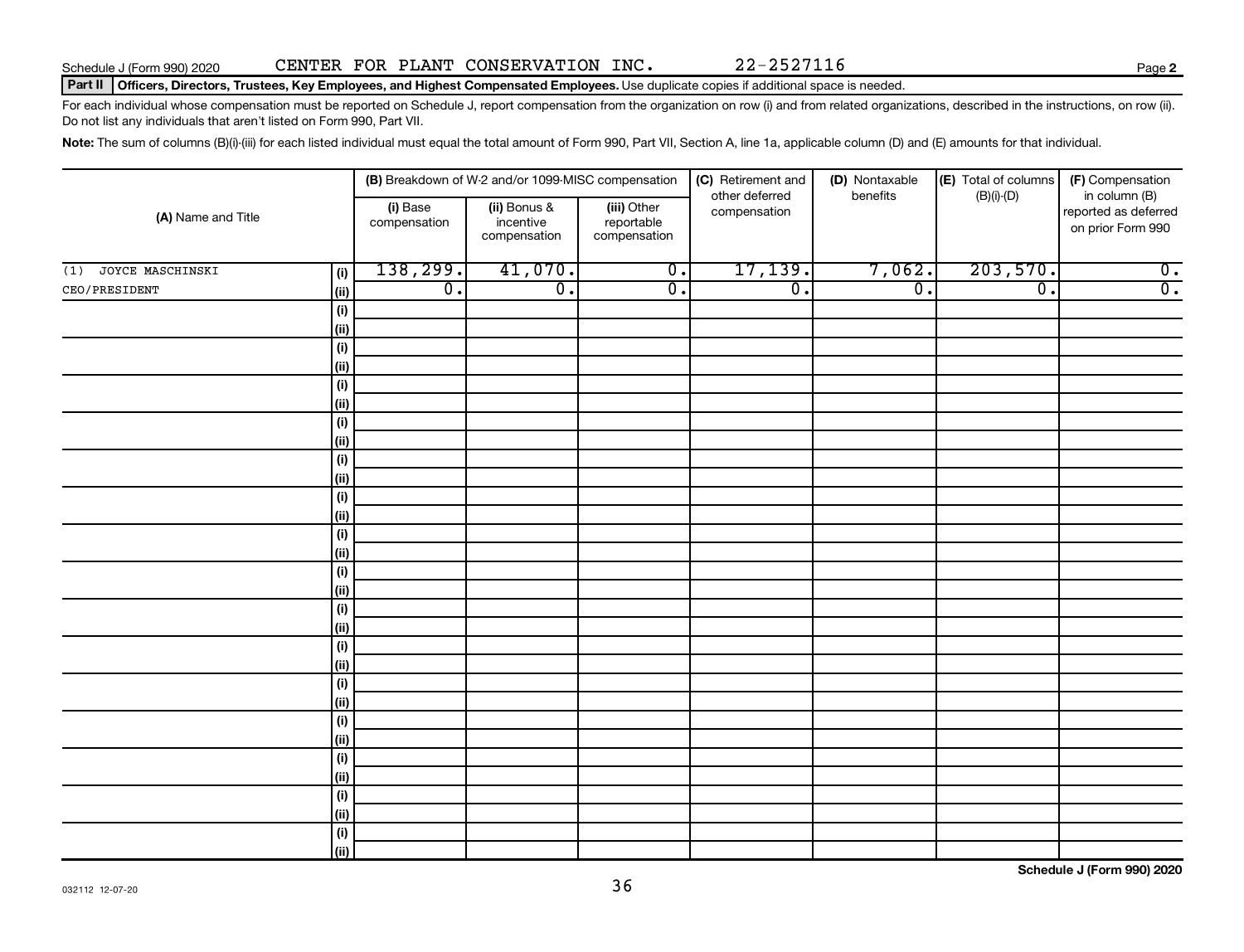#### **Part III Supplemental Information**

Provide the information, explanation, or descriptions required for Part I, lines 1a, 1b, 3, 4a, 4b, 4c, 5a, 5b, 6a, 6b, 7, and 8, and for Part II. Also complete this part for any additional information.

#### PART I, LINE 3

CENTER FOR PLANT CONSERVATION, INC. DOES NOT PROVIDE COMPENSATION TO

ANY BOARD MEMBERS OR OFFICERS FOR THEIR SERVICE TO THE ORGANIZATION.

JOYCE MASCHINSKI RECEIVED COMPENSATION FROM AN UNRELATED 501(C)(3)

ORGANIZATION FOR HER SERVICES TO CENTER FOR PLANT CONSERVATION, INC.

AND THAT ORGANIZATION UNDERTAKES THE PROPER PROCEDURES FOR DETERMINING

REASONABLE COMPENSATION.

FORM 990, PART VII, LINE 5

JOYCE MASCHINSKI RECEIVED COMPENSATION FROM THE ZOOLOGICAL SOCIETY OF

SAN DIEGO, AN UNRELATED 501(C)(3) ORGANIZATION, FOR HER SERVICES TO

CENTER FOR PLANT CONSERVATION, INC. HER AMOUNT RECEIVED FOR THE 2020

TAX YEAR WAS \$203,570.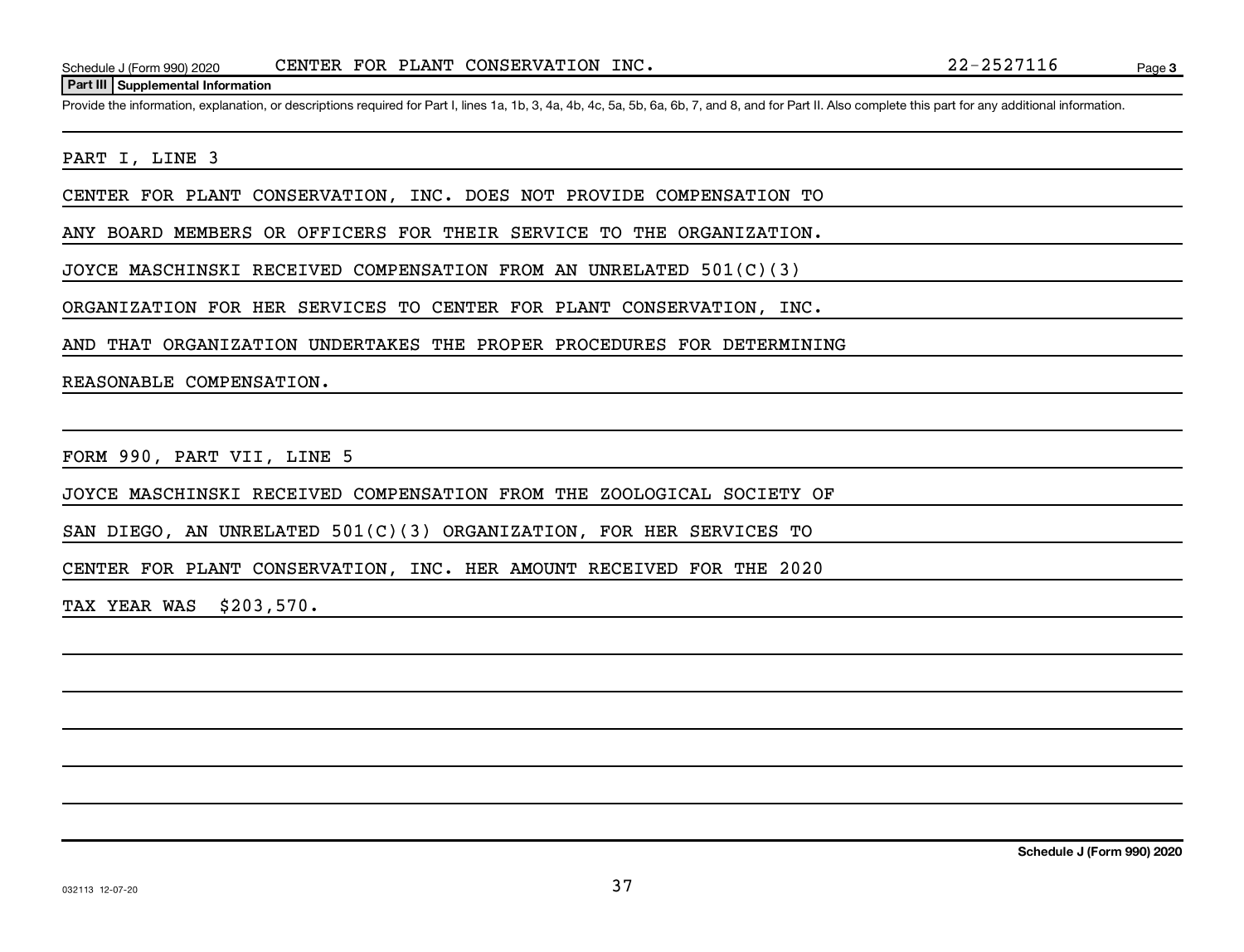Department of the Treasury **(Form 990 or 990-EZ)**

Name of the organization

Internal Revenue Service

**SCHEDULE O Supplemental Information to Form 990 or 990-EZ 2020**<br>(Form 990 or 990-EZ) Complete to provide information for responses to specific questions on

**Complete to provide information for responses to specific questions on Form 990 or 990-EZ or to provide any additional information. | Attach to Form 990 or 990-EZ.**

**| Go to www.irs.gov/Form990 for the latest information.**



CENTER FOR PLANT CONSERVATION INC. 22-2527116

FORM 990, PART I, LINE 1, DESCRIPTION OF ORGANIZATION MISSION:

EMPOWERING PLANT CONSERVATIONISTS, AND INSPIRING PEOPLE TO PROTECT

BIODIVERSITY FOR FUTURE GENERATIONS.

FORM 990, PART VI, SECTION B, LINE 11B:

DRAFT OF THE FORM 990 IS REVIEWED BY THE FINANCE COMMITTEE. UPON REVIEW,

THE DRAFT FORM 990 IS PRESENTED TO THE BOARD OF DIRECTORS FOR REVIEW AND

APPROVAL. UPON APPROVAL, THE FORM 990 IS FILED.

FORM 990, PART VI, SECTION B, LINE 12C:

THE CPC BOARD OF TRUSTEES SIGNS A CONFLICT OF INTEREST STATEMENT EACH YEAR AT THE ANNUAL MEETING. PERIODIC REVIEWS ARE CONDUCTED TO ENSURE COMPLIANCE WITH THE CONFLICT OF INTEREST POLICY.

FORM 990, PART VI, SECTION B, LINE 15:

CENTER FOR PLANT CONSERVATION, INC. DOES NOT PROVIDE COMPENSATION TO ANY BOARD MEMBERS OR OFFICERS FOR THEIR SERVICE TO THE ORGANIZATION. THE TOP MANAGEMENT OFFICIAL AND OFFICERS RECEIVED COMPENSATION FROM AN UNRELATED 501(C)(3) ORGANIZATION, FOR THEIR SERVICES TO CENTER FOR PLANT CONSERVATION, INC, AND THAT ORGANIZATION UNDERTAKES THE PROPER PROCEDURES FOR DETERMINING REASONABLE COMPENSATION.

FORM 990, PART VI, LINE 17, LIST OF STATES RECEIVING COPY OF FORM 990: AK,AL,AR,CA,CO,CT,FL,GA,HI,IL,KS,KY,MA,MD,ME,MI,MN,MS,OR,NH,ND,NC,OK,OH,NY NV,NM,NJ,PA,RI,SC,TN,UT,VA,WA,WI,WV

032211 11-20-20 **For Paperwork Reduction Act Notice, see the Instructions for Form 990 or 990-EZ. Schedule O (Form 990 or 990-EZ) 2020** LHA

38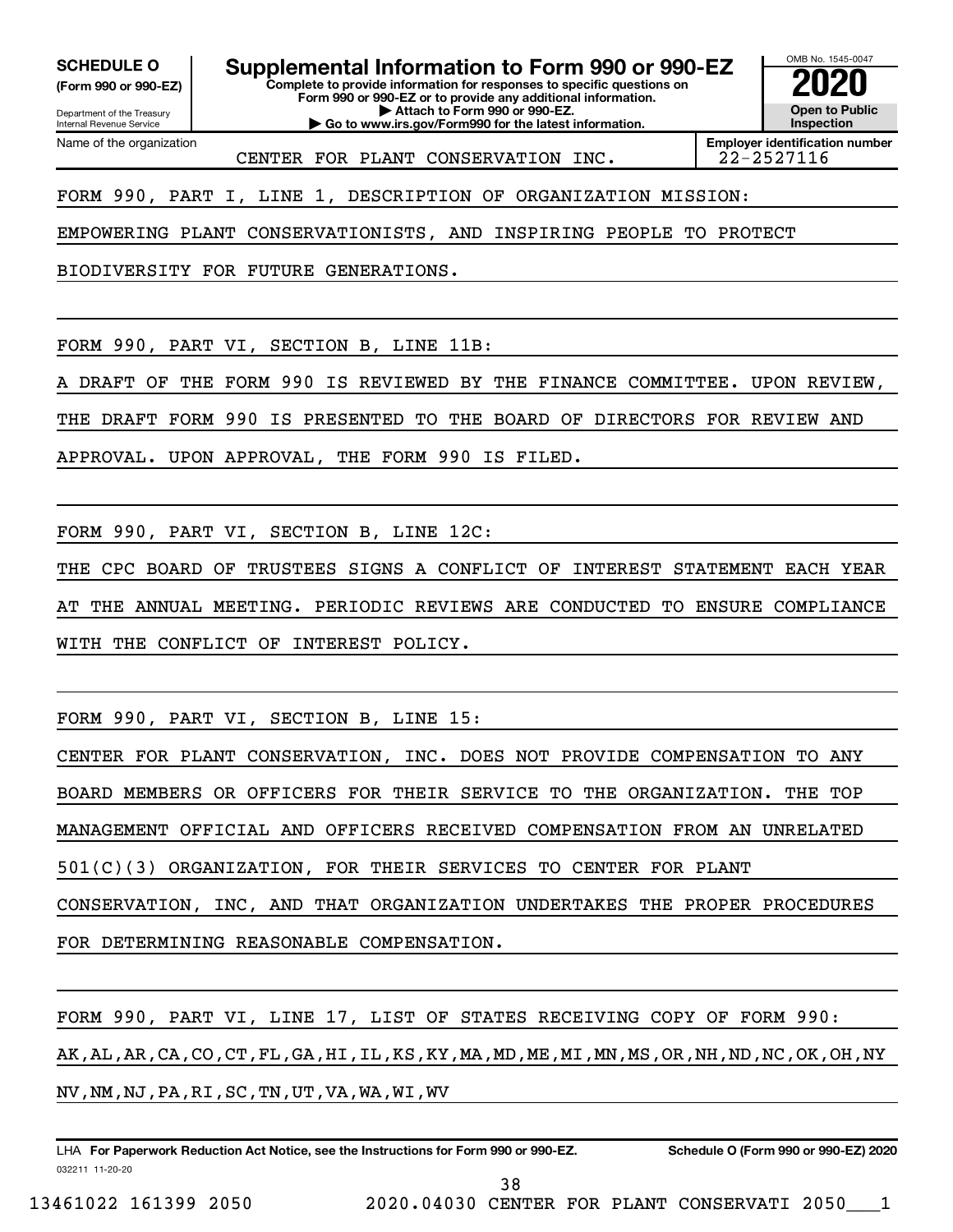| Schedule O (Form 990 or 990-EZ) 2020                                                 | Page 2                                              |
|--------------------------------------------------------------------------------------|-----------------------------------------------------|
| Name of the organization<br>CENTER FOR PLANT CONSERVATION INC.                       | <b>Employer identification number</b><br>22-2527116 |
| FORM 990, PART VI, SECTION C, LINE 19:                                               |                                                     |
| GOVERNING DOCUMENTS, CONFLICT OF INTEREST POLICY AND FINANCIAL STATEMENTS            |                                                     |
| ARE AVAILABLE UPON REQUEST.                                                          |                                                     |
|                                                                                      |                                                     |
| FORM 990, PART IX, LINE 11G, OTHER FEES:                                             |                                                     |
| OUTSIDE CONTRACT SERVICES:                                                           |                                                     |
| PROGRAM SERVICE EXPENSES                                                             | 120,969.                                            |
| MANAGEMENT AND GENERAL EXPENSES                                                      | 4,634.                                              |
| <b>FUNDRAISING EXPENSES</b>                                                          | 6,854.                                              |
| <b>TOTAL EXPENSES</b>                                                                | 132,457.                                            |
|                                                                                      |                                                     |
| COMMUNICATION:                                                                       |                                                     |
| PROGRAM SERVICE EXPENSES                                                             | 24,820.                                             |
| MANAGEMENT AND GENERAL EXPENSES                                                      | 0.                                                  |
| <b>FUNDRAISING EXPENSES</b>                                                          | 0.                                                  |
| TOTAL EXPENSES                                                                       | 24,820.                                             |
| TOTAL OTHER FEES ON FORM 990, PART IX, LINE 11G, COL A                               | 157,277.                                            |
|                                                                                      |                                                     |
| FORM 990, PART X, LINE 25                                                            |                                                     |
| FUNDS HELD ON BEHALF OF OTHERS - IN 2019, THE STATE OF CALIFORNIA                    |                                                     |
| ALLOCATED \$3,200,000 TO SUPPORT RARE PLANT SEED AND GERMPLASM                       |                                                     |
| COLLECTIONS FOR THE CONSERVATION OF THE CALIFORNIA FLORA. CPC, AS                    |                                                     |
| FISCAL SPONSOR FOR CALIFORNIA PLANT RESCUE, RECEIVED THESE FUNDS FROM                |                                                     |
| THE STATE AND WILL MANAGE AND DISBURSE THEM OVER THE NEXT FIVE YEARS TO              |                                                     |
| THE MEMBERS OF THE CALIFORNIA PLANT RESCUE PER THE DISBURSEMENT PLAN                 |                                                     |
| AGREED UPON BY CALIFORNIA PLANT RESCUE. CPC HAS PLACED THE CORPUS OF                 |                                                     |
| THE FUNDS IN A TEMPORARILY RESTRICTED ACCOUNT WHILE RETAINING 5% OF THE              |                                                     |
| TOTAL FUNDS AS ADMINISTRATIVE COST RECOVERY AS AGREED UPON IN THE<br>032212 11-20-20 | Schedule O (Form 990 or 990-EZ) 2020                |
| 39<br>13461022 161399 2050 2020.04030 CENTER FOR PLANT CONSERVATI 2050 1             |                                                     |